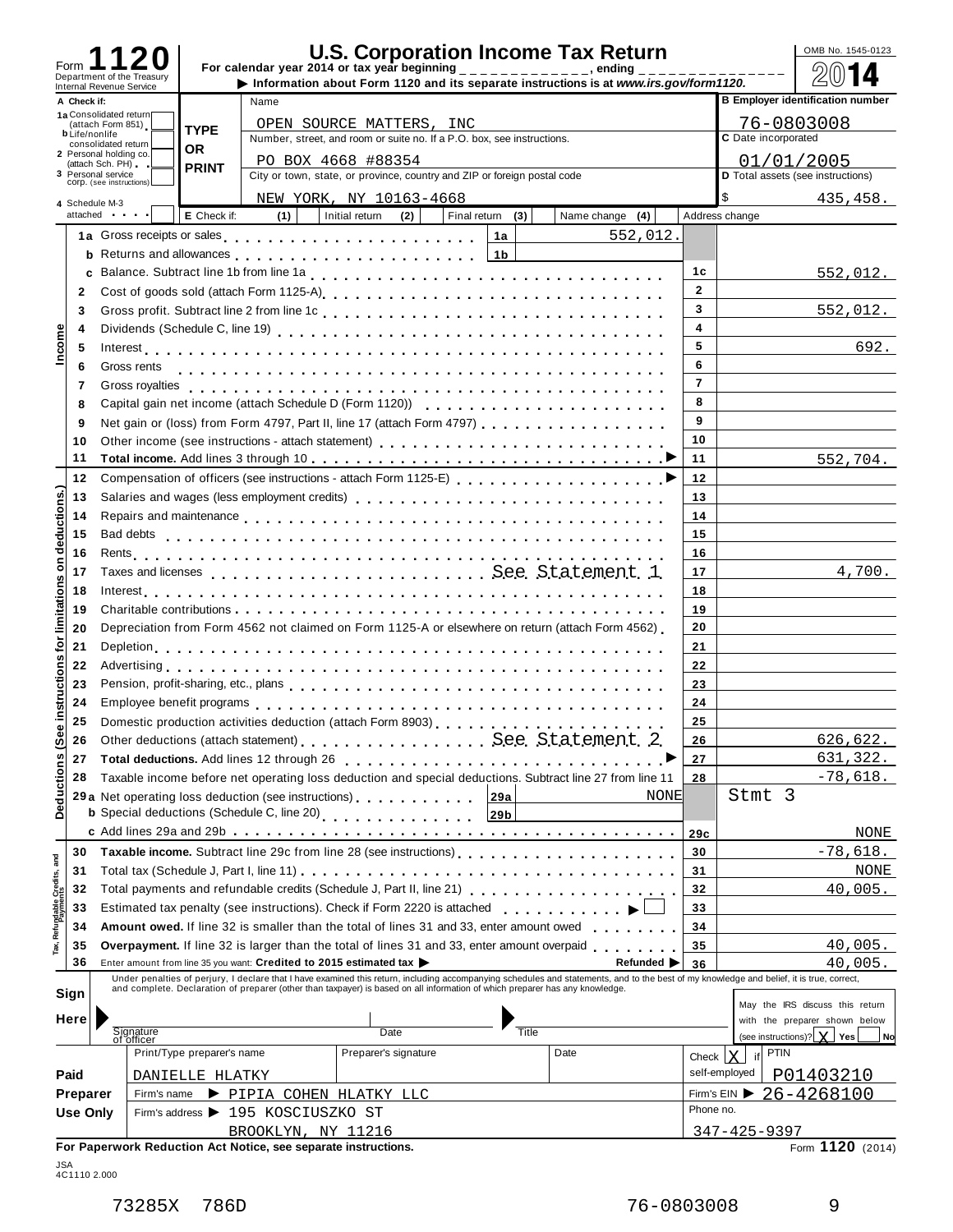#### OPEN SOURCE MATTERS, INC 76-0803008

| Form 1120 (2014)                                                                                                                                                                                                                                                                  |                                      | Page 2                                     |
|-----------------------------------------------------------------------------------------------------------------------------------------------------------------------------------------------------------------------------------------------------------------------------------|--------------------------------------|--------------------------------------------|
| <b>Schedule C</b> Dividends and Special Deductions (see instructions)                                                                                                                                                                                                             | (a) Dividends<br>(b) $%$<br>received | (c) Special deductions<br>$(a) \times (b)$ |
| 1 Dividends from less-than-20%-owned domestic corporations (other than debt-<br>Dividends from 20%-or-more-owned domestic corporations (other than debt-<br>2<br>financed stock) $\cdots$ , $\cdots$ , $\cdots$ , $\cdots$ , $\cdots$ , $\cdots$ , $\cdots$ , $\cdots$ , $\cdots$ | 70<br>80                             |                                            |
| Dividends on debt-financed stock of domestic and foreign corporations<br>3                                                                                                                                                                                                        | see<br>nstruction                    |                                            |
| Dividends on certain preferred stock of less-than-20%-owned public utilities                                                                                                                                                                                                      | 42                                   |                                            |
| Dividends on certain preferred stock of 20%-or-more-owned public utilities<br>5                                                                                                                                                                                                   | 48                                   |                                            |
| Dividends from less-than-20%-owned foreign corporations and certain FSCs<br>6                                                                                                                                                                                                     | 70                                   |                                            |
| Dividends from 20%-or-more-owned foreign corporations and certain FSCs<br>7                                                                                                                                                                                                       | 80                                   |                                            |
| Dividends from wholly owned foreign subsidiaries<br>8                                                                                                                                                                                                                             | 100                                  |                                            |
| <b>Total.</b> Add lines 1 through 8. See instructions for limitation <b></b><br>9<br>Dividends from domestic corporations received by a small business investment<br>10<br>company operating under the Small Business Investment Act of 1958                                      | 100                                  |                                            |
| 11                                                                                                                                                                                                                                                                                | 100                                  |                                            |
| 12                                                                                                                                                                                                                                                                                | 100                                  |                                            |
| Dividends from foreign corporations not included on lines 3, 6, 7, 8, 11, or 12<br>13                                                                                                                                                                                             |                                      |                                            |
| Income from controlled foreign corporations under subpart F (attach Form(s) 5471)<br>14                                                                                                                                                                                           |                                      |                                            |
| 15                                                                                                                                                                                                                                                                                |                                      |                                            |
| IC-DISC and former DISC dividends not included on lines 1, 2, or 3<br>16                                                                                                                                                                                                          |                                      |                                            |
| Other dividends enterprise response to the contract of the contract of the contract of the contract of the contract of the contract of the contract of the contract of the contract of the contract of the contract of the con<br>17                                              |                                      |                                            |
| Deduction for dividends paid on certain preferred stock of public utilities<br>18                                                                                                                                                                                                 |                                      |                                            |
| Total dividends. Add lines 1 through 17. Enter here and on page 1, line 4 ▶<br>19                                                                                                                                                                                                 |                                      |                                            |
| 20 Total special deductions. Add lines 9, 10, 11, 12, and 18. Enter here and on page 1, line 29b enterchance between                                                                                                                                                              |                                      | 4420                                       |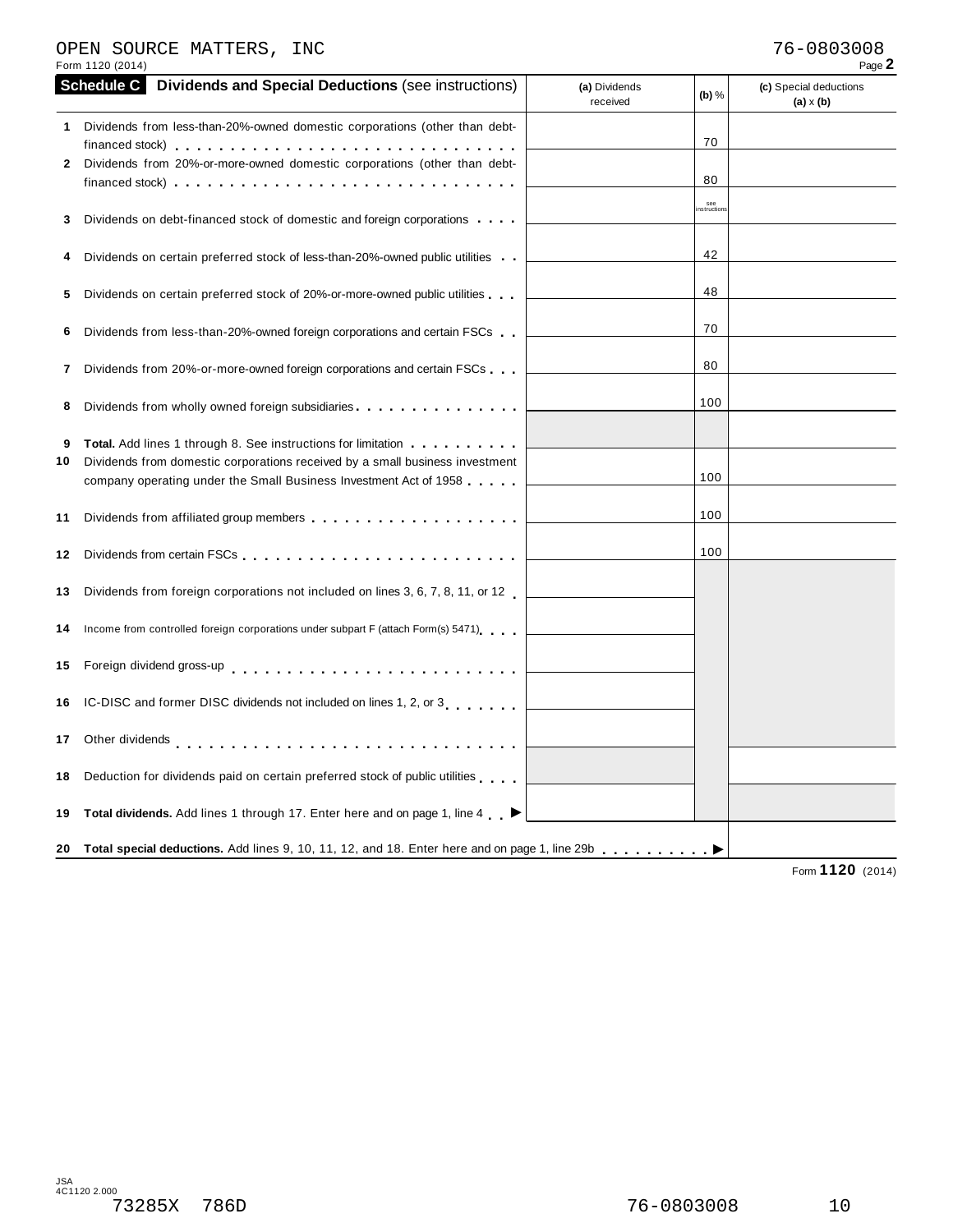| Schedule J<br>Tax Computation and Payment (see instructions)<br><b>Part I-Tax Computation</b><br>Check if the corporation is a member of a controlled group (attach Schedule O (Form 1120))<br>1<br>▶<br>$\mathbf{2}$<br>2<br>▸<br>3<br>NONE<br>3<br>4<br>NONE<br>4<br>5а<br>b Credit from Form 8834 (see instructions)<br>5b<br>c General business credit (attach Form 3800) [19] [19] Contract Contract Contract Contract Contract Contract Contract Contract Contract Contract Contract Contract Contract Contract Contract Contract Contract Contract Contr<br>5c<br>d Credit for prior year minimum tax (attach Form 8827)<br>5d<br><b>5e</b><br>е<br>6<br>6<br>$\overline{7}$<br>NONE<br>7<br>Personal holding company tax (attach Schedule PH (Form 1120)).<br>8<br>8<br>9a Recapture of investment credit (attach Form 4255)<br>9а<br><b>b</b> Recapture of low-income housing credit (attach Form 8611)<br>9b<br>c Interest due under the look-back method - completed long-term contracts<br>9с<br><b>d</b> Interest due under the look-back method - income forecast method (attach<br>9d<br>e Alternative tax on qualifying shipping activities (attach Form 8902)<br>9е<br>9f<br>f<br>10<br>10<br>11<br>11<br>NONE<br><b>Part II-Payments and Refundable Credits</b><br><u> 1989 - Johann Stein, mars an deutscher Stein und der Stein und der Stein und der Stein und der Stein und der</u><br>16,005.<br>12<br>12<br>24,000.<br>13<br>13<br>14<br>14<br>40,005.<br>15<br>15<br>16<br>16<br>17<br>17<br>40,005.<br>18<br>18<br>Refundable credits from:<br>19<br>19a<br>19 <sub>b</sub><br>19c<br>Other (attach statement - see instructions).<br> 19d <br>20<br>20<br>Total payments and credits. Add lines 18 and 20. Enter here and on page 1, line 32<br>21<br>40,005.<br>21<br><b>Schedule K</b><br><b>Other Information</b> (see instructions)<br>Yes No<br>$\mathbf b$ $\mathbf X$ Accrual<br>Check accounting method: a<br>Cash<br>c.<br>1<br>See the instructions and enter the:<br>2<br>Business activity code no. $\blacktriangleright$ _ $511130$<br>а<br>Product or service ▶ SOFTWARE RESOURCES<br>c<br>$\overline{\text{X}}$<br>3<br>At the end of the tax year:<br>4<br>a Did any foreign or domestic corporation, partnership (including any entity treated as a partnership), trust, or tax-exempt<br>organization own directly 20% or more, or own, directly or indirectly, 50% or more of the total voting power of all classes of the<br>$\overline{X}$<br>b Did any individual or estate own directly 20% or more, or own, directly or indirectly, 50% or more of the total voting power of all<br>$\boldsymbol{\mathrm{X}}$<br>classes of the corporation's stock entitled to vote? If "Yes," complete Part II of Schedule G (Form 1120) (attach Schedule G) | Form 1120 (2014) |  | Page 3 |
|---------------------------------------------------------------------------------------------------------------------------------------------------------------------------------------------------------------------------------------------------------------------------------------------------------------------------------------------------------------------------------------------------------------------------------------------------------------------------------------------------------------------------------------------------------------------------------------------------------------------------------------------------------------------------------------------------------------------------------------------------------------------------------------------------------------------------------------------------------------------------------------------------------------------------------------------------------------------------------------------------------------------------------------------------------------------------------------------------------------------------------------------------------------------------------------------------------------------------------------------------------------------------------------------------------------------------------------------------------------------------------------------------------------------------------------------------------------------------------------------------------------------------------------------------------------------------------------------------------------------------------------------------------------------------------------------------------------------------------------------------------------------------------------------------------------------------------------------------------------------------------------------------------------------------------------------------------------------------------------------------------------------------------------------------------------------------------------------------------------------------------------------------------------------------------------------------------------------------------------------------------------------------------------------------------------------------------------------------------------------------------------------------------------------------------------------------------------------------------------------------------------------------------------------------------------------------------------------------------------------------------------------------------------------------------------------------------------------------------------------------------------------------------------------------|------------------|--|--------|
|                                                                                                                                                                                                                                                                                                                                                                                                                                                                                                                                                                                                                                                                                                                                                                                                                                                                                                                                                                                                                                                                                                                                                                                                                                                                                                                                                                                                                                                                                                                                                                                                                                                                                                                                                                                                                                                                                                                                                                                                                                                                                                                                                                                                                                                                                                                                                                                                                                                                                                                                                                                                                                                                                                                                                                                                   |                  |  |        |
|                                                                                                                                                                                                                                                                                                                                                                                                                                                                                                                                                                                                                                                                                                                                                                                                                                                                                                                                                                                                                                                                                                                                                                                                                                                                                                                                                                                                                                                                                                                                                                                                                                                                                                                                                                                                                                                                                                                                                                                                                                                                                                                                                                                                                                                                                                                                                                                                                                                                                                                                                                                                                                                                                                                                                                                                   |                  |  |        |
|                                                                                                                                                                                                                                                                                                                                                                                                                                                                                                                                                                                                                                                                                                                                                                                                                                                                                                                                                                                                                                                                                                                                                                                                                                                                                                                                                                                                                                                                                                                                                                                                                                                                                                                                                                                                                                                                                                                                                                                                                                                                                                                                                                                                                                                                                                                                                                                                                                                                                                                                                                                                                                                                                                                                                                                                   |                  |  |        |
|                                                                                                                                                                                                                                                                                                                                                                                                                                                                                                                                                                                                                                                                                                                                                                                                                                                                                                                                                                                                                                                                                                                                                                                                                                                                                                                                                                                                                                                                                                                                                                                                                                                                                                                                                                                                                                                                                                                                                                                                                                                                                                                                                                                                                                                                                                                                                                                                                                                                                                                                                                                                                                                                                                                                                                                                   |                  |  |        |
|                                                                                                                                                                                                                                                                                                                                                                                                                                                                                                                                                                                                                                                                                                                                                                                                                                                                                                                                                                                                                                                                                                                                                                                                                                                                                                                                                                                                                                                                                                                                                                                                                                                                                                                                                                                                                                                                                                                                                                                                                                                                                                                                                                                                                                                                                                                                                                                                                                                                                                                                                                                                                                                                                                                                                                                                   |                  |  |        |
|                                                                                                                                                                                                                                                                                                                                                                                                                                                                                                                                                                                                                                                                                                                                                                                                                                                                                                                                                                                                                                                                                                                                                                                                                                                                                                                                                                                                                                                                                                                                                                                                                                                                                                                                                                                                                                                                                                                                                                                                                                                                                                                                                                                                                                                                                                                                                                                                                                                                                                                                                                                                                                                                                                                                                                                                   |                  |  |        |
|                                                                                                                                                                                                                                                                                                                                                                                                                                                                                                                                                                                                                                                                                                                                                                                                                                                                                                                                                                                                                                                                                                                                                                                                                                                                                                                                                                                                                                                                                                                                                                                                                                                                                                                                                                                                                                                                                                                                                                                                                                                                                                                                                                                                                                                                                                                                                                                                                                                                                                                                                                                                                                                                                                                                                                                                   |                  |  |        |
|                                                                                                                                                                                                                                                                                                                                                                                                                                                                                                                                                                                                                                                                                                                                                                                                                                                                                                                                                                                                                                                                                                                                                                                                                                                                                                                                                                                                                                                                                                                                                                                                                                                                                                                                                                                                                                                                                                                                                                                                                                                                                                                                                                                                                                                                                                                                                                                                                                                                                                                                                                                                                                                                                                                                                                                                   |                  |  |        |
|                                                                                                                                                                                                                                                                                                                                                                                                                                                                                                                                                                                                                                                                                                                                                                                                                                                                                                                                                                                                                                                                                                                                                                                                                                                                                                                                                                                                                                                                                                                                                                                                                                                                                                                                                                                                                                                                                                                                                                                                                                                                                                                                                                                                                                                                                                                                                                                                                                                                                                                                                                                                                                                                                                                                                                                                   |                  |  |        |
|                                                                                                                                                                                                                                                                                                                                                                                                                                                                                                                                                                                                                                                                                                                                                                                                                                                                                                                                                                                                                                                                                                                                                                                                                                                                                                                                                                                                                                                                                                                                                                                                                                                                                                                                                                                                                                                                                                                                                                                                                                                                                                                                                                                                                                                                                                                                                                                                                                                                                                                                                                                                                                                                                                                                                                                                   |                  |  |        |
|                                                                                                                                                                                                                                                                                                                                                                                                                                                                                                                                                                                                                                                                                                                                                                                                                                                                                                                                                                                                                                                                                                                                                                                                                                                                                                                                                                                                                                                                                                                                                                                                                                                                                                                                                                                                                                                                                                                                                                                                                                                                                                                                                                                                                                                                                                                                                                                                                                                                                                                                                                                                                                                                                                                                                                                                   |                  |  |        |
|                                                                                                                                                                                                                                                                                                                                                                                                                                                                                                                                                                                                                                                                                                                                                                                                                                                                                                                                                                                                                                                                                                                                                                                                                                                                                                                                                                                                                                                                                                                                                                                                                                                                                                                                                                                                                                                                                                                                                                                                                                                                                                                                                                                                                                                                                                                                                                                                                                                                                                                                                                                                                                                                                                                                                                                                   |                  |  |        |
|                                                                                                                                                                                                                                                                                                                                                                                                                                                                                                                                                                                                                                                                                                                                                                                                                                                                                                                                                                                                                                                                                                                                                                                                                                                                                                                                                                                                                                                                                                                                                                                                                                                                                                                                                                                                                                                                                                                                                                                                                                                                                                                                                                                                                                                                                                                                                                                                                                                                                                                                                                                                                                                                                                                                                                                                   |                  |  |        |
|                                                                                                                                                                                                                                                                                                                                                                                                                                                                                                                                                                                                                                                                                                                                                                                                                                                                                                                                                                                                                                                                                                                                                                                                                                                                                                                                                                                                                                                                                                                                                                                                                                                                                                                                                                                                                                                                                                                                                                                                                                                                                                                                                                                                                                                                                                                                                                                                                                                                                                                                                                                                                                                                                                                                                                                                   |                  |  |        |
|                                                                                                                                                                                                                                                                                                                                                                                                                                                                                                                                                                                                                                                                                                                                                                                                                                                                                                                                                                                                                                                                                                                                                                                                                                                                                                                                                                                                                                                                                                                                                                                                                                                                                                                                                                                                                                                                                                                                                                                                                                                                                                                                                                                                                                                                                                                                                                                                                                                                                                                                                                                                                                                                                                                                                                                                   |                  |  |        |
|                                                                                                                                                                                                                                                                                                                                                                                                                                                                                                                                                                                                                                                                                                                                                                                                                                                                                                                                                                                                                                                                                                                                                                                                                                                                                                                                                                                                                                                                                                                                                                                                                                                                                                                                                                                                                                                                                                                                                                                                                                                                                                                                                                                                                                                                                                                                                                                                                                                                                                                                                                                                                                                                                                                                                                                                   |                  |  |        |
|                                                                                                                                                                                                                                                                                                                                                                                                                                                                                                                                                                                                                                                                                                                                                                                                                                                                                                                                                                                                                                                                                                                                                                                                                                                                                                                                                                                                                                                                                                                                                                                                                                                                                                                                                                                                                                                                                                                                                                                                                                                                                                                                                                                                                                                                                                                                                                                                                                                                                                                                                                                                                                                                                                                                                                                                   |                  |  |        |
|                                                                                                                                                                                                                                                                                                                                                                                                                                                                                                                                                                                                                                                                                                                                                                                                                                                                                                                                                                                                                                                                                                                                                                                                                                                                                                                                                                                                                                                                                                                                                                                                                                                                                                                                                                                                                                                                                                                                                                                                                                                                                                                                                                                                                                                                                                                                                                                                                                                                                                                                                                                                                                                                                                                                                                                                   |                  |  |        |
|                                                                                                                                                                                                                                                                                                                                                                                                                                                                                                                                                                                                                                                                                                                                                                                                                                                                                                                                                                                                                                                                                                                                                                                                                                                                                                                                                                                                                                                                                                                                                                                                                                                                                                                                                                                                                                                                                                                                                                                                                                                                                                                                                                                                                                                                                                                                                                                                                                                                                                                                                                                                                                                                                                                                                                                                   |                  |  |        |
|                                                                                                                                                                                                                                                                                                                                                                                                                                                                                                                                                                                                                                                                                                                                                                                                                                                                                                                                                                                                                                                                                                                                                                                                                                                                                                                                                                                                                                                                                                                                                                                                                                                                                                                                                                                                                                                                                                                                                                                                                                                                                                                                                                                                                                                                                                                                                                                                                                                                                                                                                                                                                                                                                                                                                                                                   |                  |  |        |
|                                                                                                                                                                                                                                                                                                                                                                                                                                                                                                                                                                                                                                                                                                                                                                                                                                                                                                                                                                                                                                                                                                                                                                                                                                                                                                                                                                                                                                                                                                                                                                                                                                                                                                                                                                                                                                                                                                                                                                                                                                                                                                                                                                                                                                                                                                                                                                                                                                                                                                                                                                                                                                                                                                                                                                                                   |                  |  |        |
|                                                                                                                                                                                                                                                                                                                                                                                                                                                                                                                                                                                                                                                                                                                                                                                                                                                                                                                                                                                                                                                                                                                                                                                                                                                                                                                                                                                                                                                                                                                                                                                                                                                                                                                                                                                                                                                                                                                                                                                                                                                                                                                                                                                                                                                                                                                                                                                                                                                                                                                                                                                                                                                                                                                                                                                                   |                  |  |        |
|                                                                                                                                                                                                                                                                                                                                                                                                                                                                                                                                                                                                                                                                                                                                                                                                                                                                                                                                                                                                                                                                                                                                                                                                                                                                                                                                                                                                                                                                                                                                                                                                                                                                                                                                                                                                                                                                                                                                                                                                                                                                                                                                                                                                                                                                                                                                                                                                                                                                                                                                                                                                                                                                                                                                                                                                   |                  |  |        |
|                                                                                                                                                                                                                                                                                                                                                                                                                                                                                                                                                                                                                                                                                                                                                                                                                                                                                                                                                                                                                                                                                                                                                                                                                                                                                                                                                                                                                                                                                                                                                                                                                                                                                                                                                                                                                                                                                                                                                                                                                                                                                                                                                                                                                                                                                                                                                                                                                                                                                                                                                                                                                                                                                                                                                                                                   |                  |  |        |
|                                                                                                                                                                                                                                                                                                                                                                                                                                                                                                                                                                                                                                                                                                                                                                                                                                                                                                                                                                                                                                                                                                                                                                                                                                                                                                                                                                                                                                                                                                                                                                                                                                                                                                                                                                                                                                                                                                                                                                                                                                                                                                                                                                                                                                                                                                                                                                                                                                                                                                                                                                                                                                                                                                                                                                                                   |                  |  |        |
|                                                                                                                                                                                                                                                                                                                                                                                                                                                                                                                                                                                                                                                                                                                                                                                                                                                                                                                                                                                                                                                                                                                                                                                                                                                                                                                                                                                                                                                                                                                                                                                                                                                                                                                                                                                                                                                                                                                                                                                                                                                                                                                                                                                                                                                                                                                                                                                                                                                                                                                                                                                                                                                                                                                                                                                                   |                  |  |        |
|                                                                                                                                                                                                                                                                                                                                                                                                                                                                                                                                                                                                                                                                                                                                                                                                                                                                                                                                                                                                                                                                                                                                                                                                                                                                                                                                                                                                                                                                                                                                                                                                                                                                                                                                                                                                                                                                                                                                                                                                                                                                                                                                                                                                                                                                                                                                                                                                                                                                                                                                                                                                                                                                                                                                                                                                   |                  |  |        |
|                                                                                                                                                                                                                                                                                                                                                                                                                                                                                                                                                                                                                                                                                                                                                                                                                                                                                                                                                                                                                                                                                                                                                                                                                                                                                                                                                                                                                                                                                                                                                                                                                                                                                                                                                                                                                                                                                                                                                                                                                                                                                                                                                                                                                                                                                                                                                                                                                                                                                                                                                                                                                                                                                                                                                                                                   |                  |  |        |
|                                                                                                                                                                                                                                                                                                                                                                                                                                                                                                                                                                                                                                                                                                                                                                                                                                                                                                                                                                                                                                                                                                                                                                                                                                                                                                                                                                                                                                                                                                                                                                                                                                                                                                                                                                                                                                                                                                                                                                                                                                                                                                                                                                                                                                                                                                                                                                                                                                                                                                                                                                                                                                                                                                                                                                                                   |                  |  |        |
|                                                                                                                                                                                                                                                                                                                                                                                                                                                                                                                                                                                                                                                                                                                                                                                                                                                                                                                                                                                                                                                                                                                                                                                                                                                                                                                                                                                                                                                                                                                                                                                                                                                                                                                                                                                                                                                                                                                                                                                                                                                                                                                                                                                                                                                                                                                                                                                                                                                                                                                                                                                                                                                                                                                                                                                                   |                  |  |        |
|                                                                                                                                                                                                                                                                                                                                                                                                                                                                                                                                                                                                                                                                                                                                                                                                                                                                                                                                                                                                                                                                                                                                                                                                                                                                                                                                                                                                                                                                                                                                                                                                                                                                                                                                                                                                                                                                                                                                                                                                                                                                                                                                                                                                                                                                                                                                                                                                                                                                                                                                                                                                                                                                                                                                                                                                   |                  |  |        |
|                                                                                                                                                                                                                                                                                                                                                                                                                                                                                                                                                                                                                                                                                                                                                                                                                                                                                                                                                                                                                                                                                                                                                                                                                                                                                                                                                                                                                                                                                                                                                                                                                                                                                                                                                                                                                                                                                                                                                                                                                                                                                                                                                                                                                                                                                                                                                                                                                                                                                                                                                                                                                                                                                                                                                                                                   |                  |  |        |
|                                                                                                                                                                                                                                                                                                                                                                                                                                                                                                                                                                                                                                                                                                                                                                                                                                                                                                                                                                                                                                                                                                                                                                                                                                                                                                                                                                                                                                                                                                                                                                                                                                                                                                                                                                                                                                                                                                                                                                                                                                                                                                                                                                                                                                                                                                                                                                                                                                                                                                                                                                                                                                                                                                                                                                                                   |                  |  |        |
|                                                                                                                                                                                                                                                                                                                                                                                                                                                                                                                                                                                                                                                                                                                                                                                                                                                                                                                                                                                                                                                                                                                                                                                                                                                                                                                                                                                                                                                                                                                                                                                                                                                                                                                                                                                                                                                                                                                                                                                                                                                                                                                                                                                                                                                                                                                                                                                                                                                                                                                                                                                                                                                                                                                                                                                                   |                  |  |        |
|                                                                                                                                                                                                                                                                                                                                                                                                                                                                                                                                                                                                                                                                                                                                                                                                                                                                                                                                                                                                                                                                                                                                                                                                                                                                                                                                                                                                                                                                                                                                                                                                                                                                                                                                                                                                                                                                                                                                                                                                                                                                                                                                                                                                                                                                                                                                                                                                                                                                                                                                                                                                                                                                                                                                                                                                   |                  |  |        |
|                                                                                                                                                                                                                                                                                                                                                                                                                                                                                                                                                                                                                                                                                                                                                                                                                                                                                                                                                                                                                                                                                                                                                                                                                                                                                                                                                                                                                                                                                                                                                                                                                                                                                                                                                                                                                                                                                                                                                                                                                                                                                                                                                                                                                                                                                                                                                                                                                                                                                                                                                                                                                                                                                                                                                                                                   |                  |  |        |
|                                                                                                                                                                                                                                                                                                                                                                                                                                                                                                                                                                                                                                                                                                                                                                                                                                                                                                                                                                                                                                                                                                                                                                                                                                                                                                                                                                                                                                                                                                                                                                                                                                                                                                                                                                                                                                                                                                                                                                                                                                                                                                                                                                                                                                                                                                                                                                                                                                                                                                                                                                                                                                                                                                                                                                                                   |                  |  |        |
|                                                                                                                                                                                                                                                                                                                                                                                                                                                                                                                                                                                                                                                                                                                                                                                                                                                                                                                                                                                                                                                                                                                                                                                                                                                                                                                                                                                                                                                                                                                                                                                                                                                                                                                                                                                                                                                                                                                                                                                                                                                                                                                                                                                                                                                                                                                                                                                                                                                                                                                                                                                                                                                                                                                                                                                                   |                  |  |        |
|                                                                                                                                                                                                                                                                                                                                                                                                                                                                                                                                                                                                                                                                                                                                                                                                                                                                                                                                                                                                                                                                                                                                                                                                                                                                                                                                                                                                                                                                                                                                                                                                                                                                                                                                                                                                                                                                                                                                                                                                                                                                                                                                                                                                                                                                                                                                                                                                                                                                                                                                                                                                                                                                                                                                                                                                   |                  |  |        |
|                                                                                                                                                                                                                                                                                                                                                                                                                                                                                                                                                                                                                                                                                                                                                                                                                                                                                                                                                                                                                                                                                                                                                                                                                                                                                                                                                                                                                                                                                                                                                                                                                                                                                                                                                                                                                                                                                                                                                                                                                                                                                                                                                                                                                                                                                                                                                                                                                                                                                                                                                                                                                                                                                                                                                                                                   |                  |  |        |
|                                                                                                                                                                                                                                                                                                                                                                                                                                                                                                                                                                                                                                                                                                                                                                                                                                                                                                                                                                                                                                                                                                                                                                                                                                                                                                                                                                                                                                                                                                                                                                                                                                                                                                                                                                                                                                                                                                                                                                                                                                                                                                                                                                                                                                                                                                                                                                                                                                                                                                                                                                                                                                                                                                                                                                                                   |                  |  |        |
|                                                                                                                                                                                                                                                                                                                                                                                                                                                                                                                                                                                                                                                                                                                                                                                                                                                                                                                                                                                                                                                                                                                                                                                                                                                                                                                                                                                                                                                                                                                                                                                                                                                                                                                                                                                                                                                                                                                                                                                                                                                                                                                                                                                                                                                                                                                                                                                                                                                                                                                                                                                                                                                                                                                                                                                                   |                  |  |        |
|                                                                                                                                                                                                                                                                                                                                                                                                                                                                                                                                                                                                                                                                                                                                                                                                                                                                                                                                                                                                                                                                                                                                                                                                                                                                                                                                                                                                                                                                                                                                                                                                                                                                                                                                                                                                                                                                                                                                                                                                                                                                                                                                                                                                                                                                                                                                                                                                                                                                                                                                                                                                                                                                                                                                                                                                   |                  |  |        |
|                                                                                                                                                                                                                                                                                                                                                                                                                                                                                                                                                                                                                                                                                                                                                                                                                                                                                                                                                                                                                                                                                                                                                                                                                                                                                                                                                                                                                                                                                                                                                                                                                                                                                                                                                                                                                                                                                                                                                                                                                                                                                                                                                                                                                                                                                                                                                                                                                                                                                                                                                                                                                                                                                                                                                                                                   |                  |  |        |
|                                                                                                                                                                                                                                                                                                                                                                                                                                                                                                                                                                                                                                                                                                                                                                                                                                                                                                                                                                                                                                                                                                                                                                                                                                                                                                                                                                                                                                                                                                                                                                                                                                                                                                                                                                                                                                                                                                                                                                                                                                                                                                                                                                                                                                                                                                                                                                                                                                                                                                                                                                                                                                                                                                                                                                                                   |                  |  |        |
|                                                                                                                                                                                                                                                                                                                                                                                                                                                                                                                                                                                                                                                                                                                                                                                                                                                                                                                                                                                                                                                                                                                                                                                                                                                                                                                                                                                                                                                                                                                                                                                                                                                                                                                                                                                                                                                                                                                                                                                                                                                                                                                                                                                                                                                                                                                                                                                                                                                                                                                                                                                                                                                                                                                                                                                                   |                  |  |        |
|                                                                                                                                                                                                                                                                                                                                                                                                                                                                                                                                                                                                                                                                                                                                                                                                                                                                                                                                                                                                                                                                                                                                                                                                                                                                                                                                                                                                                                                                                                                                                                                                                                                                                                                                                                                                                                                                                                                                                                                                                                                                                                                                                                                                                                                                                                                                                                                                                                                                                                                                                                                                                                                                                                                                                                                                   |                  |  |        |
|                                                                                                                                                                                                                                                                                                                                                                                                                                                                                                                                                                                                                                                                                                                                                                                                                                                                                                                                                                                                                                                                                                                                                                                                                                                                                                                                                                                                                                                                                                                                                                                                                                                                                                                                                                                                                                                                                                                                                                                                                                                                                                                                                                                                                                                                                                                                                                                                                                                                                                                                                                                                                                                                                                                                                                                                   |                  |  |        |
|                                                                                                                                                                                                                                                                                                                                                                                                                                                                                                                                                                                                                                                                                                                                                                                                                                                                                                                                                                                                                                                                                                                                                                                                                                                                                                                                                                                                                                                                                                                                                                                                                                                                                                                                                                                                                                                                                                                                                                                                                                                                                                                                                                                                                                                                                                                                                                                                                                                                                                                                                                                                                                                                                                                                                                                                   |                  |  |        |
|                                                                                                                                                                                                                                                                                                                                                                                                                                                                                                                                                                                                                                                                                                                                                                                                                                                                                                                                                                                                                                                                                                                                                                                                                                                                                                                                                                                                                                                                                                                                                                                                                                                                                                                                                                                                                                                                                                                                                                                                                                                                                                                                                                                                                                                                                                                                                                                                                                                                                                                                                                                                                                                                                                                                                                                                   |                  |  |        |
|                                                                                                                                                                                                                                                                                                                                                                                                                                                                                                                                                                                                                                                                                                                                                                                                                                                                                                                                                                                                                                                                                                                                                                                                                                                                                                                                                                                                                                                                                                                                                                                                                                                                                                                                                                                                                                                                                                                                                                                                                                                                                                                                                                                                                                                                                                                                                                                                                                                                                                                                                                                                                                                                                                                                                                                                   |                  |  |        |
|                                                                                                                                                                                                                                                                                                                                                                                                                                                                                                                                                                                                                                                                                                                                                                                                                                                                                                                                                                                                                                                                                                                                                                                                                                                                                                                                                                                                                                                                                                                                                                                                                                                                                                                                                                                                                                                                                                                                                                                                                                                                                                                                                                                                                                                                                                                                                                                                                                                                                                                                                                                                                                                                                                                                                                                                   |                  |  |        |
|                                                                                                                                                                                                                                                                                                                                                                                                                                                                                                                                                                                                                                                                                                                                                                                                                                                                                                                                                                                                                                                                                                                                                                                                                                                                                                                                                                                                                                                                                                                                                                                                                                                                                                                                                                                                                                                                                                                                                                                                                                                                                                                                                                                                                                                                                                                                                                                                                                                                                                                                                                                                                                                                                                                                                                                                   |                  |  |        |
|                                                                                                                                                                                                                                                                                                                                                                                                                                                                                                                                                                                                                                                                                                                                                                                                                                                                                                                                                                                                                                                                                                                                                                                                                                                                                                                                                                                                                                                                                                                                                                                                                                                                                                                                                                                                                                                                                                                                                                                                                                                                                                                                                                                                                                                                                                                                                                                                                                                                                                                                                                                                                                                                                                                                                                                                   |                  |  |        |

OPEN SOURCE MATTERS, INC 76-0803008

Form **1120** (2014)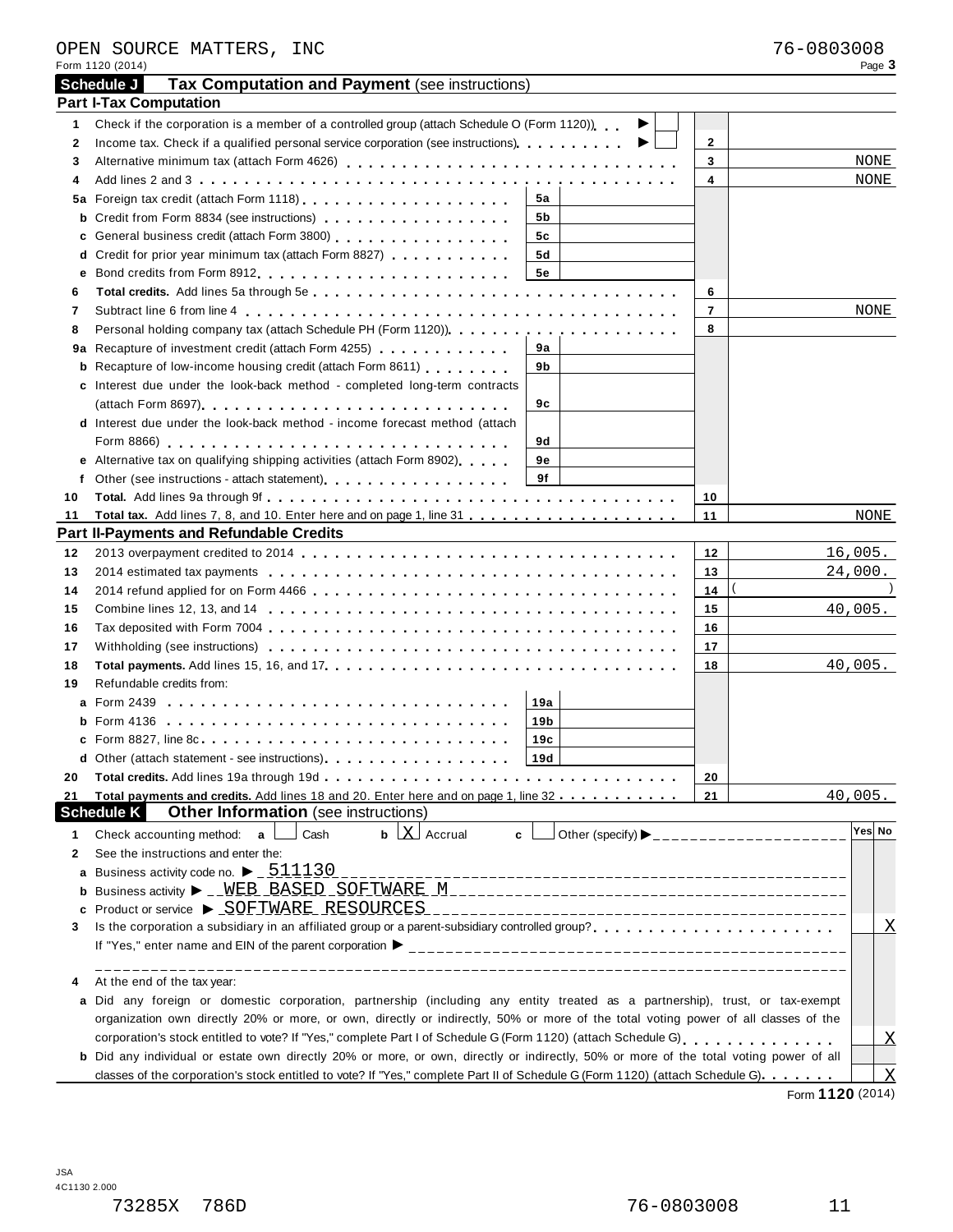| OPEN SOURCE MATTERS, INC<br>Form 1120 (2014)                                                                                                                                                                                                                                                                                                                                                                                                                                                                                                                                                                                                                                                                                                                                                                                                                                                                                                                                                                                                                            |                                                           |                                   | 76-0803008                                                      | Page 4                 |
|-------------------------------------------------------------------------------------------------------------------------------------------------------------------------------------------------------------------------------------------------------------------------------------------------------------------------------------------------------------------------------------------------------------------------------------------------------------------------------------------------------------------------------------------------------------------------------------------------------------------------------------------------------------------------------------------------------------------------------------------------------------------------------------------------------------------------------------------------------------------------------------------------------------------------------------------------------------------------------------------------------------------------------------------------------------------------|-----------------------------------------------------------|-----------------------------------|-----------------------------------------------------------------|------------------------|
| <b>Schedule K</b><br><b>Other Information</b> continued (see instructions)                                                                                                                                                                                                                                                                                                                                                                                                                                                                                                                                                                                                                                                                                                                                                                                                                                                                                                                                                                                              |                                                           |                                   |                                                                 |                        |
| 5 At the end of the tax year, did the corporation:<br>a Own directly 20% or more, or own, directly or indirectly, 50% or more of the total voting power of all classes of stock entitled to vote of<br>any foreign or domestic corporation not included on Form 851, Affiliations Schedule? For rules of constructive ownership, see instructions.<br>If "Yes," complete (i) through (iv) below.                                                                                                                                                                                                                                                                                                                                                                                                                                                                                                                                                                                                                                                                        |                                                           |                                   |                                                                 | Yes<br><b>No</b><br>X. |
| (i) Name of Corporation                                                                                                                                                                                                                                                                                                                                                                                                                                                                                                                                                                                                                                                                                                                                                                                                                                                                                                                                                                                                                                                 | (ii) Employer<br><b>Identification Number</b><br>(if any) | (iii) Country of<br>Incorporation | (iv) Percentage<br>Owned in Voting<br><b>Stock</b>              |                        |
| <b>b</b> Own directly an interest of 20% or more, or own, directly or indirectly, an interest of 50% or more in any foreign or domestic partnership                                                                                                                                                                                                                                                                                                                                                                                                                                                                                                                                                                                                                                                                                                                                                                                                                                                                                                                     |                                                           |                                   |                                                                 |                        |
| (including an entity treated as a partnership) or in the beneficial interest of a trust? For rules of constructive ownership, see instructions.                                                                                                                                                                                                                                                                                                                                                                                                                                                                                                                                                                                                                                                                                                                                                                                                                                                                                                                         |                                                           |                                   |                                                                 | X                      |
| If "Yes," complete (i) through (iv) below.<br>(i) Name of Entity                                                                                                                                                                                                                                                                                                                                                                                                                                                                                                                                                                                                                                                                                                                                                                                                                                                                                                                                                                                                        | (ii) Employer<br><b>Identification Number</b><br>(if any) | (iii) Country of<br>Organization  | (iv) Maximum<br>Percentage Owned in<br>Profit, Loss, or Capital |                        |
| During this tax year, did the corporation pay dividends (other than stock dividends and distributions in exchange for stock) in<br>6<br>excess of the corporation's current and accumulated earnings and profits? (See sections 301 and 316.)<br>If "Yes," file Form 5452, Corporate Report of Nondividend Distributions.<br>If this is a consolidated return, answer here for the parent corporation and on Form 851 for each subsidiary.<br>At any time during the tax year, did one foreign person own, directly or indirectly, at least 25% of (a) the total voting power of all<br>$\mathbf{7}$<br>classes of the corporation's stock entitled to vote or (b) the total value of all classes of the corporation's stock?<br>For rules of attribution, see section 318. If "Yes," enter:<br>(c) The corporation may have to file Form 5472, Information Return of a 25% Foreign-Owned U.S. Corporation or a Foreign<br>Corporation Engaged in a U.S. Trade or Business. Enter the number of Forms 5472 attached $\blacktriangleright$ ________________________<br>8 |                                                           |                                   |                                                                 | X                      |
| If checked, the corporation may have to file Form 8281, Information Return for Publicly Offered Original Issue Discount Instruments.<br>Enter the amount of tax-exempt interest received or accrued during the tax year $\triangleright$ \$<br>9                                                                                                                                                                                                                                                                                                                                                                                                                                                                                                                                                                                                                                                                                                                                                                                                                        |                                                           |                                   |                                                                 |                        |
| 10<br>If the corporation has an NOL for the tax year and is electing to forego the carryback period, check here entitleded as a set of $\blacktriangleright$<br>11<br>If the corporation is filing a consolidated return, the statement required by Regulations section 1.1502-21(b)(3) must be attached<br>or the election will not be valid.<br>12                                                                                                                                                                                                                                                                                                                                                                                                                                                                                                                                                                                                                                                                                                                    |                                                           |                                   |                                                                 |                        |
| Are the corporation's total receipts (page 1, line 1a, plus lines 4 through 10) for the tax year and its total assets at the end of<br>13<br>If "Yes," the corporation is not required to complete Schedules L, M-1, and M-2. Instead, enter the total amount of cash distributions                                                                                                                                                                                                                                                                                                                                                                                                                                                                                                                                                                                                                                                                                                                                                                                     |                                                           |                                   |                                                                 | Χ                      |
| Is the corporation required to file Schedule UTP (Form 1120), Uncertain Tax Position Statement (see instructions)?<br>14<br>If "Yes," complete and attach Schedule UTP.                                                                                                                                                                                                                                                                                                                                                                                                                                                                                                                                                                                                                                                                                                                                                                                                                                                                                                 |                                                           |                                   |                                                                 | $\overline{X}$         |
|                                                                                                                                                                                                                                                                                                                                                                                                                                                                                                                                                                                                                                                                                                                                                                                                                                                                                                                                                                                                                                                                         |                                                           |                                   |                                                                 | X                      |
| During this tax year, did the corporation have an 80% or more change in ownership, including a change due to redemption of its<br>16                                                                                                                                                                                                                                                                                                                                                                                                                                                                                                                                                                                                                                                                                                                                                                                                                                                                                                                                    |                                                           |                                   |                                                                 | X                      |
| During or subsequent to this tax year, but before the filing of this return, did the corporation dispose of more than 65% (by value)<br>17                                                                                                                                                                                                                                                                                                                                                                                                                                                                                                                                                                                                                                                                                                                                                                                                                                                                                                                              |                                                           |                                   |                                                                 | X                      |
| Did the corporation receive assets in a section 351 transfer in which any of the transferred assets had a fair market basis or fair<br>18                                                                                                                                                                                                                                                                                                                                                                                                                                                                                                                                                                                                                                                                                                                                                                                                                                                                                                                               |                                                           |                                   |                                                                 | X                      |

Form **1120** (2014)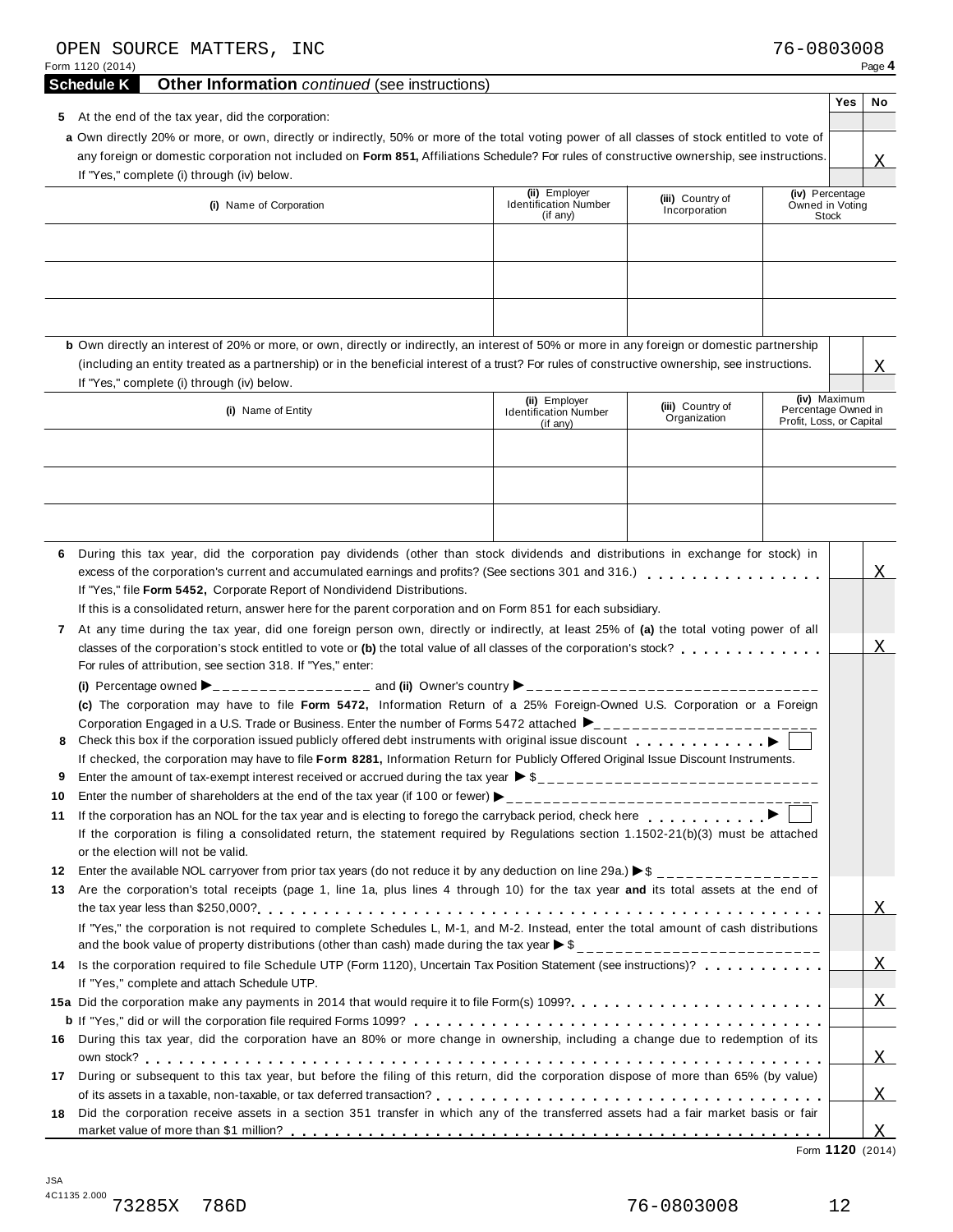# OPEN SOURCE MATTERS, INC<br>Form 1120 (2014) Page 5

| Form 1120 (2014)  |                                                                                                                                                                                                                                                                                                        |                                                                                |              |          |                                                                                             | Page 5                                                                                                 |
|-------------------|--------------------------------------------------------------------------------------------------------------------------------------------------------------------------------------------------------------------------------------------------------------------------------------------------------|--------------------------------------------------------------------------------|--------------|----------|---------------------------------------------------------------------------------------------|--------------------------------------------------------------------------------------------------------|
| <b>Schedule L</b> | <b>Balance Sheets per Books</b>                                                                                                                                                                                                                                                                        | Beginning of tax year                                                          |              |          |                                                                                             | End of tax year                                                                                        |
|                   | <b>Assets</b>                                                                                                                                                                                                                                                                                          | (a)                                                                            | (b)          |          | (c)                                                                                         | (d)                                                                                                    |
| 1.                | Cash experience and the set of the set of the set of the set of the set of the set of the set of the set of the set of the set of the set of the set of the set of the set of the set of the set of the set of the set of the                                                                          |                                                                                |              | 538,154. |                                                                                             | 422,637.                                                                                               |
|                   | 2a Trade notes and accounts receivable                                                                                                                                                                                                                                                                 | 7,118.                                                                         |              |          | 12,635.                                                                                     |                                                                                                        |
|                   | <b>b</b> Less allowance for bad debts                                                                                                                                                                                                                                                                  |                                                                                |              | 7,118.   |                                                                                             | 12,635.                                                                                                |
| 3.                | Inventories                                                                                                                                                                                                                                                                                            |                                                                                |              |          |                                                                                             |                                                                                                        |
| 4                 | U.S. government obligations                                                                                                                                                                                                                                                                            |                                                                                |              |          |                                                                                             |                                                                                                        |
| 5.                | Tax-exempt securities (see instructions)                                                                                                                                                                                                                                                               |                                                                                |              |          |                                                                                             |                                                                                                        |
| 6                 | Other current assets (attach statement)                                                                                                                                                                                                                                                                |                                                                                |              |          |                                                                                             |                                                                                                        |
| 7                 | Loans to shareholders and the state of the state of                                                                                                                                                                                                                                                    |                                                                                |              |          |                                                                                             |                                                                                                        |
| 8                 | Mortgage and real estate loans                                                                                                                                                                                                                                                                         |                                                                                |              |          |                                                                                             |                                                                                                        |
| 9                 | Other investments (attach statement)                                                                                                                                                                                                                                                                   |                                                                                |              |          |                                                                                             |                                                                                                        |
|                   | 10 a Buildings and other depreciable assets                                                                                                                                                                                                                                                            | 7,422.                                                                         |              |          | 7,422.                                                                                      |                                                                                                        |
|                   | <b>b</b> Less accumulated depreciation                                                                                                                                                                                                                                                                 | $7,236.$ )                                                                     |              | 186.     | 7, 236.                                                                                     | 186.                                                                                                   |
|                   | 11 a Depletable assets                                                                                                                                                                                                                                                                                 |                                                                                |              |          |                                                                                             |                                                                                                        |
|                   | <b>b</b> Less accumulated depletion                                                                                                                                                                                                                                                                    |                                                                                |              |          |                                                                                             |                                                                                                        |
|                   | 12 Land (net of any amortization)                                                                                                                                                                                                                                                                      |                                                                                |              |          |                                                                                             |                                                                                                        |
|                   | 13 a Intangible assets (amortizable only)                                                                                                                                                                                                                                                              |                                                                                |              |          |                                                                                             |                                                                                                        |
|                   | <b>b</b> Less accumulated amortization                                                                                                                                                                                                                                                                 |                                                                                |              |          |                                                                                             |                                                                                                        |
| 14                | Other assets (attach statement)                                                                                                                                                                                                                                                                        |                                                                                |              |          |                                                                                             |                                                                                                        |
| 15                | Total assets <u>.</u>                                                                                                                                                                                                                                                                                  |                                                                                |              | 545,458. |                                                                                             | 435,458.                                                                                               |
|                   |                                                                                                                                                                                                                                                                                                        |                                                                                |              |          |                                                                                             |                                                                                                        |
|                   | <b>Liabilities and Shareholders' Equity</b><br>16 Accounts payable                                                                                                                                                                                                                                     |                                                                                |              | 18,000.  |                                                                                             | 21, 235.                                                                                               |
| 17                | Mortgages, notes, bonds payable in less<br>than 1 year and the contract of the contract of the contract of the contract of the contract of the contract of                                                                                                                                             |                                                                                |              |          |                                                                                             |                                                                                                        |
| 18                | Other current liabilities (attach statement)                                                                                                                                                                                                                                                           | Stmt 4                                                                         |              | 18,617.  |                                                                                             | 8,000.                                                                                                 |
| 19<br>20          | Loans from shareholders<br>Mortgages, notes, bonds payable in 1 year<br>or more in the second contract of the second second second second second second second second second second second second second second second second second second second second second second second second second second se |                                                                                |              |          |                                                                                             |                                                                                                        |
| 21                | Other liabilities (attach statement)                                                                                                                                                                                                                                                                   |                                                                                |              |          |                                                                                             |                                                                                                        |
| 22                | Capital stock: a Preferred stock                                                                                                                                                                                                                                                                       |                                                                                |              |          |                                                                                             |                                                                                                        |
|                   | <b>b</b> Common stock                                                                                                                                                                                                                                                                                  |                                                                                |              |          |                                                                                             |                                                                                                        |
| 23                | Additional paid-in capital                                                                                                                                                                                                                                                                             |                                                                                |              |          |                                                                                             |                                                                                                        |
| 24                | Retained earnings - Appropriated (attach statement)                                                                                                                                                                                                                                                    |                                                                                |              |          |                                                                                             |                                                                                                        |
| 25                | Retained earnings - Unappropriated                                                                                                                                                                                                                                                                     |                                                                                |              | 508,841  |                                                                                             | 406, 223.                                                                                              |
| 26                | Adjustments to shareholders' equity                                                                                                                                                                                                                                                                    |                                                                                |              |          |                                                                                             |                                                                                                        |
| 27                | (attach statement) and the contract of the contract of<br>Less cost of treasury stock                                                                                                                                                                                                                  |                                                                                |              |          |                                                                                             |                                                                                                        |
|                   | 28 Total liabilities and shareholders' equity                                                                                                                                                                                                                                                          |                                                                                |              | 545,458. |                                                                                             | 435,458.                                                                                               |
|                   | Schedule M-1 Reconciliation of Income (Loss) per Books With Income per Return                                                                                                                                                                                                                          |                                                                                |              |          |                                                                                             |                                                                                                        |
|                   |                                                                                                                                                                                                                                                                                                        | Note: The corporation may be required to file Schedule M-3 (see instructions). |              |          |                                                                                             |                                                                                                        |
| 1.                | Net income (loss) per books                                                                                                                                                                                                                                                                            | $-102,618.$                                                                    | $\mathbf{7}$ |          | Income recorded on books this year                                                          |                                                                                                        |
| 2                 | Federal income tax per books                                                                                                                                                                                                                                                                           |                                                                                |              |          | not included on this return (itemize):<br>Tax-exempt interest $\frac{1}{2}$ = = = = = = = = |                                                                                                        |
| 3                 | Excess of capital losses over capital gains                                                                                                                                                                                                                                                            |                                                                                |              |          |                                                                                             |                                                                                                        |
|                   | Income subject to tax not recorded on books                                                                                                                                                                                                                                                            |                                                                                |              |          | _____________________                                                                       |                                                                                                        |
| 4                 |                                                                                                                                                                                                                                                                                                        |                                                                                | 8            |          | _____________________<br>Deductions on this return not charged                              |                                                                                                        |
|                   | this year (itemize): _______________                                                                                                                                                                                                                                                                   |                                                                                |              |          |                                                                                             |                                                                                                        |
| 5                 |                                                                                                                                                                                                                                                                                                        |                                                                                |              |          | against book income this year (itemize):                                                    |                                                                                                        |
|                   | Expenses recorded on books this year not<br>deducted on this return (itemize):                                                                                                                                                                                                                         |                                                                                |              |          | <b>a</b> Depreciation $\begin{bmatrix} 1 & 1 \\ 2 & -1 \end{bmatrix}$                       |                                                                                                        |
|                   | a Depreciation $\begin{array}{ccc} \bullet & \bullet & \bullet \\ \bullet & \bullet & \bullet \end{array}$                                                                                                                                                                                             |                                                                                |              |          | <b>b</b> Charitable contributions \$                                                        |                                                                                                        |
|                   | <b>b</b> Charitable contributions $\sum_{n=1}^{\infty}$                                                                                                                                                                                                                                                |                                                                                |              |          | ____________________                                                                        |                                                                                                        |
|                   | <b>c</b> Travel and entertainment $\sum_{n=1}^{\infty}$                                                                                                                                                                                                                                                |                                                                                |              |          |                                                                                             |                                                                                                        |
|                   | <u>See Statement 5 </u>                                                                                                                                                                                                                                                                                |                                                                                | 24,000.      |          | 9 Add lines 7 and 8                                                                         |                                                                                                        |
|                   | 6 Add lines 1 through 5 [10]                                                                                                                                                                                                                                                                           | $-78,618$                                                                      |              |          | 10 Income (page 1, line 28) - line 6 less line 9                                            | $-78,618.$                                                                                             |
|                   | Schedule M-2 Analysis of Unappropriated Retained Earnings per Books (Line 25, Schedule L)                                                                                                                                                                                                              |                                                                                |              |          |                                                                                             |                                                                                                        |
|                   | 1 Balance at beginning of year                                                                                                                                                                                                                                                                         | 508,841.                                                                       |              |          | 5 Distributions: a Cash                                                                     |                                                                                                        |
| $\mathbf{2}$      | Net income (loss) per books                                                                                                                                                                                                                                                                            | $-102,618.$                                                                    |              |          | <b>b</b> Stock <b>and Stock</b>                                                             |                                                                                                        |
| 3                 | Other increases (itemize): $\frac{1}{2}$ = $\frac{1}{2}$ = $\frac{1}{2}$ = $\frac{1}{2}$ = $\frac{1}{2}$                                                                                                                                                                                               |                                                                                |              |          |                                                                                             | c Property $\begin{array}{ c c c }\n\hline\n\end{array}$ . $\begin{array}{ c c }\n\hline\n\end{array}$ |
|                   | -----------------------                                                                                                                                                                                                                                                                                |                                                                                | 6.           |          | Other decreases (itemize): $\frac{1}{2}$ - - - - - - -                                      | the control of the control of the control of the control of the control of                             |
|                   |                                                                                                                                                                                                                                                                                                        |                                                                                |              |          |                                                                                             |                                                                                                        |
|                   | 4 Add lines 1, 2, and 3                                                                                                                                                                                                                                                                                | 406,223.                                                                       | $7^{\circ}$  |          | Add lines 5 and 6                                                                           | 406, 223.                                                                                              |

4C1140 2.000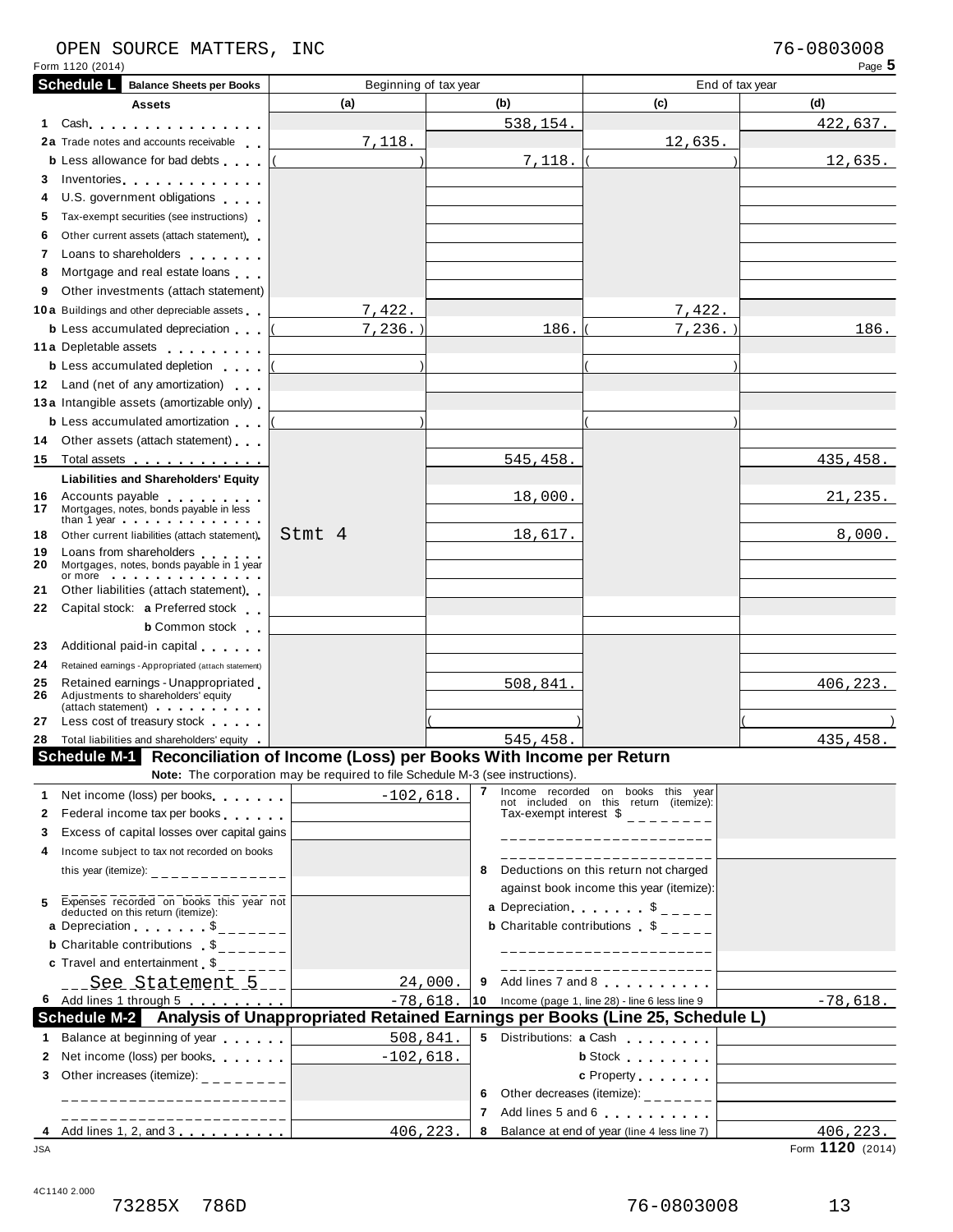# **A**  $\bullet$  26 **a Alternative Minimum Tax - Corporations Alternative Minimum Tax - Corporations**

Department of the Treasury **Attach to the corporation's tax return.** Department of the Treasury **Attach is a set of the Componation's** tax return. <br>Department of the Treasury **Attach is a set of the corporation** is a set

|        | P Allach to the corporation $\mathbf s$ tax return.<br>Department of the Treasury<br>Information about Form 4626 and its separate instructions is at www.irs.gov/form4626.<br><b>Internal Revenue Service</b> |                      | 4U 14                                 |
|--------|---------------------------------------------------------------------------------------------------------------------------------------------------------------------------------------------------------------|----------------------|---------------------------------------|
| Name   |                                                                                                                                                                                                               |                      | <b>Employer identification number</b> |
|        | OPEN SOURCE MATTERS, INC                                                                                                                                                                                      |                      | 76-0803008                            |
|        | Note: See the instructions to find out if the corporation is a small corporation exempt from the                                                                                                              |                      |                                       |
|        | alternative minimum tax (AMT) under section 55(e).                                                                                                                                                            |                      |                                       |
| 1      | Taxable income or (loss) before net operating loss deduction                                                                                                                                                  | $\mathbf 1$          | $-78,618.$                            |
| 2      | Adjustments and preferences:                                                                                                                                                                                  |                      |                                       |
| a      |                                                                                                                                                                                                               | 2a                   |                                       |
| b      |                                                                                                                                                                                                               | 2 <sub>b</sub>       |                                       |
| с      | Amortization of mining exploration and development costs [1] [1] $\ldots$ [1] [1] $\ldots$ [1] $\ldots$ [1] $\ldots$ [1] $\ldots$ [1]                                                                         | 2c                   |                                       |
| d      | Amortization of circulation expenditures (personal holding companies only) [1] [1] [1] [1] [1] [1] [1] [1] [1]                                                                                                | 2d                   |                                       |
| е      |                                                                                                                                                                                                               | 2e                   |                                       |
| t      |                                                                                                                                                                                                               | 2f                   |                                       |
| g      |                                                                                                                                                                                                               | 2q                   |                                       |
|        | Section 833(b) deduction (Blue Cross, Blue Shield, and similar type organizations only)                                                                                                                       | 2 <sub>h</sub>       |                                       |
| Ť      |                                                                                                                                                                                                               | 2i                   |                                       |
|        | Passive activities (closely held corporations and personal service corporations only)                                                                                                                         | 2j                   |                                       |
| ĸ      |                                                                                                                                                                                                               | 2k                   |                                       |
|        |                                                                                                                                                                                                               | 21                   |                                       |
| m      |                                                                                                                                                                                                               | 2m                   |                                       |
| n      |                                                                                                                                                                                                               | 2n                   |                                       |
| o      |                                                                                                                                                                                                               | 2ο<br>3 <sup>1</sup> |                                       |
| 3      | Pre-adjustment alternative minimum taxable income (AMTI). Combine lines 1 through 2o                                                                                                                          |                      | $-78,618.$                            |
| 4      | Adjusted current earnings (ACE) adjustment:<br>4a<br>ACE from line 10 of the ACE worksheet in the instructions<br>$-78,618.$                                                                                  |                      |                                       |
| a<br>b | Subtract line 3 from line 4a. If line 3 exceeds line 4a, enter the difference                                                                                                                                 |                      |                                       |
|        | 4b                                                                                                                                                                                                            |                      |                                       |
| c      | 4c<br>Multiply line 4b by 75% (.75). Enter the result as a positive amount                                                                                                                                    |                      |                                       |
| d      | Enter the excess, if any, of the corporation's total increases in AMTI from                                                                                                                                   |                      |                                       |
|        | prior year ACE adjustments over its total reductions in AMTI from prior                                                                                                                                       |                      |                                       |
|        | year ACE adjustments (see instructions). Note: You must enter an                                                                                                                                              |                      |                                       |
|        | amount on line 4d (even if line 4b is positive)<br>4d                                                                                                                                                         |                      |                                       |
|        | e ACE adjustment.                                                                                                                                                                                             |                      |                                       |
|        | • If line 4b is zero or more, enter the amount from line 4c                                                                                                                                                   | 4e                   |                                       |
|        | • If line 4b is less than zero, enter the smaller of line 4c or line 4d as a negative amount                                                                                                                  |                      |                                       |
|        | Combine lines 3 and 4e. If zero or less, stop here; the corporation does not owe any AMT.                                                                                                                     | 5                    | $-78,618.$                            |
| 6      | Alternative tax net operating loss deduction (see instructions) See Statement 6.                                                                                                                              | 6                    |                                       |
|        |                                                                                                                                                                                                               |                      |                                       |
| 7      | Alternative minimum taxable income. Subtract line 6 from line 5. If the corporation held a residual                                                                                                           | 7                    |                                       |
| 8      | Exemption phase-out (if line 7 is \$310,000 or more, skip lines 8a and 8b and enter -0- on line 8c):                                                                                                          |                      | <u>-78,618.</u>                       |
| а      | Subtract \$150,000 from line 7 (if completing this line for a member of a                                                                                                                                     |                      |                                       |
|        | 8a<br>controlled group, see instructions). If zero or less, enter -0-<br><b>NONE</b>                                                                                                                          |                      |                                       |
| b      | 8b<br><b>NONE</b>                                                                                                                                                                                             |                      |                                       |
| c      | Exemption. Subtract line 8b from \$40,000 (if completing this line for a member of a controlled group,                                                                                                        |                      |                                       |
|        |                                                                                                                                                                                                               | 8с                   | 40,000.                               |
| 9      |                                                                                                                                                                                                               | 9                    | <b>NONE</b>                           |
| 10     |                                                                                                                                                                                                               | 10                   | <b>NONE</b>                           |
| 11     | Alternative minimum tax foreign tax credit (AMTFTC) (see instructions)                                                                                                                                        | 11                   |                                       |
| 12     |                                                                                                                                                                                                               | 12                   | <b>NONE</b>                           |
| 13     | Regular tax liability before applying all credits except the foreign tax credit                                                                                                                               | 13                   |                                       |
| 14     | Alternative minimum tax. Subtract line 13 from line 12. If zero or less, enter -0-. Enter here and on                                                                                                         |                      |                                       |
|        | Form 1120, Schedule J, line 3, or the appropriate line of the corporation's income tax return                                                                                                                 | 14                   | <b>NONE</b>                           |

**For Paperwork Reduction Act Notice, see separate instructions.** 

Form 4626 (2014)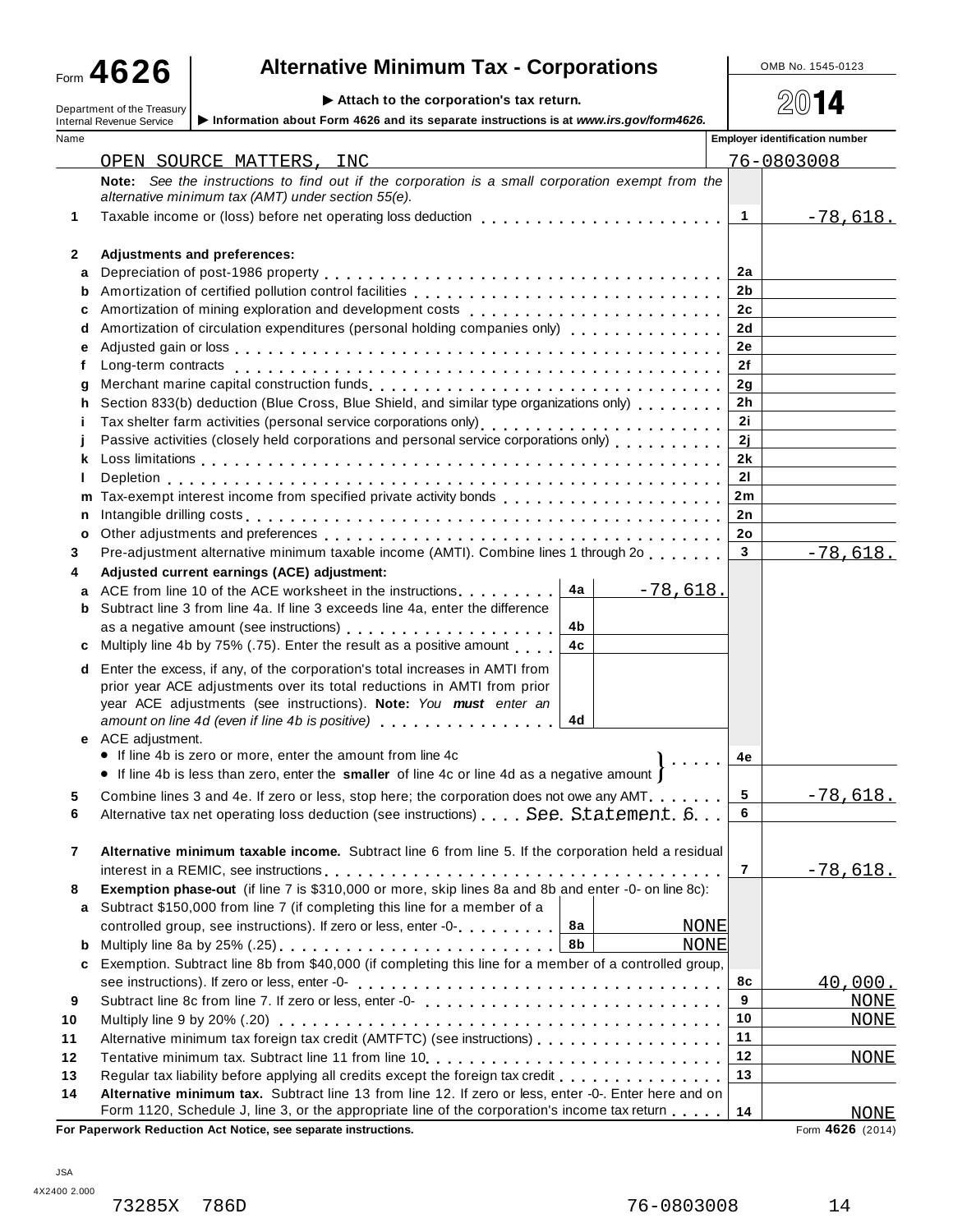## **Ad** *Keep for Your Records* **justed Current Earnings (ACE) Worksheet**

 $\blacktriangleright$  See ACE Worksheet Instructions.

| $\mathbf{1}$ |   | Pre-adjustment AMTI. Enter the amount from line 3 of Form 4626.                                                                                                                                                                      | $\mathbf{1}$   | $-78,618.$      |
|--------------|---|--------------------------------------------------------------------------------------------------------------------------------------------------------------------------------------------------------------------------------------|----------------|-----------------|
| 2            |   | ACE depreciation adjustment:                                                                                                                                                                                                         |                |                 |
|              | a | 2a                                                                                                                                                                                                                                   |                |                 |
|              | b | ACE depreciation:                                                                                                                                                                                                                    |                |                 |
|              |   | (1) Post-1993 property 2b(1)                                                                                                                                                                                                         |                |                 |
|              |   |                                                                                                                                                                                                                                      |                |                 |
|              |   | Post-1989, pre-1994 property 2b(2)<br>(2)                                                                                                                                                                                            |                |                 |
|              |   | Pre-1990 MACRS property 2b(3)<br>(3)                                                                                                                                                                                                 |                |                 |
|              |   | Pre-1990 original ACRS property 2b(4)<br>(4)                                                                                                                                                                                         |                |                 |
|              |   | Property described in sections 168(f)(1) through<br>(5)                                                                                                                                                                              |                |                 |
|              |   | $(4)$ 2b(5)                                                                                                                                                                                                                          |                |                 |
|              |   | (6) Other property $ 2b(6) $                                                                                                                                                                                                         |                |                 |
|              |   |                                                                                                                                                                                                                                      |                |                 |
|              | c |                                                                                                                                                                                                                                      | 2с             |                 |
| 3            |   | Inclusion in ACE of items included in earnings and profits (E&P):                                                                                                                                                                    |                |                 |
|              | а | За                                                                                                                                                                                                                                   |                |                 |
|              | b | Death benefits from life insurance contracts enteries and an article of the set of the set of the set of the set of the set of the set of the set of the set of the set of the set of the set of the set of the set of the set<br>3b |                |                 |
|              | с | All other distributions from life insurance contracts (including surrenders)<br>3c                                                                                                                                                   |                |                 |
|              | d | Inside buildup of undistributed income in life insurance contracts<br>3d                                                                                                                                                             |                |                 |
|              | е | Other items (see Regulations sections 1.56(g)-1(c)(6)(iii) through (ix) for a partial                                                                                                                                                |                |                 |
|              |   | Зе                                                                                                                                                                                                                                   |                |                 |
|              | f | Total increase to ACE from inclusion in ACE of items included in E&P. Add lines 3a through 3e                                                                                                                                        | 3f             |                 |
| 4            |   | Disallowance of items not deductible from E&P:                                                                                                                                                                                       |                |                 |
|              | а | 4a                                                                                                                                                                                                                                   |                |                 |
|              | b | Dividends paid on certain preferred stock of public utilities that are deductible under                                                                                                                                              |                |                 |
|              |   | 4b                                                                                                                                                                                                                                   |                |                 |
|              |   | 4c                                                                                                                                                                                                                                   |                |                 |
|              | c | Dividends paid to an ESOP that are deductible under section $404(k)$                                                                                                                                                                 |                |                 |
|              |   |                                                                                                                                                                                                                                      |                |                 |
|              | d | Nonpatronage dividends that are paid and deductible under section 1382(c).<br>4d                                                                                                                                                     |                |                 |
|              |   |                                                                                                                                                                                                                                      |                |                 |
|              | е | Other items (see Regulations sections 1.56(g)-1(d)(3)(i) and (ii) for a partial list)<br>4e                                                                                                                                          |                |                 |
|              |   |                                                                                                                                                                                                                                      |                |                 |
|              | f | Total increase to ACE because of disallowance of items not deductible from E&P. Add lines 4a through 4e                                                                                                                              | 4f             |                 |
| 5            |   | Other adjustments based on rules for figuring E&P:                                                                                                                                                                                   |                |                 |
|              | а | 5а                                                                                                                                                                                                                                   |                |                 |
|              |   | 5b                                                                                                                                                                                                                                   |                |                 |
|              |   | 5с                                                                                                                                                                                                                                   |                |                 |
|              | d | 5d                                                                                                                                                                                                                                   |                |                 |
|              | е | Installment sales $\ldots \ldots \ldots \ldots \ldots \ldots \ldots \ldots \ldots \ldots \ldots$                                                                                                                                     |                |                 |
|              |   |                                                                                                                                                                                                                                      | 5f             |                 |
| 6            |   |                                                                                                                                                                                                                                      | 6              |                 |
| 7            |   | Acquisition expenses of life insurance companies for qualified foreign contracts                                                                                                                                                     | $\overline{7}$ |                 |
| 8            |   |                                                                                                                                                                                                                                      | 8              |                 |
| 9            |   | Basis adjustments in determining gain or loss from sale or exchange of pre-1994 property                                                                                                                                             | 9              |                 |
| 10           |   | Adjusted current earnings. Combine lines 1, 2c, 3f, 4f, and 5f through 9. Enter the result here and on line 4a of                                                                                                                    |                |                 |
|              |   |                                                                                                                                                                                                                                      | 10             | <u>-78,618.</u> |
|              |   |                                                                                                                                                                                                                                      |                |                 |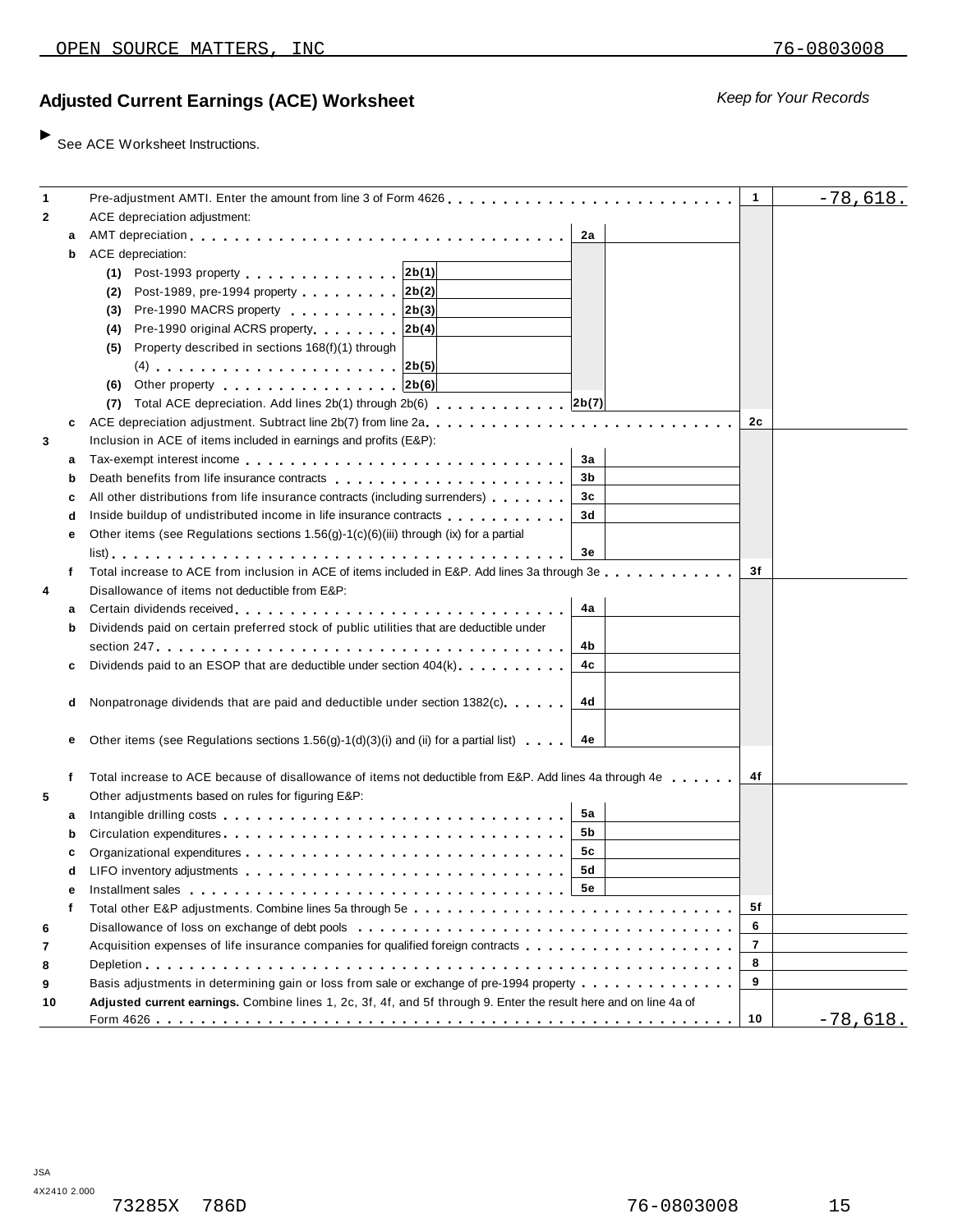| -orm | 8050 |  |
|------|------|--|
|      |      |  |

# Form **8050 Direct Deposit of Corporate Tax Refund**

(December 2009) I **Attach to Form <sup>1120</sup> or 1120S.** Department of the Treasury

| Internal Revenue Service                     |                         |                                       |
|----------------------------------------------|-------------------------|---------------------------------------|
| Name of corporation (as shown on tax return) |                         | <b>Employer identification number</b> |
| OPEN SOURCE MATTERS,<br>INC                  | 76-0803008              |                                       |
|                                              | Phone number (optional) |                                       |
|                                              |                         |                                       |

**1. Routing number (must be nine digits).** The first two digits must be between 01 and 12 or 21 through 32.  $\overline{0}$ 2 1  $\Omega$  $\overline{0}$  $\Omega$  $\overline{0}$ 8  $\mathsf{Q}$ 

|                                                                       | must be checked): |
|-----------------------------------------------------------------------|-------------------|
| Account number (include hyphens but omit spaces and special symbols): |                   |

| 3. Type of account (one box<br>must be checked): |  |
|--------------------------------------------------|--|
| ا ده ا                                           |  |

| --- |  |  |  |  |  |  |  |  |  |        |  |
|-----|--|--|--|--|--|--|--|--|--|--------|--|
|     |  |  |  |  |  |  |  |  |  | ivinas |  |

### **General Instructions How To File**

Section references are to the Internal Section references are to the Internal Attach Form 8050 to the corporation's<br>Revenue Code unless otherwise noted. Form 1120 or 1120S after Schedule N

### **Purpose of Form**

File Form 8050 to request that the IRS deposit a corporate income tax refund (including a refund of \$1 million or more) directly into an account at any U.S. bank or other financial institution (such as a mutual fund or brokerage firm) that<br>accepts direct deposits.

The benefits of a direct deposit include a faster refund, the added security of a paperless payment, and the savings of tax dollars associated with the reduced processing costs.

#### **Who May File**

Only corporations requesting a direct deposit of refund with its original Form 1120 or 1120S may file Form 8050.

The corporation is not eligible to request a direct deposit if:

a direct deposit if:<br>● The receiving financial institution is a<br>ioreign bank or a foreign branch of a LLS foreign bank or a foreign branch of a U.S. bank or

• The corporation has applied for an employer identification number but is filing its tax return before receiving one.

**Note.** *For other corporate tax returns, including Form 1120X, Amended U.S. Corporation Income Tax Return, and Form 1139, Corporation Application for Tentative Refund, a corporation may request a direct deposit of refunds of \$1 million or more by filing Form 8302, Electronic Deposit of Tax Refund of \$1 Million or More.*

### **Conditions Resulting in a Refund by Check**

If the IRS is unable to process this request for a direct deposit, a refund by check will be generated instead. Reasons for not

return does not match the name on the

deposit because of an incorrect routing or

The corporation fails to indicate the type of account the deposit is to be made to (i.e., checking or savings).

Form 1120 or 1120S after Schedule N (Form 1120) (if applicable). To ensure that the corporation's tax return is correctly processed, see **Assembling the Return** in the instructions for Form 1120 or 1120S.

## **Specific Instructions**

**Line 1.** Enter the financial institution's routing number and verify that the institution will accept a direct deposit. See the sample check below for an example of where the routing number may be shown.

For accounts payable through a financial institution other than the one at which the account is located, check with your financial institution for the correct routing number. **Do not** use a deposit slip to verify the routing number.

**Line 2.** Enter the corporation's account number. Enter the number from left to right and leave any unused boxes blank. See the sample check below for an example of where the account number may be shown.

### % **Paperwork Reduction Act Notice.**

We ask for the information on this form to carry out the Internal Revenue laws of the United States. You are required to give us

## **Sample Check**



the information. We need it to ensure that you are complying with these laws and to allow us to figure and collect the right

You are not required to provide the information requested on a form that is subject to the Paperwork Reduction Act unless the form displays a valid OMB control number. Books or records relating to a form or its instructions must be retained as long as their contents may become material in the administration of any Internal Revenue law. Generally, tax returns and return information are confidential, as required by section 6103.

The time needed to complete and file this form will vary depending on individual circumstances. The estimated average times are: **Recordkeeping,** 1 hr., 25 min.; **Learning about the law or the form,** 6 min.; **Preparing, copying, assembling, and sending the form to the IRS,** 7 min.

If you have comments concerning the accuracy of these time estimates or suggestions for making this form simpler, we would be happy to hear from you. You can write to the IRS at the address listed in the instructions of the tax return with which this form is filed.

Form **8050** (12-2009)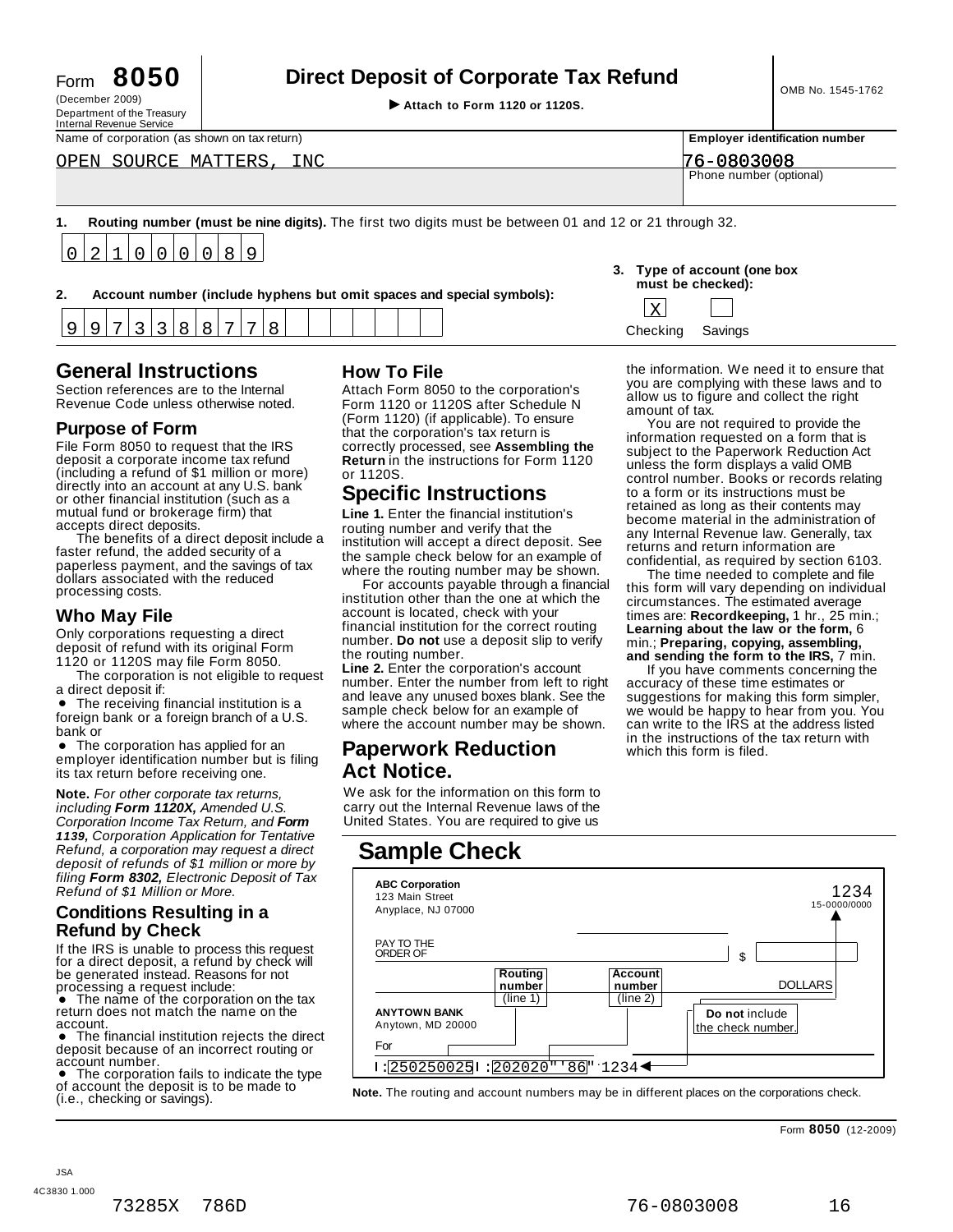## **2014 Depreciation**

#### **Description of Property**

General Depreciation and Amortization

| General Depreciation and Amortization                                                                                                                                                                                            |                              |                             |              |                                                                                        |                    |                           |                                          |                                       |                     |                |      |   |                                        |                              |
|----------------------------------------------------------------------------------------------------------------------------------------------------------------------------------------------------------------------------------|------------------------------|-----------------------------|--------------|----------------------------------------------------------------------------------------|--------------------|---------------------------|------------------------------------------|---------------------------------------|---------------------|----------------|------|---|----------------------------------------|------------------------------|
| Asset description                                                                                                                                                                                                                | Date<br>placed in<br>service | Unadjusted<br>cost or basis | Bus.<br>$\%$ | $\begin{array}{c} 179 \\ \text{exp.} \\ \text{reduce.} \\ \text{in basis} \end{array}$ | Basis<br>Reduction | Basis for<br>depreciation | Beginning<br>Accumulated<br>Depreciation | Ending<br>Accumulated<br>Depreciation | Me-<br>thod $\vert$ | $Con-ven-tion$ | Life |   | ACRS MA Current<br>class class expense | Current-year<br>depreciation |
| COMPUTER HARDWARE                                                                                                                                                                                                                | 12/07/2007                   | 7,422.                      | 100.         |                                                                                        |                    | 7,422                     | 7,236.                                   | 7,236. 200 DB                         |                     | MQ             |      | 5 |                                        |                              |
|                                                                                                                                                                                                                                  |                              |                             |              |                                                                                        |                    |                           |                                          |                                       |                     |                |      |   |                                        |                              |
|                                                                                                                                                                                                                                  |                              |                             |              |                                                                                        |                    |                           |                                          |                                       |                     |                |      |   |                                        |                              |
|                                                                                                                                                                                                                                  |                              |                             |              |                                                                                        |                    |                           |                                          |                                       |                     |                |      |   |                                        |                              |
|                                                                                                                                                                                                                                  |                              |                             |              |                                                                                        |                    |                           |                                          |                                       |                     |                |      |   |                                        |                              |
|                                                                                                                                                                                                                                  |                              |                             |              |                                                                                        |                    |                           |                                          |                                       |                     |                |      |   |                                        |                              |
|                                                                                                                                                                                                                                  |                              |                             |              |                                                                                        |                    |                           |                                          |                                       |                     |                |      |   |                                        |                              |
|                                                                                                                                                                                                                                  |                              |                             |              |                                                                                        |                    |                           |                                          |                                       |                     |                |      |   |                                        |                              |
|                                                                                                                                                                                                                                  |                              |                             |              |                                                                                        |                    |                           |                                          |                                       |                     |                |      |   |                                        |                              |
|                                                                                                                                                                                                                                  |                              |                             |              |                                                                                        |                    |                           |                                          |                                       |                     |                |      |   |                                        |                              |
|                                                                                                                                                                                                                                  |                              |                             |              |                                                                                        |                    |                           |                                          |                                       |                     |                |      |   |                                        |                              |
|                                                                                                                                                                                                                                  |                              |                             |              |                                                                                        |                    |                           |                                          |                                       |                     |                |      |   |                                        |                              |
|                                                                                                                                                                                                                                  |                              |                             |              |                                                                                        |                    |                           |                                          |                                       |                     |                |      |   |                                        |                              |
|                                                                                                                                                                                                                                  |                              |                             |              |                                                                                        |                    |                           |                                          |                                       |                     |                |      |   |                                        |                              |
|                                                                                                                                                                                                                                  |                              |                             |              |                                                                                        |                    |                           |                                          |                                       |                     |                |      |   |                                        |                              |
|                                                                                                                                                                                                                                  |                              |                             |              |                                                                                        |                    |                           |                                          |                                       |                     |                |      |   |                                        |                              |
|                                                                                                                                                                                                                                  |                              |                             |              |                                                                                        |                    |                           |                                          |                                       |                     |                |      |   |                                        |                              |
|                                                                                                                                                                                                                                  |                              |                             |              |                                                                                        |                    |                           |                                          |                                       |                     |                |      |   |                                        |                              |
|                                                                                                                                                                                                                                  |                              |                             |              |                                                                                        |                    |                           |                                          |                                       |                     |                |      |   |                                        |                              |
|                                                                                                                                                                                                                                  |                              |                             |              |                                                                                        |                    |                           |                                          |                                       |                     |                |      |   |                                        |                              |
|                                                                                                                                                                                                                                  |                              |                             |              |                                                                                        |                    |                           |                                          |                                       |                     |                |      |   |                                        |                              |
|                                                                                                                                                                                                                                  |                              |                             |              |                                                                                        |                    |                           |                                          |                                       |                     |                |      |   |                                        |                              |
|                                                                                                                                                                                                                                  |                              |                             |              |                                                                                        |                    |                           |                                          |                                       |                     |                |      |   |                                        |                              |
|                                                                                                                                                                                                                                  |                              |                             |              |                                                                                        |                    |                           |                                          |                                       |                     |                |      |   |                                        |                              |
|                                                                                                                                                                                                                                  |                              |                             |              |                                                                                        |                    |                           |                                          |                                       |                     |                |      |   |                                        |                              |
|                                                                                                                                                                                                                                  |                              |                             |              |                                                                                        |                    |                           |                                          |                                       |                     |                |      |   |                                        |                              |
|                                                                                                                                                                                                                                  |                              |                             |              |                                                                                        |                    |                           |                                          |                                       |                     |                |      |   |                                        |                              |
|                                                                                                                                                                                                                                  |                              |                             |              |                                                                                        |                    |                           |                                          |                                       |                     |                |      |   |                                        |                              |
|                                                                                                                                                                                                                                  |                              |                             |              |                                                                                        |                    |                           |                                          |                                       |                     |                |      |   |                                        |                              |
|                                                                                                                                                                                                                                  |                              |                             |              |                                                                                        |                    |                           |                                          |                                       |                     |                |      |   |                                        |                              |
|                                                                                                                                                                                                                                  |                              |                             |              |                                                                                        |                    |                           |                                          |                                       |                     |                |      |   |                                        |                              |
|                                                                                                                                                                                                                                  |                              |                             |              |                                                                                        |                    |                           |                                          |                                       |                     |                |      |   |                                        |                              |
|                                                                                                                                                                                                                                  |                              |                             |              |                                                                                        |                    |                           |                                          |                                       |                     |                |      |   |                                        |                              |
|                                                                                                                                                                                                                                  |                              |                             |              |                                                                                        |                    |                           |                                          |                                       |                     |                |      |   |                                        |                              |
|                                                                                                                                                                                                                                  |                              |                             |              |                                                                                        |                    |                           |                                          |                                       |                     |                |      |   |                                        |                              |
|                                                                                                                                                                                                                                  |                              |                             |              |                                                                                        |                    |                           |                                          |                                       |                     |                |      |   |                                        |                              |
|                                                                                                                                                                                                                                  |                              |                             |              |                                                                                        |                    |                           |                                          |                                       |                     |                |      |   |                                        |                              |
|                                                                                                                                                                                                                                  |                              |                             |              |                                                                                        |                    |                           |                                          |                                       |                     |                |      |   |                                        |                              |
| Less: Retired Assets<br>1994 - Paris Lessin, Maria Barco, and Maria Barco, and Maria Barco, and Maria Barco, and Maria Barco, and Maria Barco, and Maria Barco, and Maria Barco, and Maria Barco, and Maria Barco, and Maria Bar |                              |                             |              |                                                                                        |                    |                           |                                          |                                       |                     |                |      |   |                                        |                              |
| <u>TOTALS</u>                                                                                                                                                                                                                    |                              | 7,422.                      |              |                                                                                        |                    | 7,422.                    | 7,236.                                   | 7,236.                                |                     |                |      |   |                                        |                              |

\*Assets Retired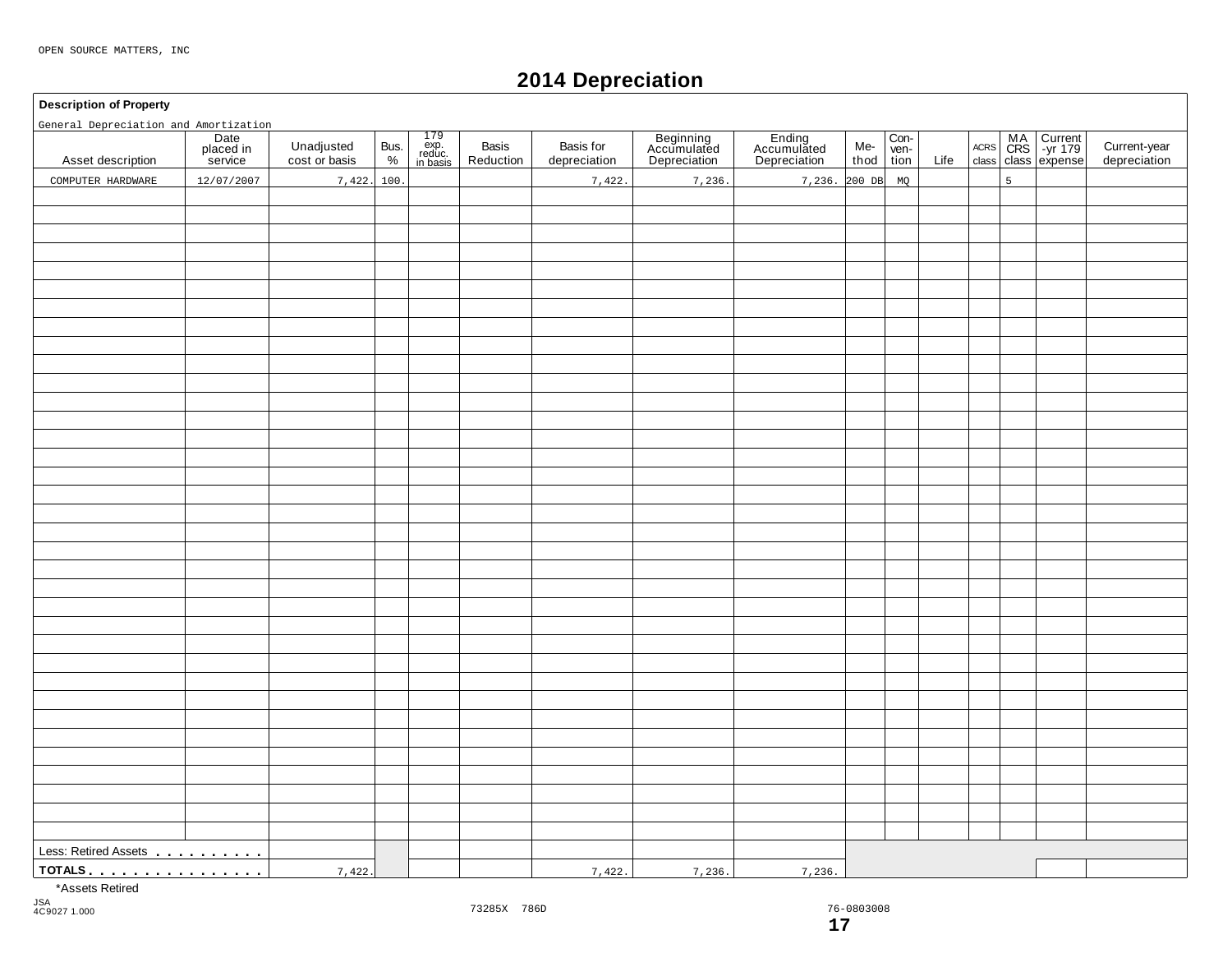### **2014 Depreciation**

### **Description of Property** 179 exp. reduc. in basis Date placed in service Basis | Basis for | Beginning | Ending | Me-<br>Reduction depreciation | Depreciation | Depreciation | thoc Ending Accumulated Depreciation Con- ven-tion MA Current |<br>CRS | -yr 179 | Unadjusted Bus. exp. Basis Basis Basis for Accumulated Accumulated Me- wen- Acres CRS -yr 179 |<br>
cost or basis % | reduction | depreciation | Depreciation | Depreciation | thod tion Life class class expense Unadjusted Bus.<br>cost or basis  $\begin{bmatrix} 8 & 2 \\ 2 & 1 \end{bmatrix}$ Basis<br>Reduction thod ACRS Asset description | placed in Unadjusted Bus. exp. Basis Basis Current-year Accumulated Accumulated Me- Ven- Accumulated Accumulated Accumulated Me- Ven- Accumulated Accumulated Accumulated Accumulated Me- Ven- Accumulated Less: Retired Assets mm m m m m m m m m **TOTALS** m mm m m m m m m m m m m m m m General Depreciation and Amortization - GRAND TOTAL PROPERTY DETAIL Other Than Listed Property Gross Less: Retired Assets Current Year Special Depreciation Allowance Sub Total: 7,422. 7,422. 7,422. 7,422. 7,236. 7,236. 7,236. 7,236. Gross Amounts 1,422 7,422. 7,422. 7,422. 7,236. 7,236. 7,236. 7,236.

\*Assets Retired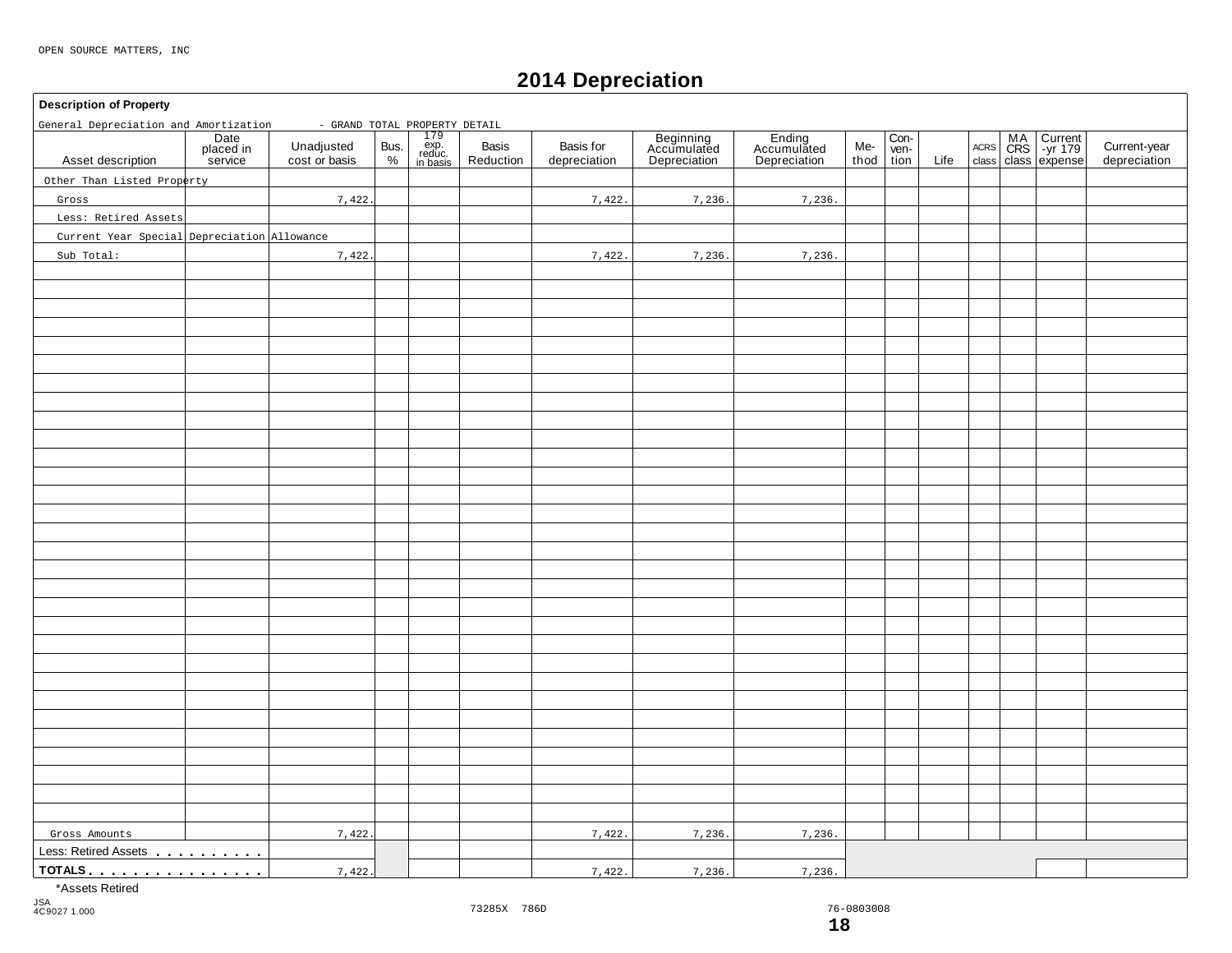## **2014 Alternative Minimum Tax Depreciation**

**Description of Property**

| General Depreciation and Amortization               |                                      |                                  |                                    |                           |                        |             |                                  |                                      |                                       |                                     |                                |
|-----------------------------------------------------|--------------------------------------|----------------------------------|------------------------------------|---------------------------|------------------------|-------------|----------------------------------|--------------------------------------|---------------------------------------|-------------------------------------|--------------------------------|
| Asset description                                   | Date<br>Date<br>Placed in<br>Service | AMT<br>basis for<br>depreciation | AMT<br>accumulated<br>depreciation | <b>AMT</b><br>me-<br>thod | AMT<br>conven-<br>tion | AMT<br>life | AMT<br>depreciation<br>deduction | Regular<br>depreciation<br>deduction | Post-86<br>depreciation<br>adjustment | Leased<br>pers. prop.<br>preference | Real<br>property<br>preference |
| COMPUTER HARDWARE                                   | 12/07/2007                           | 7,422.                           | 7,421. 150 DB                      |                           | MQ                     | 5.000       |                                  |                                      |                                       |                                     |                                |
|                                                     |                                      |                                  |                                    |                           |                        |             |                                  |                                      |                                       |                                     |                                |
|                                                     |                                      |                                  |                                    |                           |                        |             |                                  |                                      |                                       |                                     |                                |
|                                                     |                                      |                                  |                                    |                           |                        |             |                                  |                                      |                                       |                                     |                                |
|                                                     |                                      |                                  |                                    |                           |                        |             |                                  |                                      |                                       |                                     |                                |
|                                                     |                                      |                                  |                                    |                           |                        |             |                                  |                                      |                                       |                                     |                                |
|                                                     |                                      |                                  |                                    |                           |                        |             |                                  |                                      |                                       |                                     |                                |
|                                                     |                                      |                                  |                                    |                           |                        |             |                                  |                                      |                                       |                                     |                                |
|                                                     |                                      |                                  |                                    |                           |                        |             |                                  |                                      |                                       |                                     |                                |
|                                                     |                                      |                                  |                                    |                           |                        |             |                                  |                                      |                                       |                                     |                                |
|                                                     |                                      |                                  |                                    |                           |                        |             |                                  |                                      |                                       |                                     |                                |
|                                                     |                                      |                                  |                                    |                           |                        |             |                                  |                                      |                                       |                                     |                                |
|                                                     |                                      |                                  |                                    |                           |                        |             |                                  |                                      |                                       |                                     |                                |
|                                                     |                                      |                                  |                                    |                           |                        |             |                                  |                                      |                                       |                                     |                                |
|                                                     |                                      |                                  |                                    |                           |                        |             |                                  |                                      |                                       |                                     |                                |
|                                                     |                                      |                                  |                                    |                           |                        |             |                                  |                                      |                                       |                                     |                                |
|                                                     |                                      |                                  |                                    |                           |                        |             |                                  |                                      |                                       |                                     |                                |
|                                                     |                                      |                                  |                                    |                           |                        |             |                                  |                                      |                                       |                                     |                                |
|                                                     |                                      |                                  |                                    |                           |                        |             |                                  |                                      |                                       |                                     |                                |
|                                                     |                                      |                                  |                                    |                           |                        |             |                                  |                                      |                                       |                                     |                                |
|                                                     |                                      |                                  |                                    |                           |                        |             |                                  |                                      |                                       |                                     |                                |
|                                                     |                                      |                                  |                                    |                           |                        |             |                                  |                                      |                                       |                                     |                                |
|                                                     |                                      |                                  |                                    |                           |                        |             |                                  |                                      |                                       |                                     |                                |
|                                                     |                                      |                                  |                                    |                           |                        |             |                                  |                                      |                                       |                                     |                                |
|                                                     |                                      |                                  |                                    |                           |                        |             |                                  |                                      |                                       |                                     |                                |
|                                                     |                                      |                                  |                                    |                           |                        |             |                                  |                                      |                                       |                                     |                                |
|                                                     |                                      |                                  |                                    |                           |                        |             |                                  |                                      |                                       |                                     |                                |
|                                                     |                                      |                                  |                                    |                           |                        |             |                                  |                                      |                                       |                                     |                                |
|                                                     |                                      |                                  |                                    |                           |                        |             |                                  |                                      |                                       |                                     |                                |
|                                                     |                                      |                                  |                                    |                           |                        |             |                                  |                                      |                                       |                                     |                                |
|                                                     |                                      |                                  |                                    |                           |                        |             |                                  |                                      |                                       |                                     |                                |
|                                                     |                                      |                                  |                                    |                           |                        |             |                                  |                                      |                                       |                                     |                                |
|                                                     |                                      |                                  |                                    |                           |                        |             |                                  |                                      |                                       |                                     |                                |
|                                                     |                                      |                                  |                                    |                           |                        |             |                                  |                                      |                                       |                                     |                                |
|                                                     |                                      |                                  |                                    |                           |                        |             |                                  |                                      |                                       |                                     |                                |
|                                                     |                                      |                                  |                                    |                           |                        |             |                                  |                                      |                                       |                                     |                                |
|                                                     |                                      |                                  |                                    |                           |                        |             |                                  |                                      |                                       |                                     |                                |
|                                                     |                                      |                                  |                                    |                           |                        |             |                                  |                                      |                                       |                                     |                                |
| Less: Retired Assets<br><u>Less:</u> Retired Assets |                                      |                                  |                                    |                           |                        |             |                                  |                                      |                                       |                                     |                                |
| TOTALS                                              |                                      | 7,422.                           | 7,421.                             |                           |                        |             |                                  |                                      |                                       |                                     |                                |
| JSA<br>4X9034 1.000                                 | * Assets Retired                     |                                  |                                    | 73285X 786D               |                        |             |                                  | 76-0803008                           |                                       |                                     |                                |
|                                                     |                                      |                                  |                                    |                           |                        |             |                                  | 19                                   |                                       |                                     |                                |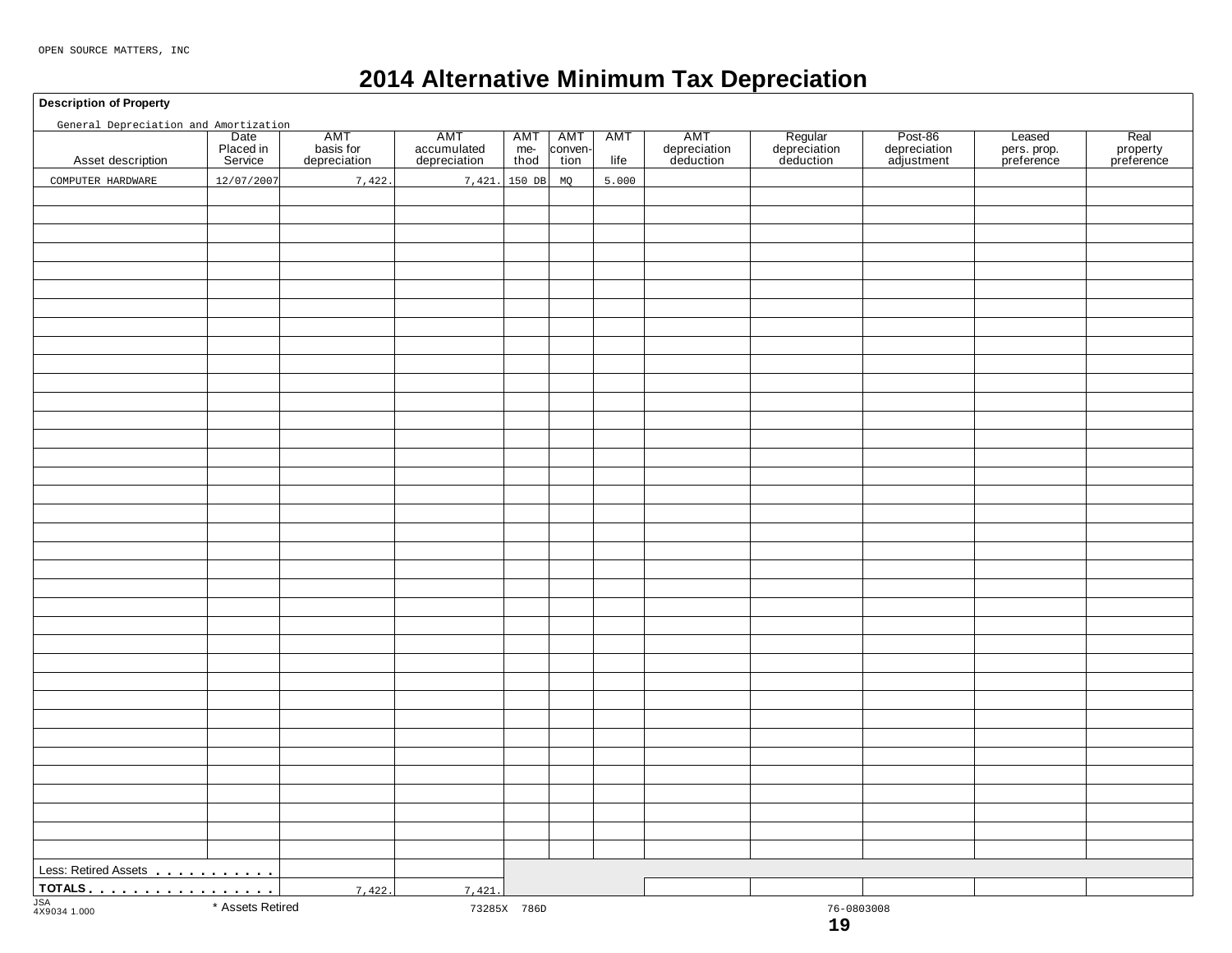## **2014 ACE Depreciation**

#### **Description of Property**

| General Depreciation and Amortization |                              |                                  |                                    |             |                                                                                                                 |              |                     |                            |                   |  |
|---------------------------------------|------------------------------|----------------------------------|------------------------------------|-------------|-----------------------------------------------------------------------------------------------------------------|--------------|---------------------|----------------------------|-------------------|--|
| Asset description                     | Date<br>placed in<br>service | ACE<br>basis for<br>depreciation | ACE<br>accumulated<br>depreciation | Me-<br>thod | Orig.<br>Life                                                                                                   | Rem.<br>Life | ACE<br>depreciation | AMT**<br>depreciation used | ACE<br>adjustment |  |
| COMPUTER HARDWARE                     | 12/07/2007                   | 7,422.                           | 7,421.                             | DB          | 5.000                                                                                                           | 5.000        |                     |                            |                   |  |
|                                       |                              |                                  |                                    |             |                                                                                                                 |              |                     |                            |                   |  |
|                                       |                              |                                  |                                    |             |                                                                                                                 |              |                     |                            |                   |  |
|                                       |                              |                                  |                                    |             |                                                                                                                 |              |                     |                            |                   |  |
|                                       |                              |                                  |                                    |             |                                                                                                                 |              |                     |                            |                   |  |
|                                       |                              |                                  |                                    |             |                                                                                                                 |              |                     |                            |                   |  |
|                                       |                              |                                  |                                    |             |                                                                                                                 |              |                     |                            |                   |  |
|                                       |                              |                                  |                                    |             |                                                                                                                 |              |                     |                            |                   |  |
|                                       |                              |                                  |                                    |             |                                                                                                                 |              |                     |                            |                   |  |
|                                       |                              |                                  |                                    |             |                                                                                                                 |              |                     |                            |                   |  |
|                                       |                              |                                  |                                    |             |                                                                                                                 |              |                     |                            |                   |  |
|                                       |                              |                                  |                                    |             |                                                                                                                 |              |                     |                            |                   |  |
|                                       |                              |                                  |                                    |             |                                                                                                                 |              |                     |                            |                   |  |
|                                       |                              |                                  |                                    |             |                                                                                                                 |              |                     |                            |                   |  |
|                                       |                              |                                  |                                    |             |                                                                                                                 |              |                     |                            |                   |  |
|                                       |                              |                                  |                                    |             |                                                                                                                 |              |                     |                            |                   |  |
|                                       |                              |                                  |                                    |             |                                                                                                                 |              |                     |                            |                   |  |
|                                       |                              |                                  |                                    |             |                                                                                                                 |              |                     |                            |                   |  |
|                                       |                              |                                  |                                    |             |                                                                                                                 |              |                     |                            |                   |  |
|                                       |                              |                                  |                                    |             |                                                                                                                 |              |                     |                            |                   |  |
|                                       |                              |                                  |                                    |             |                                                                                                                 |              |                     |                            |                   |  |
|                                       |                              |                                  |                                    |             |                                                                                                                 |              |                     |                            |                   |  |
|                                       |                              |                                  |                                    |             |                                                                                                                 |              |                     |                            |                   |  |
|                                       |                              |                                  |                                    |             |                                                                                                                 |              |                     |                            |                   |  |
|                                       |                              |                                  |                                    |             |                                                                                                                 |              |                     |                            |                   |  |
|                                       |                              |                                  |                                    |             |                                                                                                                 |              |                     |                            |                   |  |
|                                       |                              |                                  |                                    |             |                                                                                                                 |              |                     |                            |                   |  |
|                                       |                              |                                  |                                    |             |                                                                                                                 |              |                     |                            |                   |  |
|                                       |                              |                                  |                                    |             |                                                                                                                 |              |                     |                            |                   |  |
|                                       |                              |                                  |                                    |             |                                                                                                                 |              |                     |                            |                   |  |
|                                       |                              |                                  |                                    |             |                                                                                                                 |              |                     |                            |                   |  |
|                                       |                              |                                  |                                    |             |                                                                                                                 |              |                     |                            |                   |  |
|                                       |                              |                                  |                                    |             |                                                                                                                 |              |                     |                            |                   |  |
|                                       |                              |                                  |                                    |             |                                                                                                                 |              |                     |                            |                   |  |
|                                       |                              |                                  |                                    |             |                                                                                                                 |              |                     |                            |                   |  |
|                                       |                              |                                  |                                    |             |                                                                                                                 |              |                     |                            |                   |  |
|                                       |                              |                                  |                                    |             |                                                                                                                 |              |                     |                            |                   |  |
|                                       |                              |                                  |                                    |             |                                                                                                                 |              |                     |                            |                   |  |
|                                       |                              |                                  | 7,421.                             |             | the contract of the contract of the contract of the contract of the contract of the contract of the contract of |              |                     |                            |                   |  |

\*Assets Retired \*\*In certain circumstances, this may be regular tax depreciation rather than AMT depreciation.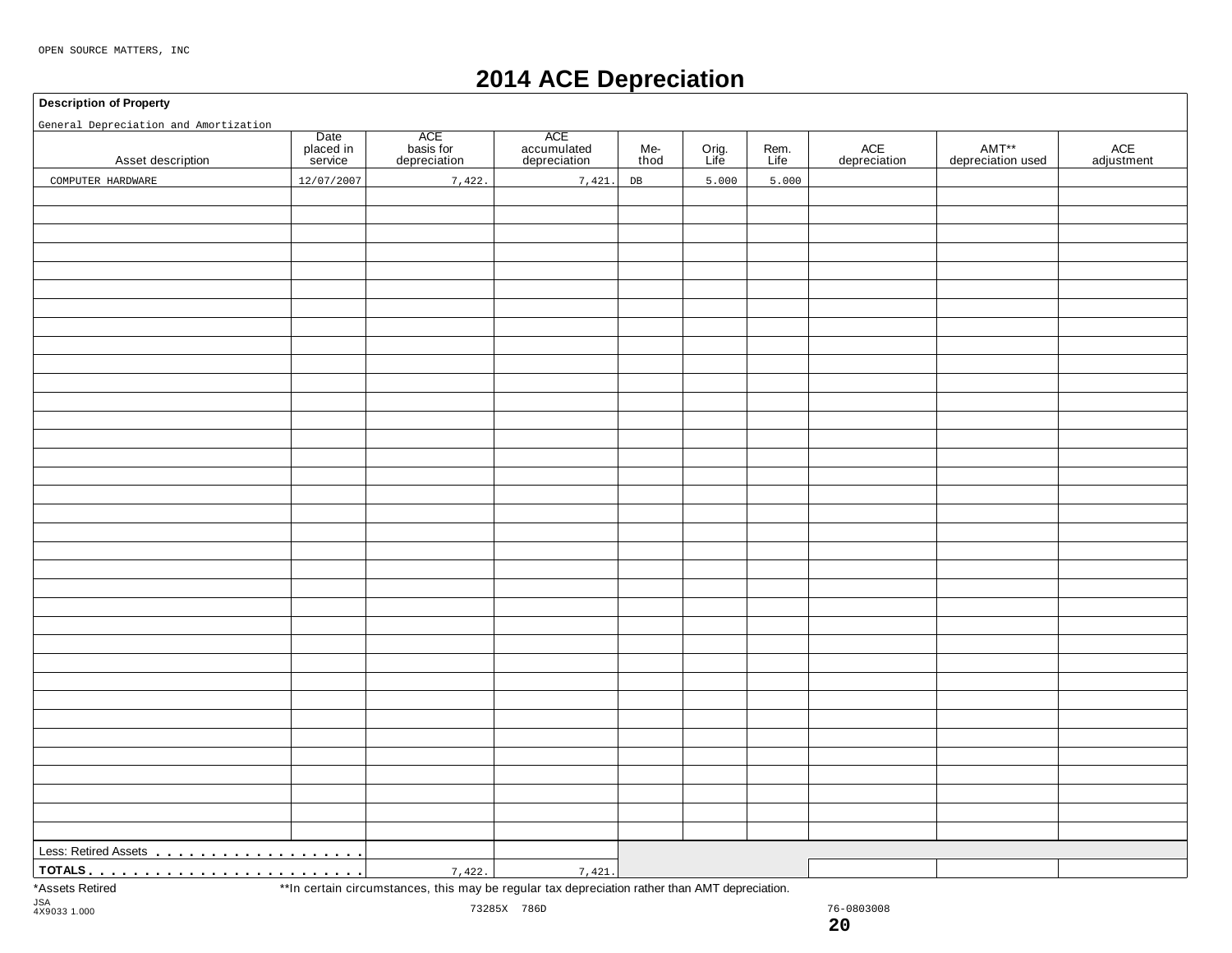<span id="page-12-0"></span>

| $\overline{\phantom{0}}$ | . ٻر، |  |  |
|--------------------------|-------|--|--|
|                          |       |  |  |

Line 17 - Taxes and licenses ---------------------------- NY STATE TAXES 4,700.

Total  $4,700$ . --------------- ===============

#### Statement 1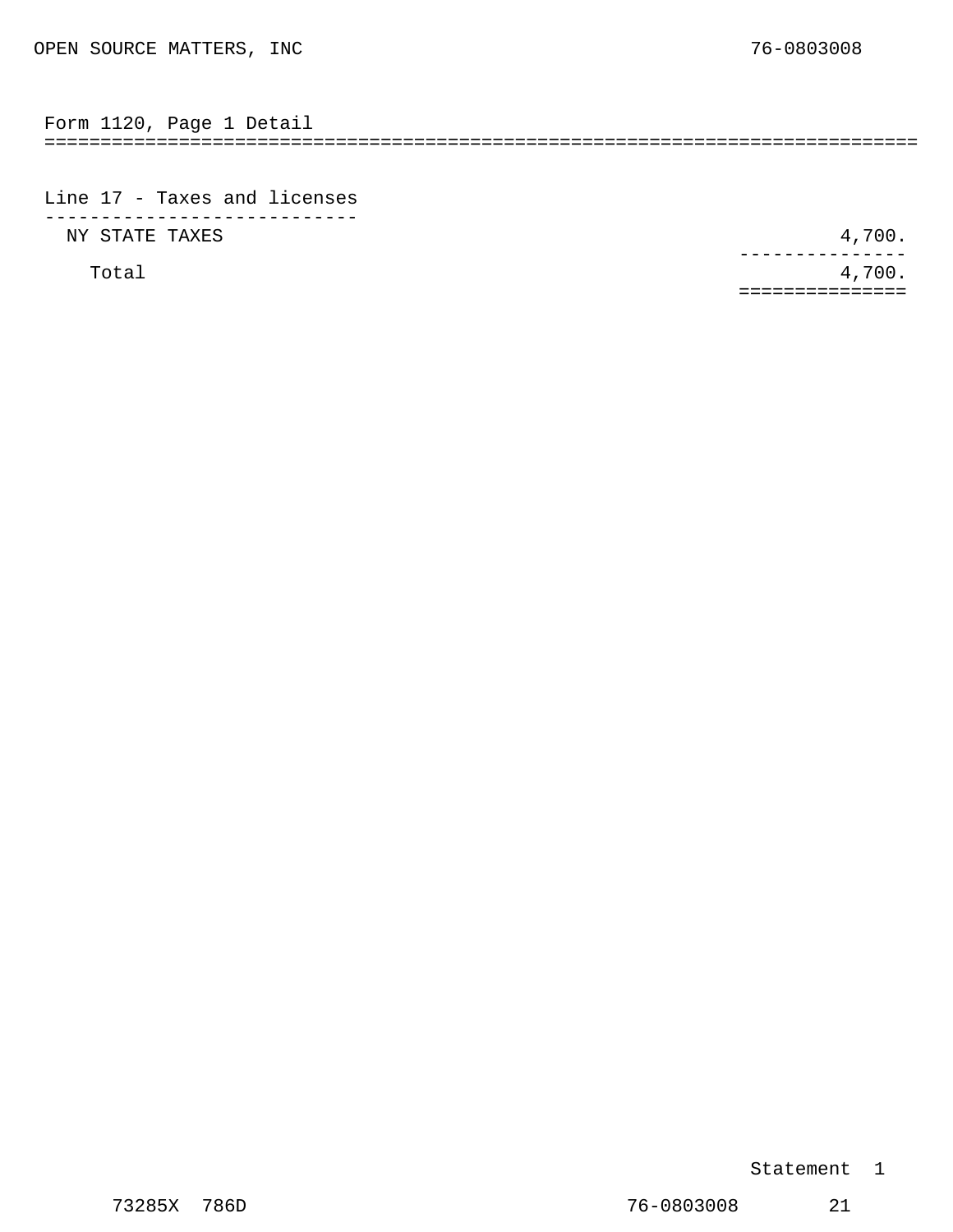<span id="page-13-0"></span>

| Form 1120, Page 1 Detail                                                                                                                                                                                                                                                                                                                        |                                                                                                                                                       |
|-------------------------------------------------------------------------------------------------------------------------------------------------------------------------------------------------------------------------------------------------------------------------------------------------------------------------------------------------|-------------------------------------------------------------------------------------------------------------------------------------------------------|
| Line 26 - Summary of Travel, Meals and Entertainment                                                                                                                                                                                                                                                                                            |                                                                                                                                                       |
| CONFERENCES, SEMINARS, SUMMITS AND EVENTS                                                                                                                                                                                                                                                                                                       | 239,130.                                                                                                                                              |
| Total                                                                                                                                                                                                                                                                                                                                           | 239,130.<br>==========                                                                                                                                |
| Line 26 - Other deductions                                                                                                                                                                                                                                                                                                                      |                                                                                                                                                       |
| Travel, meals and entertainment<br><b>BANK CHARGES</b><br>LEGAL<br>ACCOUNTING<br>WEBSITE AND HOSTING EXPENSES<br>OFFICE EXPENSES<br>INSURANCE<br>CONFERENCES AND SEMINARS- JOOMLA DAY EVENTS<br>POSTAGE AND DELIVERY<br>PRINTING AND REPRODUCTION<br>MARKETING<br>LICENSES AND PERMITS<br>PROCESSING FEES<br>CODING AND DEVELOPMENT<br>UTILITES | 239,130.<br>1,378.<br>85,757.<br>2,713.<br>6,985.<br>7,979.<br>1,300.<br>193,926.<br>1,167.<br>8,647.<br>40,180.<br>100.<br>4,742.<br>31,857.<br>761. |
| Total                                                                                                                                                                                                                                                                                                                                           | 626,622.<br>===============                                                                                                                           |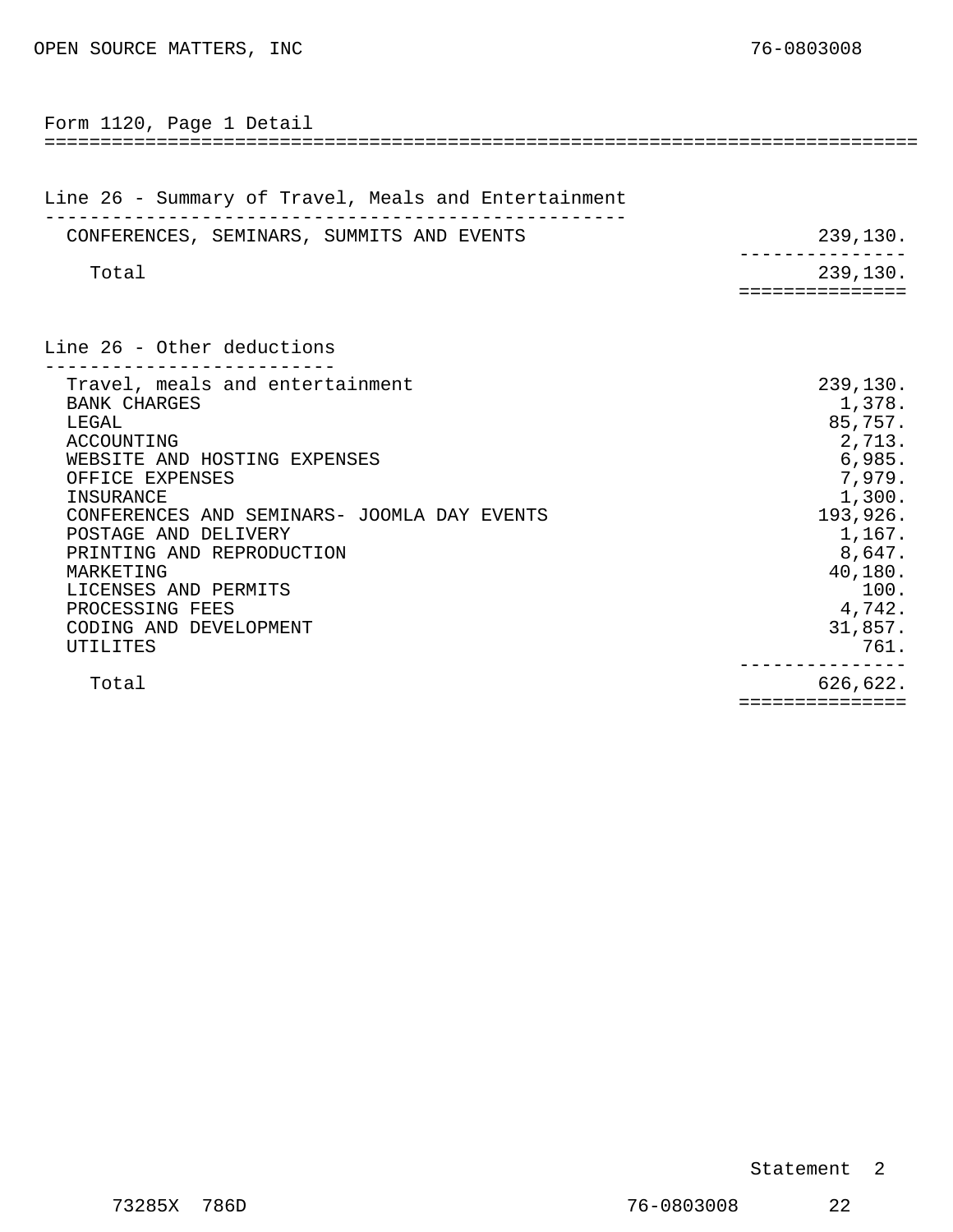Form 1120, Page 1 Detail

====================================================================================================

Line 29a - Non-SRLY NOL deduction

---------------------------------

<span id="page-14-0"></span>

| Year ending              | Original NOL       | Amount<br>Available | Amount Used | Converted<br>Contributions | Carryover<br>to<br>Next year |
|--------------------------|--------------------|---------------------|-------------|----------------------------|------------------------------|
| 12/31/2009<br>12/31/2014 | 10,279.<br>78,618. | 78,618.             |             |                            | 78,618.                      |
| Total                    | 88,897.            | 78,618.             |             |                            | 78,618.                      |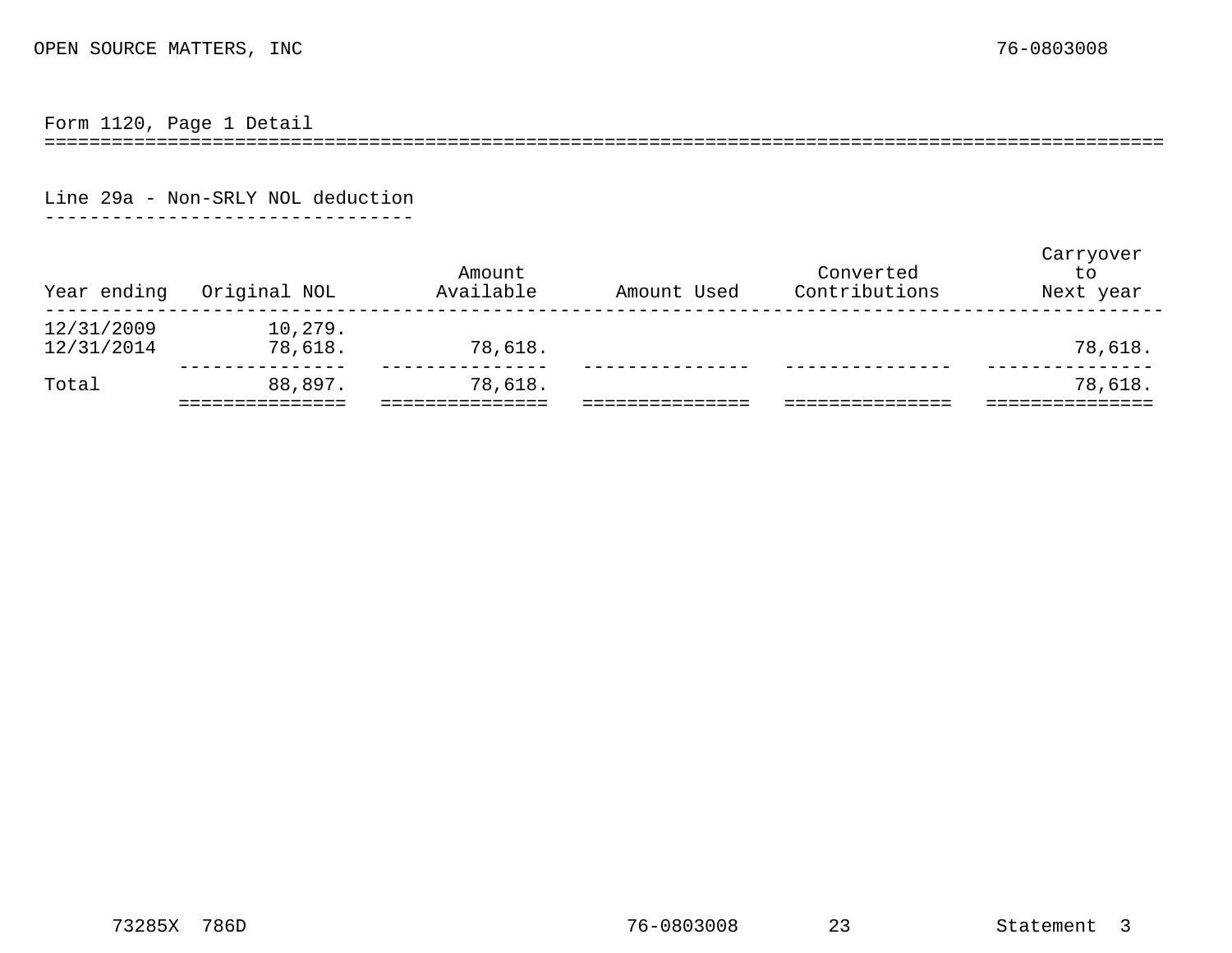<span id="page-15-0"></span>

| ຳາາດ<br>the contract of the contract of the contract of the contract of the contract of the contract of the contract of<br>$\sim$ $\sim$<br><br>$+ + 20$ | Page | Detail |
|----------------------------------------------------------------------------------------------------------------------------------------------------------|------|--------|
| --                                                                                                                                                       |      |        |

| Sch L, Line $18 -$<br>Other current liabilities  | Beginning         | Ending |
|--------------------------------------------------|-------------------|--------|
| Accrued State Taxes<br>Other current liabilities | 10,617.<br>8,000. | 8,000. |
| Total                                            | 18,617.           | 8,000. |

Statement 4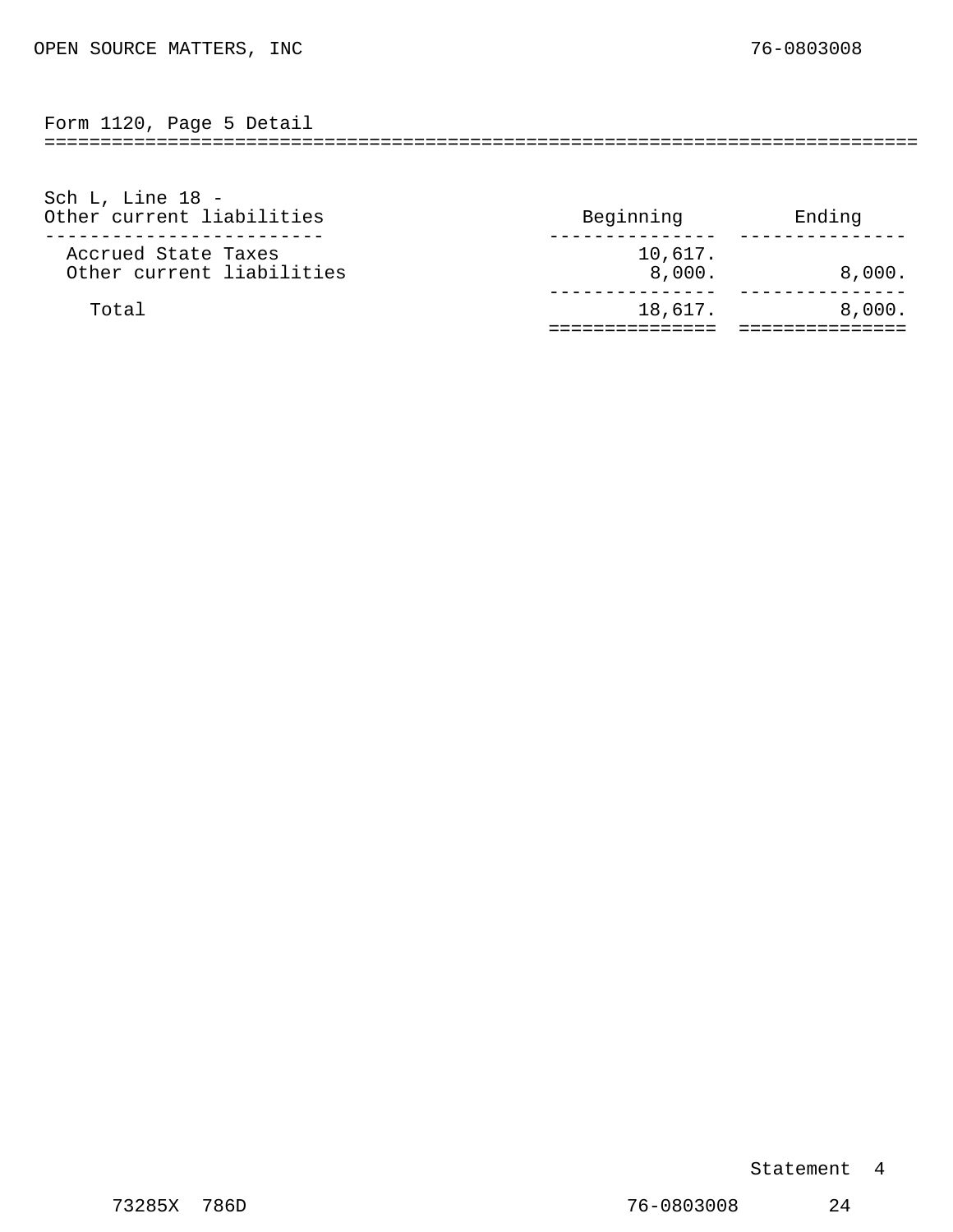<span id="page-16-0"></span>============================================================================== Form 1120, Page 5 Detail

Sch M-1, Line 5 - Expenses recorded on books not deducted on return ------------------------------------------------------------------- Other expenses on books not deducted 24,000. Total 24,000. --------------- ===============

#### Statement 5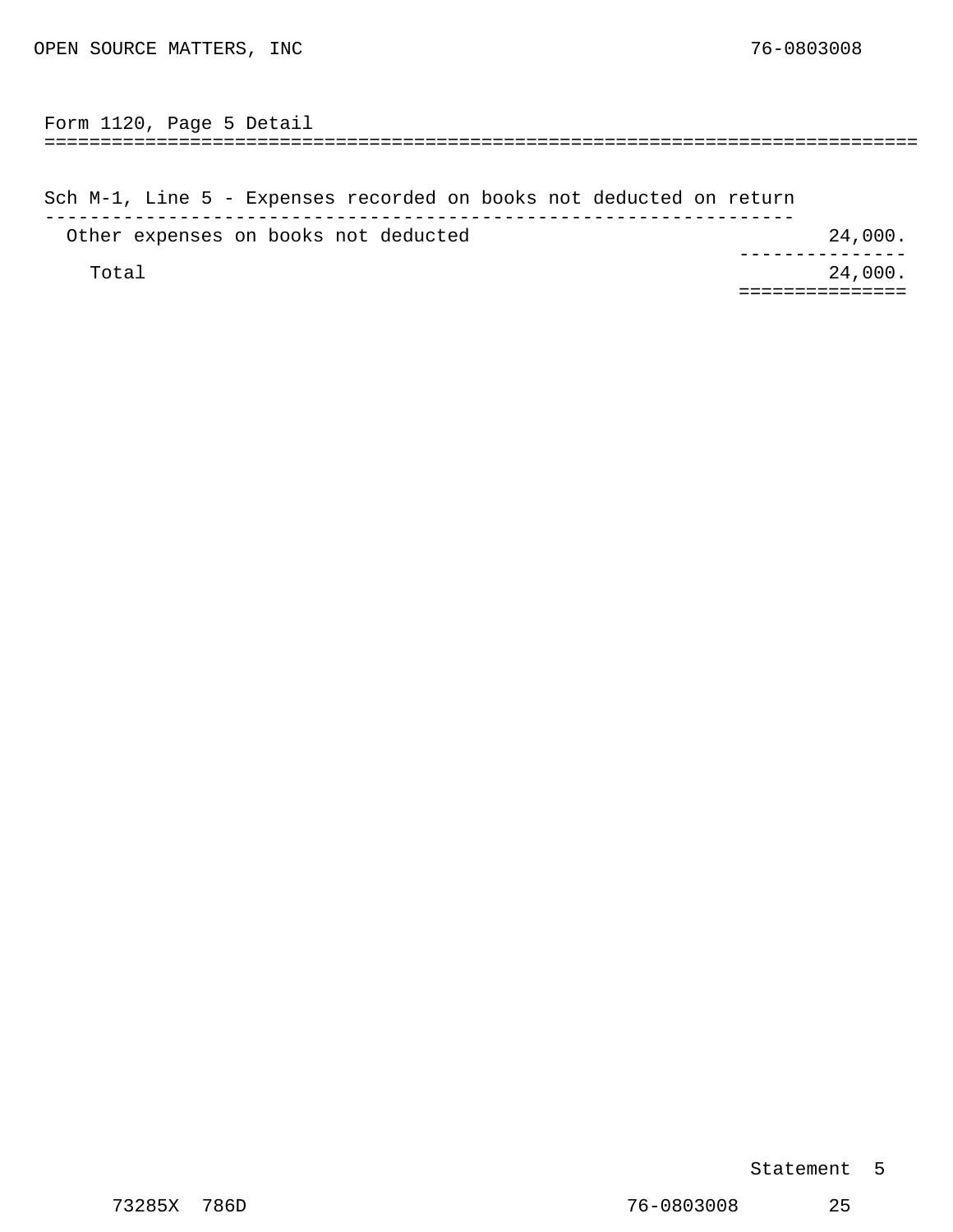#### <span id="page-17-0"></span>Form 4626 Detail

==============================================================================

#### Line 6 - Non-SRLY AMT NOL Deduction -----------------------------------

| Year ending              | Original NOL       | Amount<br>Available | Amount Used | Carryover<br>to<br>Next year |
|--------------------------|--------------------|---------------------|-------------|------------------------------|
| 12/31/2009<br>12/31/2014 | 10,087.<br>78,618. | 78,618.             |             | 78,618.                      |
| Total                    | 88,705.            | 78,618.             |             | 78,618.                      |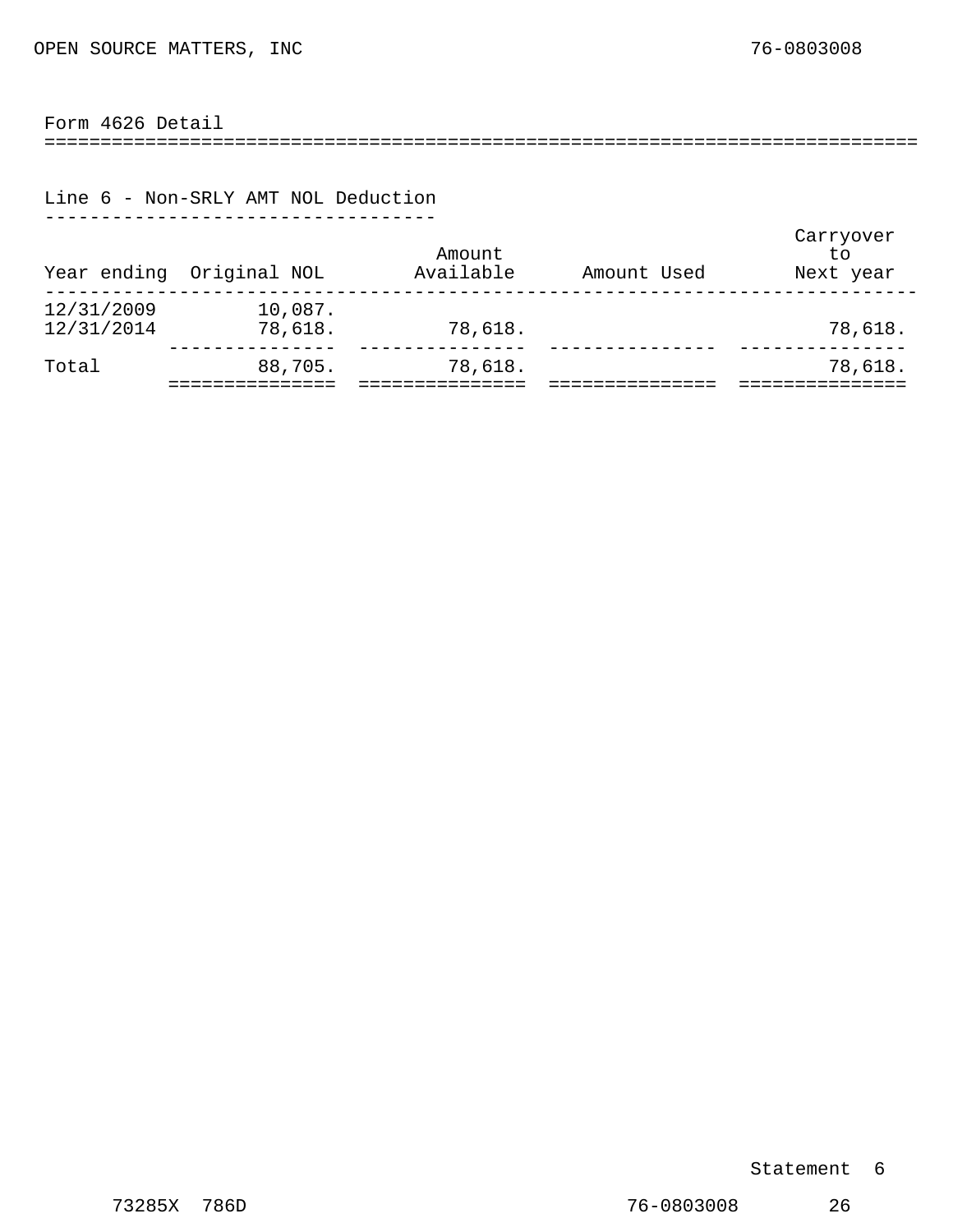2014 **CT-3** 

New York State Department of Taxation and Finance **CT-3 General Business Corporation**

|                                                   | <b>Franchise Tax Return</b><br>Tax Law - Article 9-A |                                    |                                                                                    |                       |                                                     |                                             |              |  |
|---------------------------------------------------|------------------------------------------------------|------------------------------------|------------------------------------------------------------------------------------|-----------------------|-----------------------------------------------------|---------------------------------------------|--------------|--|
| See Form CT-3/4-I before completing return.       |                                                      |                                    | All filers must enter tax period:                                                  |                       |                                                     |                                             |              |  |
| <b>Final return</b><br>Amended return             |                                                      |                                    | beginning                                                                          |                       | $01 - 01 - 14$                                      | $12 - 31 - 14$<br>ending                    |              |  |
| Employer identification number (EIN)              | File number                                          |                                    | Business telephone number                                                          |                       | If you have any subsidiaries                        | If you claim an                             |              |  |
| 76-0803008                                        | AA9                                                  |                                    | $347 - 425 - 9397$                                                                 |                       | incorporated outside NYS,<br>mark an $X$ in the box | overpayment, mark<br>an $X$ in the box      | $\mathbf{X}$ |  |
| Legal name of corporation                         |                                                      |                                    |                                                                                    | Trade name/DBA        |                                                     |                                             |              |  |
| OPEN SOURCE MATTERS,                              | INC                                                  |                                    |                                                                                    |                       |                                                     |                                             |              |  |
| Mailing name (if different from legal name above) |                                                      |                                    |                                                                                    |                       | State or country of incorporation                   | Date received (for Tax Department use only) |              |  |
| c/o                                               |                                                      |                                    |                                                                                    | NEW                   | YORK                                                |                                             |              |  |
| Number and street or PO box                       |                                                      |                                    |                                                                                    | Date of incorporation |                                                     |                                             |              |  |
| BOX 4668 #88354<br>PO.                            |                                                      |                                    |                                                                                    |                       | $01 - 01 - 05$                                      |                                             |              |  |
| City                                              |                                                      | ZIP code<br>State                  |                                                                                    | business in NYS       | Foreign corporations: date began                    |                                             |              |  |
| YORK<br>NEW                                       |                                                      |                                    | NY 10163-4668                                                                      |                       |                                                     |                                             |              |  |
| NAICS business code number (from NYS Pub 910)     | If address/phone                                     |                                    |                                                                                    |                       |                                                     | Audit (for Tax Department use only)         |              |  |
| 511130                                            | above is new.<br>mark an $X$ in the box              |                                    | If you need to update your address or<br>phone information for corporation tax, or |                       |                                                     |                                             |              |  |
| NYS principal business activity                   |                                                      |                                    | other tax types, you can do so online. See                                         |                       |                                                     |                                             |              |  |
| SOFTWARE M<br>BASED<br>WEB                        |                                                      | Business information in Form CT-1. |                                                                                    |                       |                                                     |                                             |              |  |
|                                                   |                                                      |                                    |                                                                                    |                       |                                                     |                                             |              |  |

#### **Metropolitan transportation business tax (MTA surcharge)**

During the tax year did you do business, employ capital, own or lease property, or maintain an office in the Metropolitan Commuter Transportation District (MCTD)? If*Yes*, you must file Form CT-3M/4M. The **MCTD includes** the counties of New York, Bronx, Kings, Transportation District (MCTD)? If *Ye*s, you must file Form CT-3M/4M. The **MCTD includes** the counties of New York, Bronx, Kings,<br>Queens, Richmond, Dutchess, Nassau, Orange, Putnam, Rockland, Suffolk, and Westchester. (*m* 

|    | A. Pay amount shown on line 93. Make payable to: New York State Corporation Tax                                                                                                                                                                                                 | Payment enclosed |                                 |
|----|---------------------------------------------------------------------------------------------------------------------------------------------------------------------------------------------------------------------------------------------------------------------------------|------------------|---------------------------------|
|    | Attach your payment here. Detach all check stubs. (See instructions for details.)                                                                                                                                                                                               | $\Delta$         |                                 |
|    | B. Federal return filed (you must mark an X in one): Attach a complete copy of your federal return.<br>Form 1120 $\bullet$<br>Form 1120-H $\ldots$ $\begin{array}{ c c }\n\hline\n\end{array}$ Form 1120S $\begin{array}{ c c }\n\hline\n\end{array}$<br>Consolidated basis •   |                  | Form 1120-REIT or Form 1120-RIC |
|    | C. If you included a qualified subchapter S subsidiary (QSSS) in this return, mark an $X$ in the box and attach                                                                                                                                                                 |                  |                                 |
|    | D. Have you underreported your tax due on past returns? To correct this without penalty, visit our Web site (see instructions).                                                                                                                                                 |                  |                                 |
| Е. | Do you have an interest in, or have you rented, real property located in New York State? (mark an X in one box) Yes $\bullet$                                                                                                                                                   |                  | $No \bullet   X$                |
|    | If Yes, enter the county <u>enter the county</u> and the value of such property or rent ●                                                                                                                                                                                       |                  |                                 |
| Е. | Has there been a transfer or acquisition of controlling interest in the entity during the last 3 years? (mark one box) Yes $\bullet$                                                                                                                                            |                  | $No \bullet   X$                |
| G. | If you marked the Consolidated basis box in line B above, complete the following:                                                                                                                                                                                               |                  |                                 |
|    | Total consolidated federal taxable income (FTI) before the net operating loss deduction (NOLD)<br>2.                                                                                                                                                                            |                  |                                 |
|    | 3. If substantially all of the voting stock of this corporation is owned or controlled, directly or indirectly, by another corporation,<br>give the name and EIN of that corporation below.<br>Legal name of corporation                                                        |                  | <b>EIN</b>                      |
|    |                                                                                                                                                                                                                                                                                 |                  |                                 |
|    | H. Do you have an interest in any partnerships? (mark an X in the appropriate box) $\cdot$ Yes $\bullet$                                                                                                                                                                        |                  | $No$ $\bullet$                  |
| L. | If Yes, enter the name(s) and EIN(s) on Form CT-60-QSSS and attach it to your return.<br>Did you include a disregarded entity in this return? (mark an X in the appropriate box) Yes .<br>If Yes, enter the name(s) and EIN(s) on Form CT-60-QSSS and attach it to your return. |                  | $No \bullet   X$                |

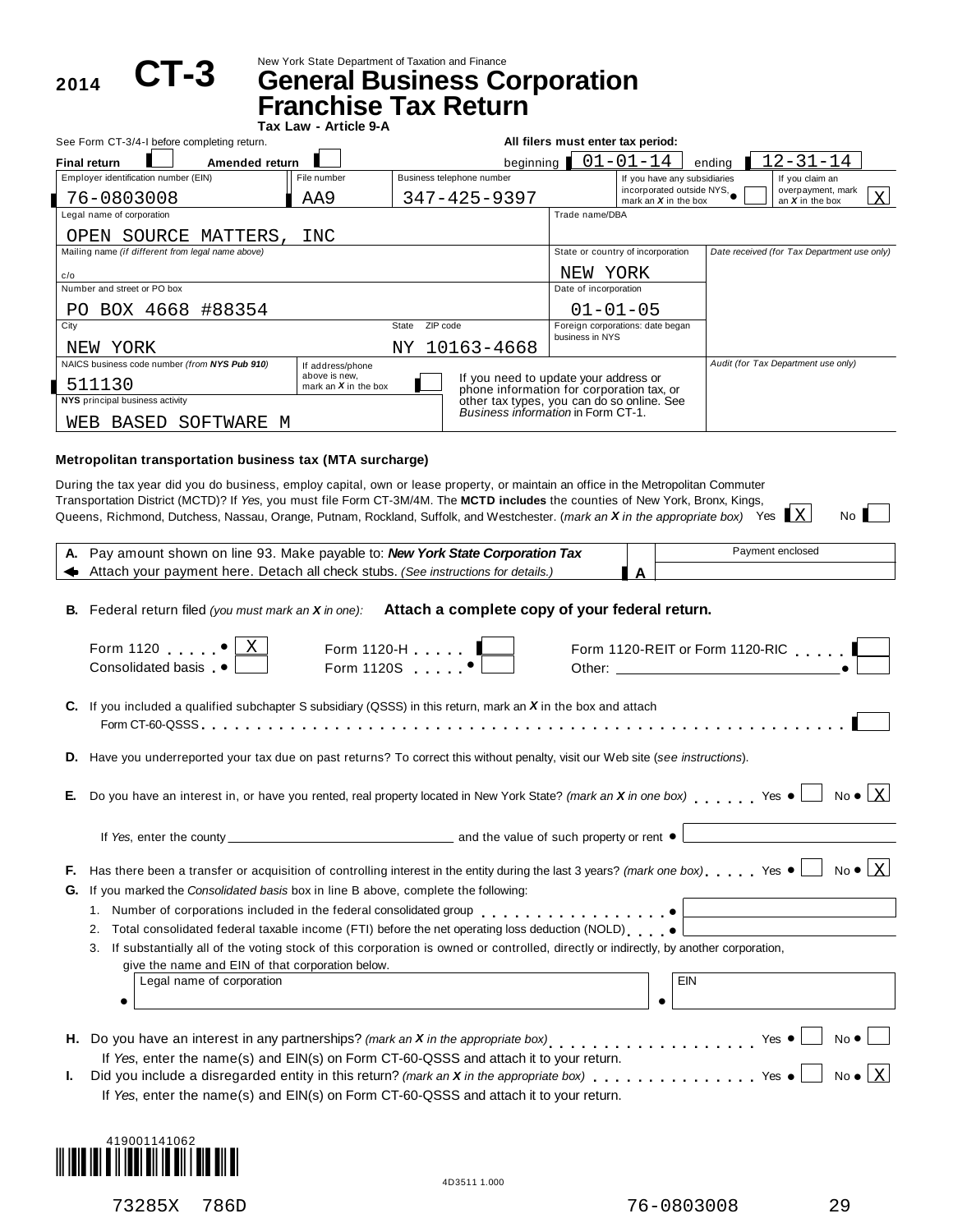|          | <b>Computation of entire net income (ENI) base</b>                                                                                                                                                                             |    |                   |                                                 |                |                    |
|----------|--------------------------------------------------------------------------------------------------------------------------------------------------------------------------------------------------------------------------------|----|-------------------|-------------------------------------------------|----------------|--------------------|
| 1        | FTI before net operating loss (NOL) and special deductions (see instructions).                                                                                                                                                 |    |                   |                                                 | 1              | $-78,618.$         |
| 2        | Interest on federal, state, municipal, and other obligations not included on line 1 (see instructions)                                                                                                                         |    |                   |                                                 | $\mathbf{2}$   |                    |
| 3        | Interest paid to a corporate stockholder owning more than 50% of issued and outstanding stock (see instr.) $\bullet$                                                                                                           |    |                   |                                                 | 3              |                    |
| 4a       | Interest deductions directly attributable to subsidiary capital (see instructions) quantum and $\bullet$                                                                                                                       |    |                   |                                                 | 4a             |                    |
| 4b       |                                                                                                                                                                                                                                |    |                   |                                                 | 4b             |                    |
| 5а       | Interest deductions indirectly attributable to subsidiary capital (see instructions).                                                                                                                                          |    |                   |                                                 | 5a             |                    |
| 5b       | Noninterest deductions indirectly attributable to subsidiary capital (see instructions)                                                                                                                                        |    |                   |                                                 | 5b             |                    |
| 6        | New York State and other state and local taxes deducted on your federal return (see instructions)                                                                                                                              |    |                   |                                                 | 6              | 4,700.             |
| 7        | Federal depreciation from Form CT-399, if applicable (see instructions)                                                                                                                                                        |    |                   |                                                 | $\overline{7}$ |                    |
| 8        |                                                                                                                                                                                                                                |    |                   |                                                 | 8              |                    |
| 9        |                                                                                                                                                                                                                                |    |                   |                                                 | 9              | $-73,918.$         |
| 10       | Income from subsidiary capital (from Form CT-3-ATT, line 26; see instr.) $\bullet$                                                                                                                                             |    |                   | 10                                              |                |                    |
| 11       | Fifty percent of dividends from nonsubsidiary corporations (see instr.) $\bullet$                                                                                                                                              |    |                   | 11                                              |                |                    |
| 12       | Foreign dividends gross-up not included on lines 10 and 11 (see instr.)                                                                                                                                                        |    |                   | 12                                              |                |                    |
| 13       | New York NOLD (attach federal and New York State computations; see instr.) ●                                                                                                                                                   |    |                   | 13                                              |                | Stmt 1             |
| 14       | Allowable New York State depreciation from Form CT-399, if applicable (see instr.) ●                                                                                                                                           |    |                   | 14                                              |                |                    |
| 15       | Other subtractions (see instructions) entering the set of the set of the set of the set of the set of the set of the set of the set of the set of the set of the set of the set of the set of the set of the set of the set of |    |                   | 15                                              |                |                    |
| 16       | Total subtractions (add lines 10 through 15) contained a subtraction of the set of the set of the set of the set of the set of the set of the set of the set of the set of the set of the set of the set of the set of the set |    |                   | . 0                                             | 16             |                    |
| 17       | ENI (subtract line 16 from line 9; show loss with a minus (-) sign; enter here and on line 42), $\ldots$ , , , , , , , , , , .                                                                                                 |    |                   |                                                 | 17             | $-73,918.$         |
| 18       | Investment income before allocation (from Form CT-3-ATT, line 22, but not more than line 17 above; see instr.)                                                                                                                 |    |                   |                                                 | 18             |                    |
| 19       | Business income before allocation (subtract line 18 from line 17)                                                                                                                                                              |    |                   |                                                 | 19             | $-73,918.$         |
| 20       | Allocated investment income (multiply line 18 by $\bullet$                                                                                                                                                                     |    |                   | $%$ from Form CT-3-ATT, line 5)                 | 20             |                    |
| 21       | Allocated business income (multiply line 19 by from $\bullet$                                                                                                                                                                  |    |                   | $100.0000$ % line 119, 121, or 141; see instr.) | 21             | $-73,918.$         |
| 22       |                                                                                                                                                                                                                                |    |                   |                                                 | 22             | $-73,918.$         |
| 23       | Optional depreciation adjustments (attach Form CT-324; enter here and on line 69; see instructions)                                                                                                                            |    |                   |                                                 | 23             |                    |
| 24       |                                                                                                                                                                                                                                |    |                   |                                                 | 24             | $-73,918.$         |
| 25       | ENI base tax (see instructions; multiply line 24 by the appropriate rate from the Tax rates schedule in                                                                                                                        |    |                   |                                                 |                |                    |
|          | Form CT-3/4-I; enter here and on line 72) $\ldots \ldots \ldots \ldots \ldots \ldots \ldots \ldots \ldots \ldots \ldots$<br><b>Computation of capital base</b> (enter whole dollars for lines 26 through 31; see instructions) |    |                   |                                                 | 25             |                    |
|          |                                                                                                                                                                                                                                |    |                   |                                                 |                |                    |
|          |                                                                                                                                                                                                                                |    | Beginning of year | в<br>End of year                                |                | C<br>Average value |
| 26       | Total assets from federal return                                                                                                                                                                                               | 26 | $545, 458.$ 00    | 435,458.                                        | 00             | 490,458.00         |
| 27       | Real property and marketable securities                                                                                                                                                                                        |    |                   |                                                 |                |                    |
|          | included on line 26                                                                                                                                                                                                            | 27 | 00                |                                                 | 00             | 00                 |
| 28       | Subtract line 27 from line 26                                                                                                                                                                                                  | 28 | 545,458.<br>00    | 435,458.                                        | $00^{\circ}$   | 490,458.00         |
| 29       | Real property and marketable securities                                                                                                                                                                                        |    |                   |                                                 |                |                    |
|          | at fair market value                                                                                                                                                                                                           | 29 | 00                |                                                 | <b>00</b> l    | 00                 |
| 30       | Adjusted total assets (add lines 28 and 29)                                                                                                                                                                                    | 30 | $545, 458.$ 00    | 435,458.                                        | 00             | 490,458.00         |
| 31       | Total liabilities experience and the control of the control of the control of the control of the control of the                                                                                                                | 31 | $36,617.$ 00      | 29,235.                                         | 00             | 32,926.00          |
| 32       |                                                                                                                                                                                                                                |    |                   |                                                 | 32             | 457,532.           |
| 33       |                                                                                                                                                                                                                                |    |                   |                                                 | 33<br>34       | 457,532.           |
| 34<br>35 |                                                                                                                                                                                                                                |    |                   |                                                 | 35             |                    |
|          |                                                                                                                                                                                                                                |    |                   |                                                 |                | 457,532.           |
| 36       | Allocated investment capital (multiply line 35 by ●                                                                                                                                                                            |    |                   | $\%$ from Form CT-3-ATT, line 5)                | 36<br>37       |                    |
| 37<br>38 | Allocated business capital (multiply line 36 by $\bullet$                                                                                                                                                                      |    |                   | 100.0000 % from line 119, 121, or 141)          | 38             | 457,532.           |
| 39       |                                                                                                                                                                                                                                |    |                   |                                                 | 39             | 457,532.           |
| 40       |                                                                                                                                                                                                                                |    |                   |                                                 | 40             | 686.               |
| 41       |                                                                                                                                                                                                                                |    |                   | 100.0000%<br>41                                 |                |                    |
|          |                                                                                                                                                                                                                                |    |                   |                                                 |                |                    |

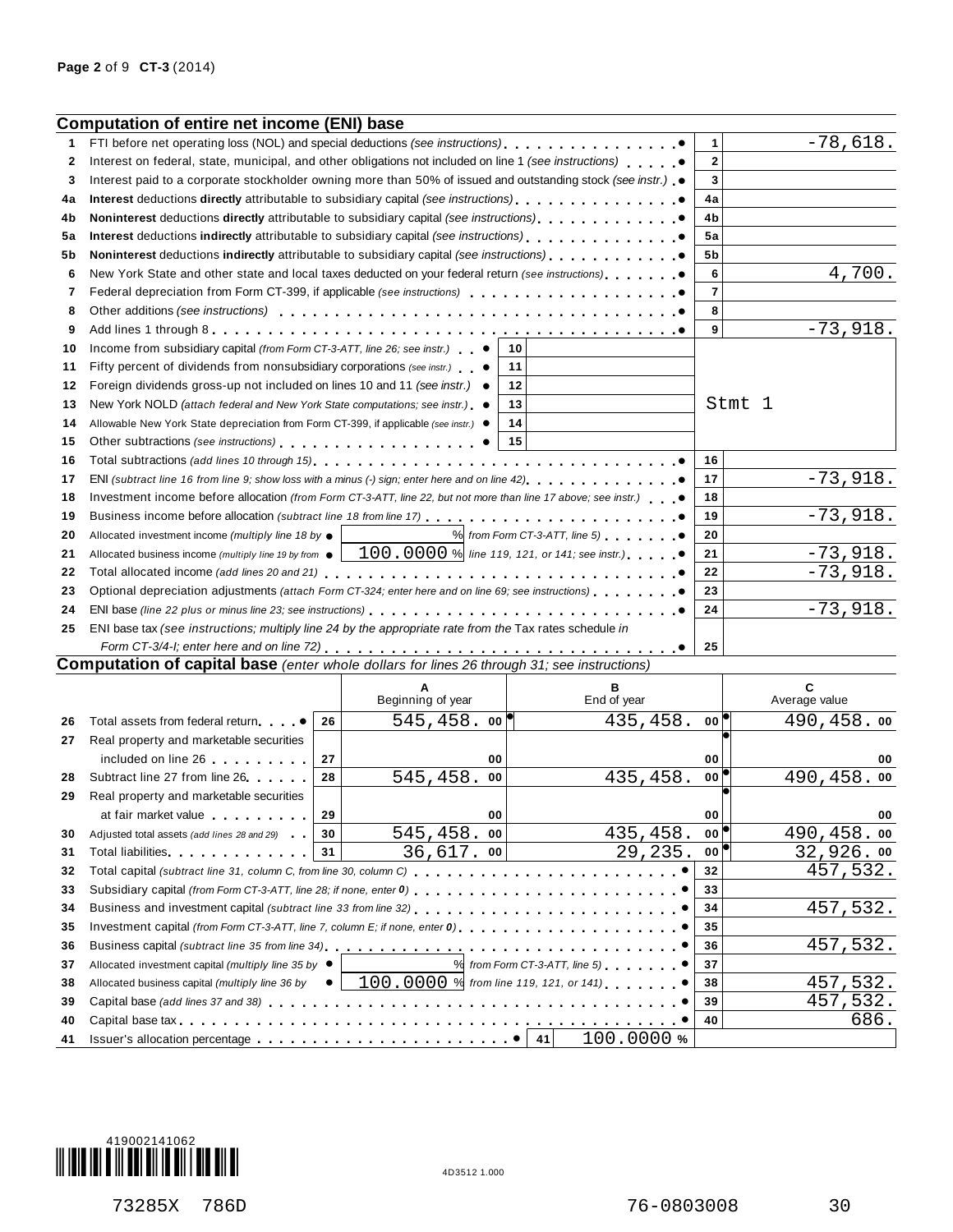#### **Computation of minimum taxable income (MTI) base** *(see instructions)* **<sup>42</sup>** ENI from line <sup>17</sup>m m m m m m m m m m m m m m m m m m m m m m m m m m m m m m m m m m m m m m m **<sup>42</sup> Adjustments** *(see instructions for lines 43 through 50)*<br>43 Depreciation of tangible property placed in service after 1986.  $\begin{array}{c|c}\n\bullet & 43 \\
\hline\n44\n\end{array}$  $\begin{array}{c} \bullet \ \hline 45 \ \hline \end{array}$  $\begin{array}{c|c}\n\hline\n\bullet & 46 \\
\hline\n\end{array}$  $\begin{array}{c} \bullet \ \hline 47 \ \hline \end{array}$  $\begin{array}{c} \bullet \ \hline 48 \ \hline \end{array}$ **a**<sup>48</sup><br><u>49</u>  $\frac{49}{50}$ % **52**  $\begin{array}{|c|c|}\n\hline\n54 \\
\hline\n\end{array}$  $\frac{35}{56}$  $\frac{36}{57}$  $\frac{58}{58}$  $\frac{38}{59}$  $\frac{60}{61}$  $\frac{61}{62}$  $\frac{62}{63}$  $\frac{64}{65}$  $\frac{66}{66}$  $\frac{88}{67}$  $\frac{6}{70}$  $\frac{70}{71}$ **43 44 45 46 47 48 49 50** Merchant marine capital construction funds **maturity in matter interval**  $\sim$  **personal** *service corporations only*) **maturity interval component interval component interval interval interval interval interva 51** Depreciation of tangible property placed in service after 1986.<br>Amortization of mining exploration and development costs paid or incurred after 1986. . . . . . Amortization of mining exploration and development costs paid or incurred after 1986<br>Amortization of circulation expenditures paid or incurred after 1986 *(personal holding companies only)* Basis adjustments in determining gain or loss from sale or exchange of property .......<br>Long term contracts entered into after February 28, 1986.................... Long term contracts entered into after February 28, 1986 . . . . . . . . . . . . Installment sales of certain property m m m m m m m m m m m m m m m m m m m m m m m m m m m m m Merchant marine capital construction funds m m m m m m m m m m m m m m m m m m m m m m m m m Add lines 42 through 50 . . . . . . . . . . . . . . . . . . m m m m m m m m m m m m m m m m m **<sup>43</sup> 51** ng companies only)<br>. m m m m m m m m m m m m m m m m m m m m m m m m m m m m m m m m m m **Tax preference items 52 53 54 55** Add lines 51 through 54 m m m m m m m m m m m m m m m m m m m m m m m m m m m m m m m m m m **56 57** Add lines 55 and 56 m m m m m m m m m m m m m m m m m m m m m m m m m m m m m m m m m m m m **58 59 60** Investment income before apportioned NOLD *(add line 18 and Form CT-3-ATT, line 21)* **61 62** Investment income before apportioned ANOLD *(add lines 60 and 61)* **63** Investment income not included in ENI but included in MTI *(see instructions)*<br>**62** Investment income before apportioned ANOLD *(add lines 60 and 61)*<br>**63** Apportioned New York ANOLD *(see instructions)* **64** Alternative investment income before allocation *(subtract line 63 from line 62; see instructions)*<br>**65** Alternative business income before allocation *(subtract line 64 from line 59)* **65** Depletion *(see instructions)* Intangible drilling costs *(see instructions)* m m m m m m m m m m m m m m m m m m m m m m m m m m m New York NOLD from line 13 *(see instructions)* Alternative net operating loss deduction (ANOLD) *(see instructions)* m m m m m m m m m m m m m m m MTI *(subtract line 58 from line 57)* m m m m m m m m m m m m m m m m m m m m m m m m m m m m m m m Investment income not included in ENI but included in MTI *(see instructions)* Alternative business income before allocation *(subtract line 64 from line 59)* **55 60 64 68 69** m m m m m m m m m m m m m m m m m m m m m m m m m m m m m m m m m m m m m m m m m m m m m m m m m m m m m m m m m m m m m m m m m m ne 21)<br>. . . . . . . . . . . . m m m m m m m m m m m m m m m m m m m m m m m m m m m **66 67** Allocated alternative business income *(multiply line 65 by from line 119, 121, or 161)* Allocated alternative investment income *(multiply line <sup>64</sup> by % % from Form CT-3-ATT, line 5)* Allocated alternative investment income *(multiply line 64 by* | \_\_\_\_\_\_\_\_\_\_\_\_\_\_\_\_\_\_\_\_\_\_% *from Form CT-3-ATT, line 5)*<br>Allocated MTI *(add lines 66 and 67)*<br>-Optional depreciation adjustments from line 23 **69** m m m m m m m m m m m m m m m m m m m m m m m m MTI base *(line 68 plus or minus line 69)* m m m m m m m m m m m m m m m m m m m m m m m m m m m m m Tax on MTI base *(multiply line 70 by appropriate rate; see instructions)* **68 70 71** m m m m m m m m m m m m m m m -73,918. -73,918. -73,918. -73,918. -73,918. -73,918.

*(continued)*

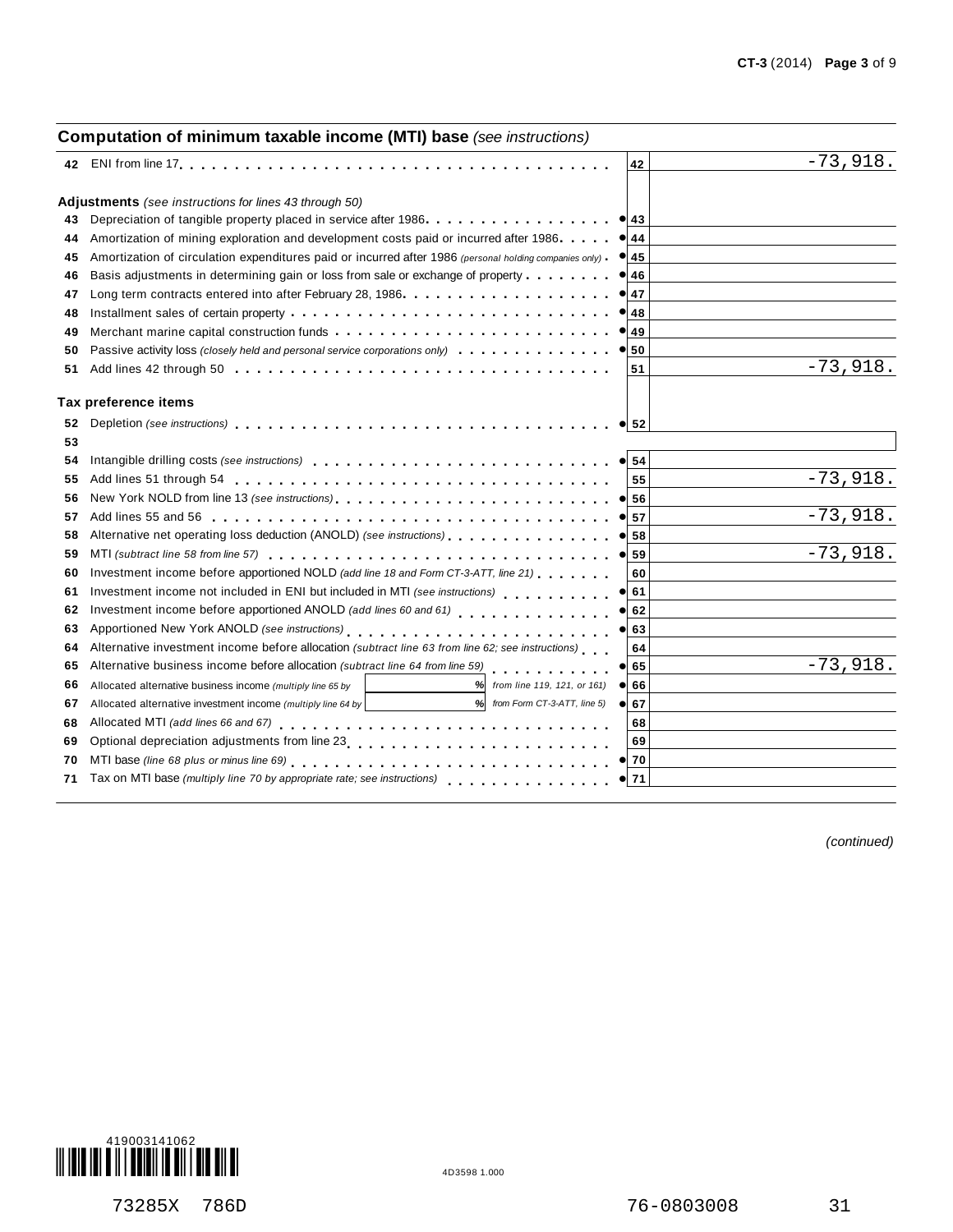|       | <b>Computation of tax</b>                                                                                                                                                                                                                  |          |         |
|-------|--------------------------------------------------------------------------------------------------------------------------------------------------------------------------------------------------------------------------------------------|----------|---------|
|       |                                                                                                                                                                                                                                            | 72       |         |
|       | 73 Tax on capital base from line 40 (see instructions)<br>Second year $\bullet$ $\Box$<br>New small business:<br>First year $\bullet$ L                                                                                                    | 73       | 686.    |
|       | You must enter an amount on line 74a below; if none, enter 0.                                                                                                                                                                              |          |         |
| 74a   | 552,704.<br>New York receipts (see instructions) example and the vertex of the set of the vertex of the vertex of the vertex of the vertex of the vertex of the vertex of the vertex of the vertex of the vertex of the vertex of the vert |          |         |
| 74b   |                                                                                                                                                                                                                                            | 74b      | 500.    |
| 75    | Amount from line 71, 72, 73, or 74b, whichever is largest (see instructions for exception) ●                                                                                                                                               | 75       | 686.    |
| 76    |                                                                                                                                                                                                                                            | 76       |         |
| 77    |                                                                                                                                                                                                                                            | 77       |         |
| 78    |                                                                                                                                                                                                                                            | 78       | 686.    |
| 79    |                                                                                                                                                                                                                                            | 79       |         |
| 80    | Balance (subtract line 79 from line 78; if line 79 is more than line 78, enter 0)                                                                                                                                                          | 80       | 686.    |
| 81    | Amount from line 71 or 74b, whichever is larger                                                                                                                                                                                            | 81       | 500.    |
| 82    | Tax due (see instructions) enterpreteration of the enterpreteration of the enterpreteration of the enterpreteration of the enterpreteration of the enterpreteration of the enterpreteration of the enterpreteration of the ent             | 82       | 686.    |
|       | First installment of estimated tax for next period:                                                                                                                                                                                        |          |         |
| 83а   | If you filed a request for extension, enter amount from Form CT-5, line 2                                                                                                                                                                  | 83a<br>۰ |         |
| 83b   | If you did not file Form CT-5 and line 82 is over \$1,000, see instructions                                                                                                                                                                | 83b      |         |
| 84    |                                                                                                                                                                                                                                            | 84       | 686.    |
| 85    |                                                                                                                                                                                                                                            | 85       | 11,635. |
| 86    | Balance (subtract line 85 from line 84; if line 85 is more than line 84, enter 0) $\cdots$ $\cdots$                                                                                                                                        | 86       |         |
| 87    | Estimated tax penalty (see instructions; mark an <b>X</b> in the box if Form CT-222 is attached) $\bullet$<br>____________                                                                                                                 | 87       |         |
| 88    |                                                                                                                                                                                                                                            | 88       |         |
| 89    |                                                                                                                                                                                                                                            | 89       |         |
| 90    | Balance (add lines 86 through 89)                                                                                                                                                                                                          | 90       |         |
|       | Voluntary gifts/contributions (see instructions):                                                                                                                                                                                          |          |         |
| 91a   | 191a<br>Return a Gift to Wildlife entries and a series are a series and a series and a series of the Return and Series                                                                                                                     |          |         |
| 91 b  | Breast Cancer Research and Education Fund<br>191 <sub>b</sub>                                                                                                                                                                              |          |         |
| 91 c  | Prostate and Testicular Cancer Research and Education Fund<br>$\blacksquare$ 91c                                                                                                                                                           |          |         |
| 91 d  | $9/11$ Memorial $\ldots$ , $\ldots$ , $\ldots$ , $\ldots$ , $\ldots$ , $\ldots$ , $\ldots$<br>191d                                                                                                                                         |          |         |
| 91e   | Volunteer Firefighting & EMS Recruitment Fund<br>191e                                                                                                                                                                                      |          |         |
| 91f   | Veterans Remembrance entering the set of the set of the set of the set of the set of the set of the set of the set of the set of the set of the set of the set of the set of the set of the set of the set of the set of the s             |          | 686.    |
| 92    |                                                                                                                                                                                                                                            | 92       |         |
| 93    | Balance due (If line 85 is less than line 92, subtract line 85 from line 92 and enter here. This is the                                                                                                                                    |          |         |
|       |                                                                                                                                                                                                                                            | 93       |         |
|       | 94 Overpayment (If line 85 is more than line 92, subtract line 92 from line 85. This is your overpayment;                                                                                                                                  |          | 10,949. |
|       |                                                                                                                                                                                                                                            | 94       |         |
| 95    |                                                                                                                                                                                                                                            | 95       | 10,949. |
| 96    |                                                                                                                                                                                                                                            | 96       |         |
| 97    | Amount of overpayment to be credited to Form CT-3M/4M (see instructions)                                                                                                                                                                   | 97       | 10,949. |
| 98    | Refund of overpayment (subtract line 97 from line 96; see instructions).                                                                                                                                                                   | 98       |         |
| 99a   | Refund of unused tax credits (see instructions and attach appropriate forms)                                                                                                                                                               | 99a      |         |
| 99b l | Tax credits to be credited as an overpayment to next year's return (see instructions and attach                                                                                                                                            |          |         |
|       | appropriate forms)                                                                                                                                                                                                                         | 99 b     |         |

*(continued)*

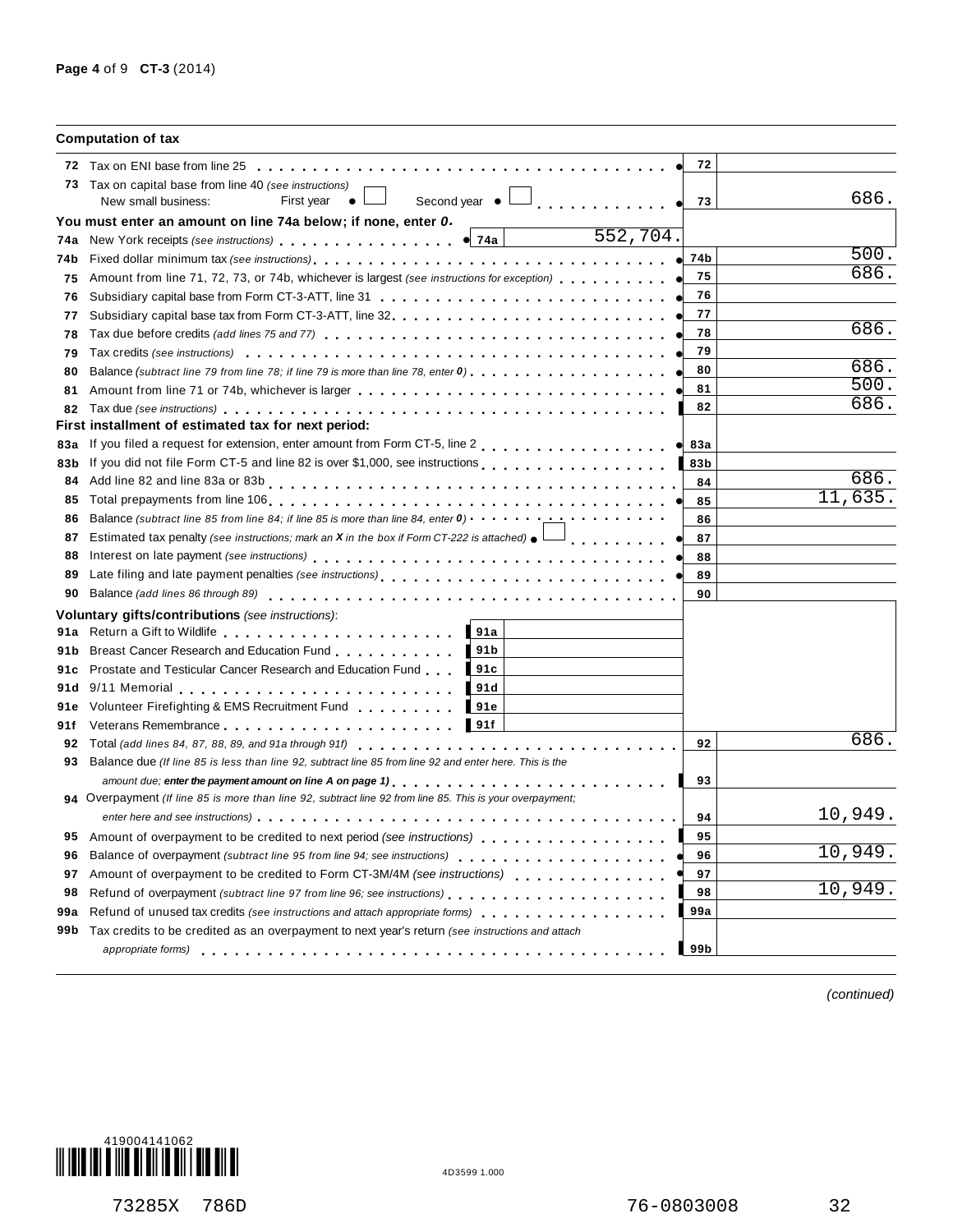|      |                                                    | Summary of credits claimed on line 79 against current year's franchise tax (see instructions for lines 79, 99a, 99b, 100a, and 100b)                                                                                                                                                                                                                                                                                                                                                                                        |      |                     |                        |
|------|----------------------------------------------------|-----------------------------------------------------------------------------------------------------------------------------------------------------------------------------------------------------------------------------------------------------------------------------------------------------------------------------------------------------------------------------------------------------------------------------------------------------------------------------------------------------------------------------|------|---------------------|------------------------|
|      |                                                    | Have you been convicted of an offense, or are you an owner of an entity convicted of an offense, defined in New York State Penal Law                                                                                                                                                                                                                                                                                                                                                                                        |      |                     |                        |
|      |                                                    | Article 200 or 496, or section 195.20? (see Form CT-1, mark an X in one box) Yes.                                                                                                                                                                                                                                                                                                                                                                                                                                           |      |                     | $No \bullet \boxed{X}$ |
|      | Form CT-38,                                        |                                                                                                                                                                                                                                                                                                                                                                                                                                                                                                                             |      |                     |                        |
|      | line $28 \bullet$                                  | Form CT-259 •                                                                                                                                                                                                                                                                                                                                                                                                                                                                                                               |      | Form CT-633 ·       |                        |
|      | Form CT-40 •                                       | Form CT-261 •                                                                                                                                                                                                                                                                                                                                                                                                                                                                                                               |      | Form CT-634 •       |                        |
|      | Form CT-41 •                                       | Form CT-501 .                                                                                                                                                                                                                                                                                                                                                                                                                                                                                                               |      | Form CT-635 •       |                        |
|      | Form CT-43 •                                       | Form CT-502 •                                                                                                                                                                                                                                                                                                                                                                                                                                                                                                               |      | Form CT-636 •       |                        |
|      | Form CT-44 •                                       | Form CT-601                                                                                                                                                                                                                                                                                                                                                                                                                                                                                                                 |      | Form CT-637 •       |                        |
|      | Form CT-46 •                                       | Form CT-601.1 •                                                                                                                                                                                                                                                                                                                                                                                                                                                                                                             |      | Form CT-638 •       |                        |
|      | Form CT-47 •                                       | Form CT-602 •                                                                                                                                                                                                                                                                                                                                                                                                                                                                                                               |      | Form CT-639 •       |                        |
|      | Form CT-236 •                                      | Form CT-603 •                                                                                                                                                                                                                                                                                                                                                                                                                                                                                                               |      | Form CT-640 •       |                        |
|      | Form CT-238 •                                      | Form CT-604 •                                                                                                                                                                                                                                                                                                                                                                                                                                                                                                               |      | Form CT-641 •       |                        |
|      | Form CT-239 •                                      | Form CT-605 .                                                                                                                                                                                                                                                                                                                                                                                                                                                                                                               |      | Servicing mortgages |                        |
|      | Form CT-241 •                                      | Form CT-606 •                                                                                                                                                                                                                                                                                                                                                                                                                                                                                                               |      | Form DTF-621 •      |                        |
|      | Form CT-242 $\bullet$                              | Form CT-607 •                                                                                                                                                                                                                                                                                                                                                                                                                                                                                                               |      | Form DTF-622 •      |                        |
|      | Form CT-243 $\bullet$                              | Form CT-611 •                                                                                                                                                                                                                                                                                                                                                                                                                                                                                                               |      | Form DTF-624 •      |                        |
|      | Form CT-246 •                                      | Form CT-611.1 •                                                                                                                                                                                                                                                                                                                                                                                                                                                                                                             |      | Form DTF-630 •      |                        |
|      | Form CT-248 •                                      | Form CT-612 •                                                                                                                                                                                                                                                                                                                                                                                                                                                                                                               |      | Other credits •     |                        |
|      | Form CT-249 ·                                      | Form CT-613 •                                                                                                                                                                                                                                                                                                                                                                                                                                                                                                               |      |                     |                        |
|      | Form CT-250 $\bullet$                              | Form CT-631 ·                                                                                                                                                                                                                                                                                                                                                                                                                                                                                                               |      |                     |                        |
|      |                                                    | If you claimed the QEZE tax reduction credit and you had a 100% zone allocation factor, mark an X in the box $\ldots$ , $\cdot$<br>If you claimed the tax-free NY area tax elimination credit and you had a 100% area allocation factor, mark an X in the box<br>If you claimed the tax-free NY area excise tax on telecommunications credit and you had a 100% area allocation factor, mark<br>100a Total tax credits claimed above (enter here and on line 79; attach form or statement for each tax credit claimed) 100a |      |                     |                        |
|      |                                                    | <b>Composition of prepayments on line 85</b> (see instructions)                                                                                                                                                                                                                                                                                                                                                                                                                                                             |      |                     |                        |
|      |                                                    |                                                                                                                                                                                                                                                                                                                                                                                                                                                                                                                             |      | Date paid           | Amount                 |
| 101  |                                                    |                                                                                                                                                                                                                                                                                                                                                                                                                                                                                                                             | 101  |                     | 3,615.                 |
|      |                                                    |                                                                                                                                                                                                                                                                                                                                                                                                                                                                                                                             |      |                     |                        |
|      |                                                    |                                                                                                                                                                                                                                                                                                                                                                                                                                                                                                                             |      |                     |                        |
| 102c | Fourth installment from Form CT-400                |                                                                                                                                                                                                                                                                                                                                                                                                                                                                                                                             | 102c | $08 - 11 - 14$      | 4,700.                 |
| 103  |                                                    | Payment with extension request from Form CT-5, line 5                                                                                                                                                                                                                                                                                                                                                                                                                                                                       | 103  |                     |                        |
| 104  | Overpayment credited from prior years (see instr.) | Period                                                                                                                                                                                                                                                                                                                                                                                                                                                                                                                      |      | 104                 | 3,320.                 |
| 105  | Overpayment credited from Form CT-3M/4M            | Period                                                                                                                                                                                                                                                                                                                                                                                                                                                                                                                      |      | 105                 |                        |
| 106  |                                                    | Total prepayments (add lines 101 through 105; enter here and on line 85)                                                                                                                                                                                                                                                                                                                                                                                                                                                    |      | 106                 | 11,635.                |
|      |                                                    |                                                                                                                                                                                                                                                                                                                                                                                                                                                                                                                             |      |                     |                        |
| 107  |                                                    | If you are a member of an affiliated federal group, enter primary corporation name and EIN:                                                                                                                                                                                                                                                                                                                                                                                                                                 |      |                     |                        |
|      | Name                                               |                                                                                                                                                                                                                                                                                                                                                                                                                                                                                                                             |      | EIN                 |                        |
|      |                                                    |                                                                                                                                                                                                                                                                                                                                                                                                                                                                                                                             |      |                     |                        |
|      | Name                                               | If you are more than 50% owned by another corporation, enter parent corporation name and EIN:                                                                                                                                                                                                                                                                                                                                                                                                                               |      |                     |                        |
|      |                                                    |                                                                                                                                                                                                                                                                                                                                                                                                                                                                                                                             |      | EIN                 |                        |
|      | ٠                                                  |                                                                                                                                                                                                                                                                                                                                                                                                                                                                                                                             |      | $\bullet$           |                        |
|      |                                                    |                                                                                                                                                                                                                                                                                                                                                                                                                                                                                                                             |      |                     |                        |

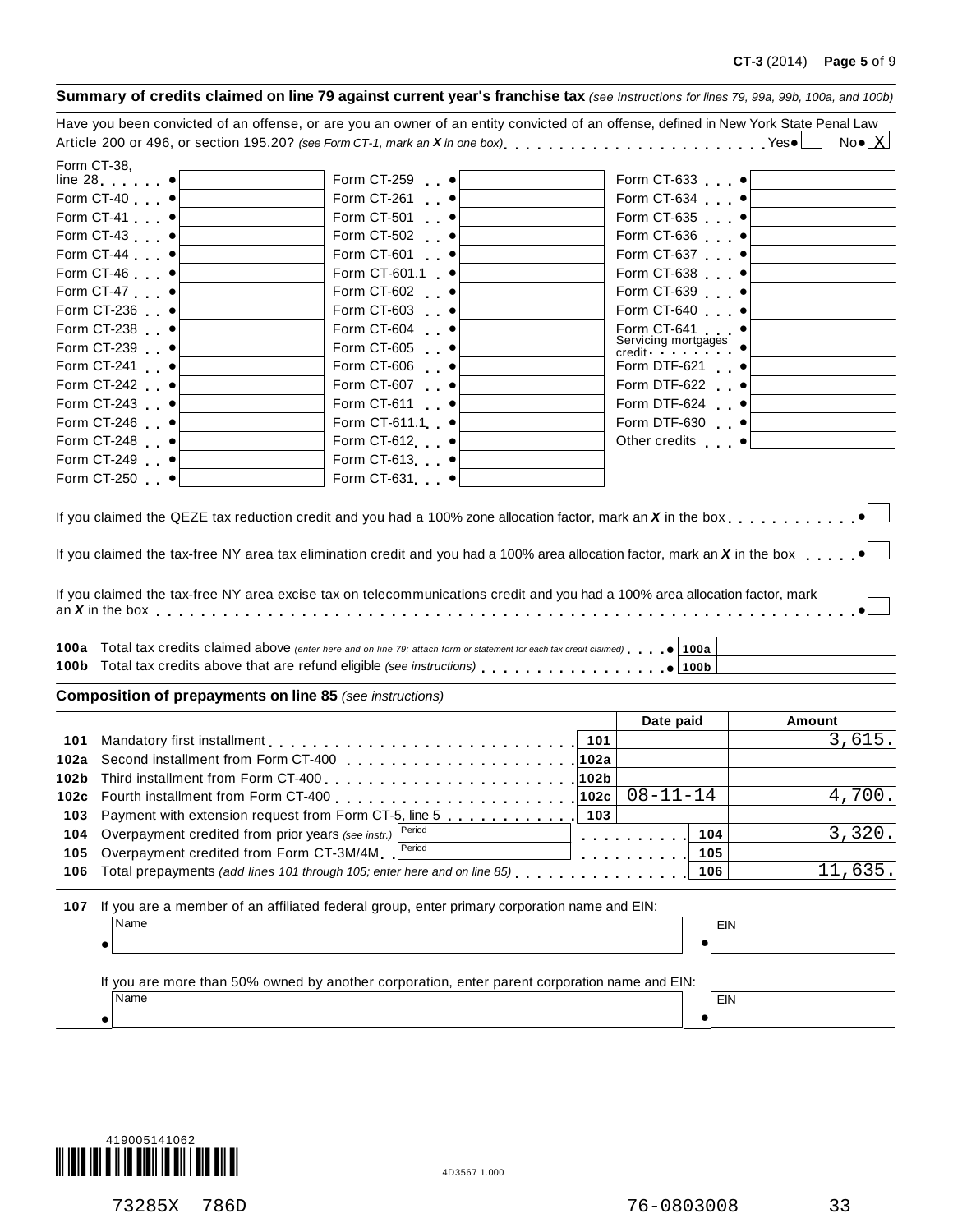|                                             | Interest paid to shareholders (see instructions)                                                                |      |                       |           |                      |     |                                  |                                |
|---------------------------------------------|-----------------------------------------------------------------------------------------------------------------|------|-----------------------|-----------|----------------------|-----|----------------------------------|--------------------------------|
| 108                                         | Did this corporation make any payments treated as interest in the computation of ENI to                         |      |                       |           |                      |     |                                  |                                |
|                                             | shareholders owning directly or indirectly, individually or in the aggregate, more                              |      |                       |           |                      |     |                                  |                                |
|                                             | than 50% of the corporation's issued and outstanding capital stock? (mark an X in the                           |      |                       |           |                      |     |                                  |                                |
|                                             | appropriate box) If Yes, complete the following and line 109 (attach additional sheets if necessary)            |      |                       |           | 108<br>Yes $\bullet$ |     | $No \bullet \boxed{X}$           |                                |
|                                             | Shareholder's name                                                                                              |      | SSN or EIN            |           |                      |     |                                  |                                |
|                                             |                                                                                                                 |      |                       |           |                      |     |                                  |                                |
|                                             | Interest paid to shareholder<br>Total indebtedness to shareholder described above                               |      | · Total interest paid |           |                      |     |                                  |                                |
| $\epsilon$                                  |                                                                                                                 |      |                       |           |                      |     |                                  |                                |
| 109                                         | Is there written evidence of the indebtedness? (mark an $X$ in the appropriate box) $\dots \dots$               |      |                       |           | 109<br>Yes $\bullet$ |     | No $\bullet$ $\lfloor x \rfloor$ |                                |
|                                             |                                                                                                                 |      |                       |           |                      |     |                                  |                                |
| 110                                         | Interest deducted in computing FTI on line 1 of this form                                                       |      |                       |           | 110                  |     |                                  |                                |
|                                             | 111 If the Internal Revenue Service (IRS) has completed an audit of any of your returns within the              |      |                       |           |                      |     |                                  |                                |
|                                             | last five years, list years enterpreen product in the case of the contract in the contract in the contract of   |      |                       |           | 111                  |     |                                  |                                |
|                                             |                                                                                                                 |      |                       |           |                      |     |                                  |                                |
|                                             | Schedule A, Part 1 - Computation of business allocation percentage for aviation corporations (see instructions) |      |                       |           |                      |     |                                  |                                |
|                                             |                                                                                                                 |      |                       |           | R                    |     |                                  |                                |
|                                             |                                                                                                                 |      | New York State        |           | Everywhere           |     |                                  |                                |
| 112a                                        | Revenue aircraft arrivals and departures (see instr.).                                                          | 112a |                       | $\bullet$ |                      |     |                                  |                                |
| 112b                                        | Adjustment per Tax Law, Article 9-A, section 210.3(a)(7)(A)                                                     | 112b | .60                   |           |                      |     |                                  |                                |
|                                             |                                                                                                                 |      |                       |           |                      |     |                                  |                                |
|                                             | 112c Adjusted NYS revenue aircraft arrivals and                                                                 |      |                       |           |                      |     |                                  |                                |
|                                             | departures (multiply line 112a, column A,                                                                       |      |                       |           |                      |     |                                  |                                |
|                                             | by line 112b) $\qquad \qquad$ 112c                                                                              |      |                       |           |                      |     |                                  |                                |
|                                             |                                                                                                                 |      |                       |           |                      | 113 |                                  |                                |
| 113                                         |                                                                                                                 |      |                       |           |                      |     |                                  |                                |
|                                             | Adjustment per Tax Law section 210.3(a)(7)(A)                                                                   | 114b | .60                   |           |                      |     |                                  |                                |
|                                             | 114c Adjusted NYS revenue tons handled                                                                          |      |                       |           |                      |     |                                  |                                |
|                                             | (multiply line 114a, column A, by line 114b) $\bullet$ 114c                                                     |      |                       |           |                      |     |                                  |                                |
|                                             |                                                                                                                 |      |                       |           |                      |     |                                  |                                |
| 115                                         |                                                                                                                 |      |                       |           |                      |     |                                  |                                |
|                                             | Adjustment per Tax Law section $210.3(a)(7)(A)$   116b                                                          |      | .60                   |           |                      |     |                                  |                                |
|                                             | Adjusted NYS originating revenue                                                                                |      |                       |           |                      |     |                                  |                                |
|                                             | (multiply line 116a, column A, by line 116b) $ 116c $                                                           |      |                       |           |                      |     |                                  |                                |
|                                             | 117 New York State percentage (divide line 116c by line 116a, column B)                                         |      |                       |           |                      | 117 |                                  |                                |
| 118                                         |                                                                                                                 |      |                       |           |                      | 118 |                                  |                                |
| 114a<br>114b<br>116a<br>116b<br>116c<br>119 | New York business allocation percentage (divide line 118 by three; use to compute lines 21, 38, and 66, and     |      |                       |           |                      |     |                                  | $\%$<br>%<br>$\%$<br>$\%$<br>% |

|     |                                                                                                             | New York State | Everywhere |     |      |
|-----|-------------------------------------------------------------------------------------------------------------|----------------|------------|-----|------|
| 120 |                                                                                                             |                |            |     |      |
|     | 121 New York State business allocation percentage (divide line 120, column A, by line 120, column B; use to |                |            |     |      |
|     |                                                                                                             |                |            | 121 | $\%$ |

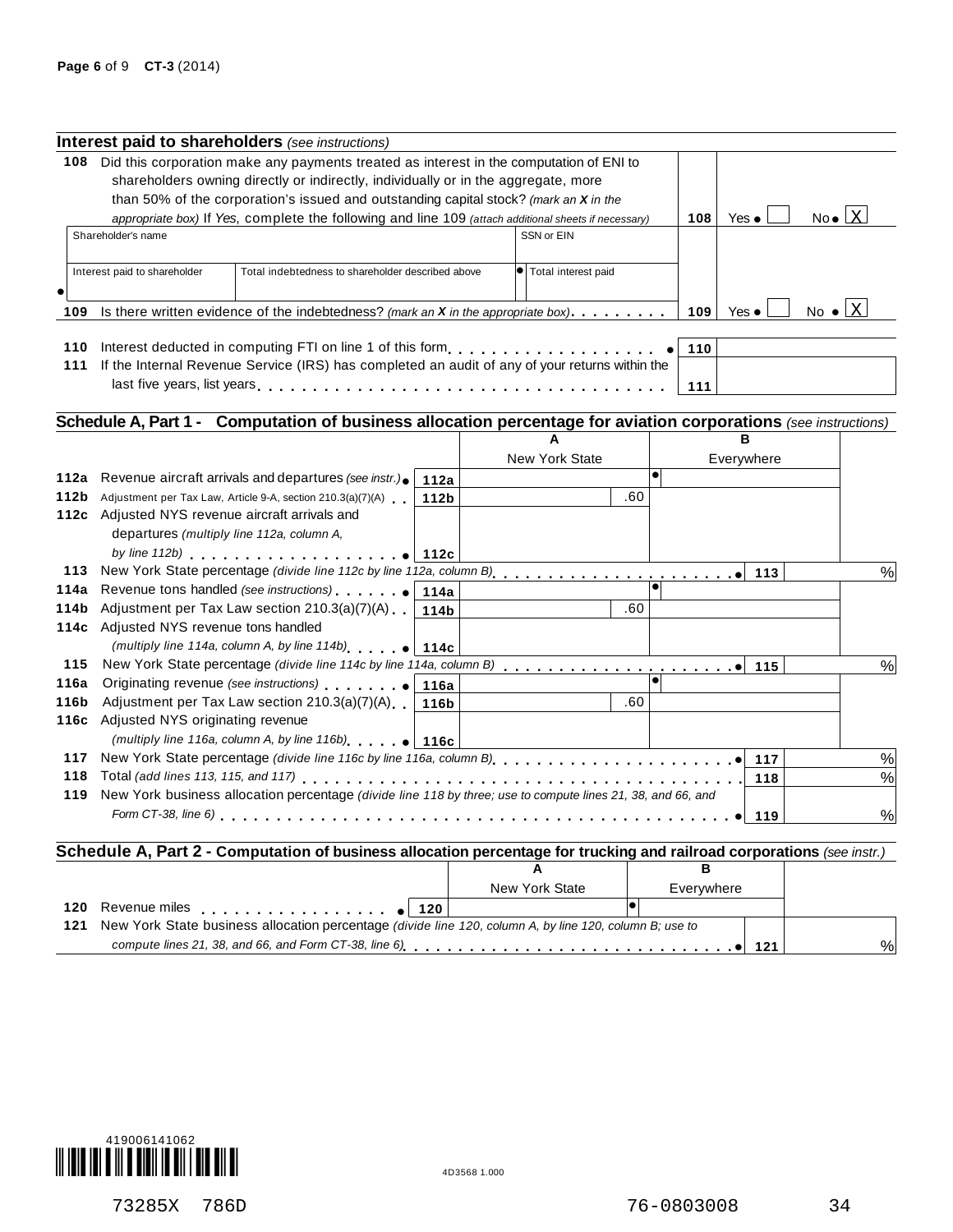| Schedule A, Part 3 - Computation of business allocation percentage (see instructions)                                                                                                                                                                                                                        |  |  |  |  |
|--------------------------------------------------------------------------------------------------------------------------------------------------------------------------------------------------------------------------------------------------------------------------------------------------------------|--|--|--|--|
| Number of New York State employees enterprise respectively respectively and the content of New York State employees                                                                                                                                                                                          |  |  |  |  |
| Are you principally engaged in the activity of an air freight forwarder acting as principal or like indirect air carrier,<br>or are you a qualified foreign air carrier? (mark an X in the appropriate box) $\ldots \ldots \ldots \ldots \ldots \ldots$ Yes $\bullet$ $\Box$ No $\bullet$ $\boxed{\text{X}}$ |  |  |  |  |

If *No*, complete **only** lines 129 through 136 and enter on line 141 the receipts factor computed on line 136. The receipts factor is the business allocation percentage.

|                |                                                                                                                           | A                     | в          |           |
|----------------|---------------------------------------------------------------------------------------------------------------------------|-----------------------|------------|-----------|
|                | <b>Average value of property</b> (see instructions)                                                                       | <b>New York State</b> | Everywhere |           |
| 122            | Real estate owned example 122                                                                                             |                       |            |           |
| 123            | Real estate rented example 123                                                                                            |                       |            |           |
| 124            | 124<br>Inventories owned <b>All According to the Contract Oriental</b>                                                    |                       |            |           |
| 125            | Tangible personal property owned $\bullet$ 125                                                                            |                       |            |           |
| 126            | Tangible personal property rented   126                                                                                   |                       |            |           |
| 127            | Total (add lines 122 through 126) $\bullet$ 127                                                                           |                       |            |           |
| 128            |                                                                                                                           |                       |            | %         |
|                | Receipts in the regular course of business from:                                                                          |                       |            |           |
|                | 129 Sales of tangible personal property                                                                                   |                       |            |           |
|                | allocated to New York State (see instructions) $\bullet$ 129                                                              |                       |            |           |
| 130            | All sales of tangible personal property (see instr.)  <br>130                                                             |                       |            |           |
| 131            | Services performed (see instructions) e<br>131                                                                            |                       |            |           |
| 132            | Rentals of property (see instructions) $ 132 $                                                                            |                       |            |           |
| 133            | Royalties (see instructions) (133                                                                                         |                       |            |           |
| 134            | Other business receipts (see instructions)     134                                                                        |                       |            |           |
| 135            |                                                                                                                           |                       |            |           |
| 136            |                                                                                                                           |                       |            | %         |
| 137            |                                                                                                                           |                       |            | %         |
| <b>Payroll</b> |                                                                                                                           |                       |            |           |
| 138            | Wages and other compensation of employees,                                                                                |                       |            |           |
|                | except general executive officers (see instr.) • 138                                                                      |                       |            |           |
| 139            |                                                                                                                           |                       |            | %         |
| 140            | Total New York State factors (add lines 128, 136, 137, and 139) $\ldots \ldots \ldots \ldots \ldots \ldots \ldots \ldots$ |                       |            | %         |
| 141            |                                                                                                                           |                       |            | 100.0000% |
|                |                                                                                                                           |                       |            |           |

**Schedule A, Part 4 - Computation of alternative business allocation percentage for MTI base** *(see instructions)*

If you are **not** an air freight forwarder acting as principal or like indirect air carrier, or a qualified foreign air carrier, complete **only** lines 149 through 156 and enter on line 161 the receipts factor computed on line 156. The receipts factor is the alternative business allocation percentage.

| <b>Average value of property</b> (see instructions)                                                                                                                                                                                  |               | A - New York State | <b>B</b> - Everywhere |  |
|--------------------------------------------------------------------------------------------------------------------------------------------------------------------------------------------------------------------------------------|---------------|--------------------|-----------------------|--|
| 142 Real estate owned 7                                                                                                                                                                                                              | $ 142\rangle$ |                    |                       |  |
| 143 Real estate rented <b>container and all the set of the set of the set of the set of the set of the set of the set of the set of the set of the set of the set of the set of the set of the set of the set of the set of the </b> | 143           |                    |                       |  |
| 144 Inventories owned 1                                                                                                                                                                                                              | 144           |                    |                       |  |
| 145 Tangible personal property owned 145                                                                                                                                                                                             |               |                    |                       |  |
| 146 Tangible personal property rented [1, 1, 1, 146]                                                                                                                                                                                 |               |                    |                       |  |
| <b>147</b> Total (add lines 142 through 146) $\bullet$ <b>147</b>                                                                                                                                                                    |               |                    |                       |  |
|                                                                                                                                                                                                                                      |               |                    |                       |  |
|                                                                                                                                                                                                                                      |               |                    |                       |  |

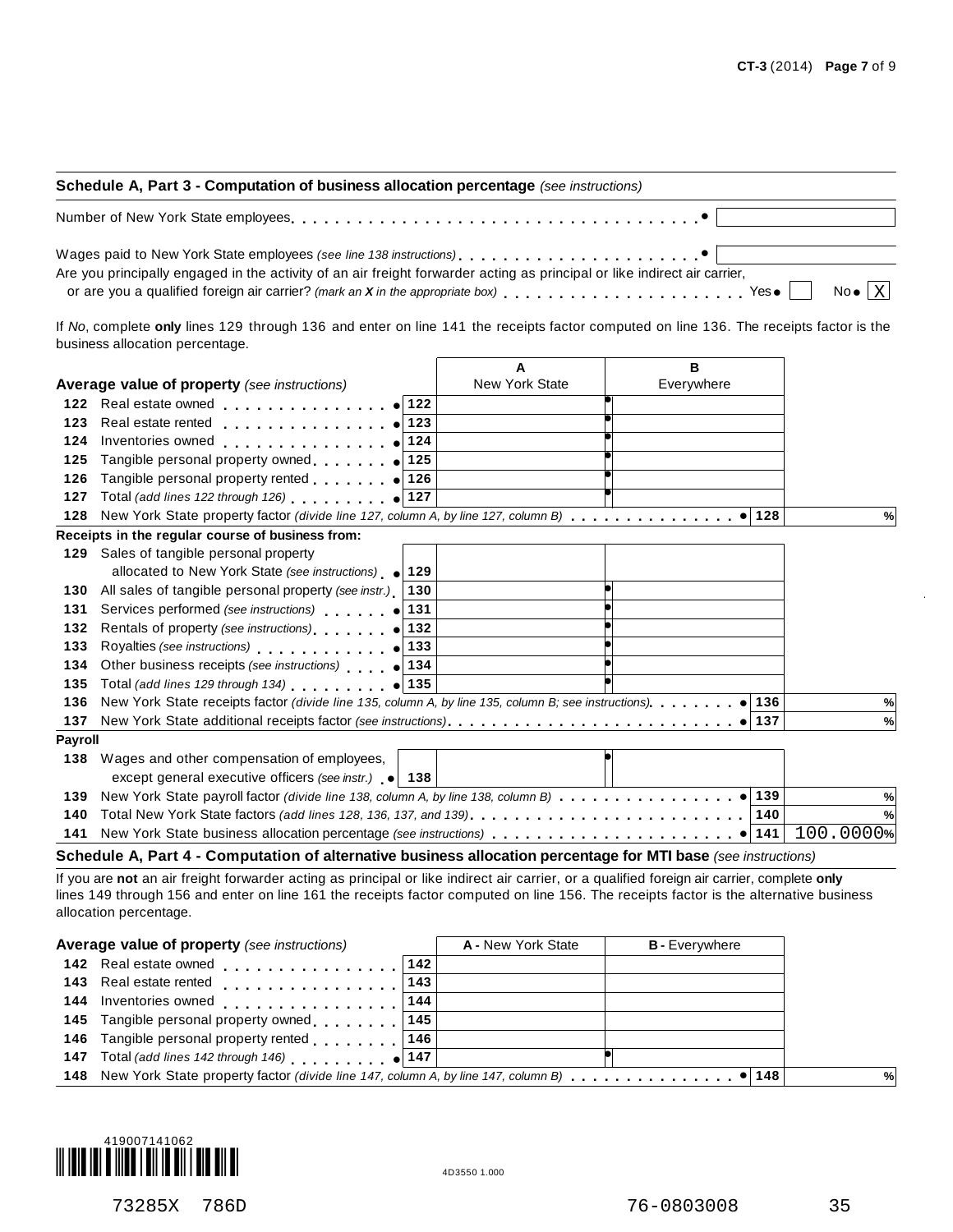#### **Page 8** of 9 **CT-3** (2014)

|                | Receipts in the regular course of business from:                                                                                                                                                                                  |     |       |                  |    |                |
|----------------|-----------------------------------------------------------------------------------------------------------------------------------------------------------------------------------------------------------------------------------|-----|-------|------------------|----|----------------|
|                | 149 Sales of tangible personal property                                                                                                                                                                                           |     |       |                  |    |                |
|                | allocated to New York State (see instructions)<br>149                                                                                                                                                                             |     |       |                  |    |                |
|                | 150 All sales of tangible personal property<br>150                                                                                                                                                                                |     |       |                  |    |                |
|                | 151<br>151 Services performed (see instructions)                                                                                                                                                                                  |     |       |                  |    |                |
|                | 152 Rentals of property entertainment of the state of the state of the state of the state of the state of the<br>152                                                                                                              |     |       |                  |    |                |
|                | 153                                                                                                                                                                                                                               |     |       |                  |    |                |
|                | 154<br>154 Other business receipts                                                                                                                                                                                                |     |       |                  |    |                |
|                | 155 Total (add lines 149 through 154) • 155                                                                                                                                                                                       |     |       |                  |    |                |
|                | 156 New York State receipts factor (divide line 155, column A, by line 155, column B; see instructions)                                                                                                                           |     |       | $\bullet$ 156    |    | $\%$           |
|                |                                                                                                                                                                                                                                   |     |       | 157              |    | %              |
| <b>Payroll</b> |                                                                                                                                                                                                                                   |     |       |                  |    |                |
|                | 158 Wages and other compensation of                                                                                                                                                                                               |     |       |                  |    |                |
|                | employees, except general executive officers $\bullet$ 158                                                                                                                                                                        |     |       |                  |    |                |
|                | 159 New York State payroll factor (divide line 158, column A, by line 158, column B)                                                                                                                                              |     |       | $\bullet$ 159    |    | %              |
|                | 160 Total New York State factors (add lines 148, 156, 157, and 159)                                                                                                                                                               |     |       | 160              |    | %              |
|                |                                                                                                                                                                                                                                   |     |       | $\bullet$ 161    |    | %              |
|                | 162 Are you claiming small business taxpayer status for lower ENI tax rates? (see Small business                                                                                                                                  |     |       |                  |    |                |
|                | taxpayer definition in the line 25 instructions of Form CT-3/4-l; mark an $X$ in the appropriate box) $\ldots$                                                                                                                    | 162 |       | Yes $\bullet$ X  | No |                |
|                | 163 If you marked Yes on line 162, enter total capital contributions (see worksheet in instructions)<br>$\bullet$                                                                                                                 | 163 |       |                  |    |                |
|                | 164 Are you claiming qualified New York manufacturer status which includes eligible qualified                                                                                                                                     |     |       |                  |    |                |
|                | New York manufractures and qualified emerging technology companies (QETCs), for a                                                                                                                                                 |     |       |                  |    |                |
|                | lower capital base tax rate and limitation? (see instructions; mark an $X$ in the appropriate box)                                                                                                                                | 164 |       | Yes<br>$\bullet$ | No | $\mathbf{x}$   |
|                | 165 Are you claiming qualified New York manufacturer or eligible qualified New York Manufacturer<br>status for a lower ENI tax rate? (see instructions; mark an X in the appropriate box) $\dots \dots$                           | 165 | Yes   | $\bullet$        | No | <u>Ix</u>      |
|                | 166 Are you claiming eligible qualified New York manufacturer status for a lower MTI rate or fixed                                                                                                                                |     |       |                  |    |                |
|                | dollar minimum? (see instructions; mark an $X$ in the appropriate box) $\cdots$ , $\cdots$ , $\cdots$ , $\cdots$ , $\cdots$<br>167 Are you a qualified entity of a New York State innovation hot spot that operates solely within | 166 | Yes   | $\bullet$        | No | <u>lx</u>      |
|                | such New York State innovation hot spot and have elected to be subject only to the fixed                                                                                                                                          | 167 | Yes   | ٠                | No | <u>lx</u>      |
|                | 168 Are you claiming QETC status for a lower ENI rate? (see instructions; mark an X in the                                                                                                                                        |     |       |                  |    |                |
|                | appropriate box) enterpreteration and the contract of the contract of the contract of the contract of the contr                                                                                                                   | 168 | Yes   |                  | No | <u>lx</u>      |
|                | 169 Are you claiming qualified New York manufacturer or QETC status for a lower MTI rate or fixed                                                                                                                                 |     |       |                  |    |                |
|                |                                                                                                                                                                                                                                   | 169 | Yes   | $\bullet$        | No | <u>lx</u>      |
|                | 170 Are you a residual interest holder in a real estate mortgage investment conduit (REMIC)?                                                                                                                                      |     |       |                  |    |                |
|                |                                                                                                                                                                                                                                   | 170 | Yes   |                  | No | x              |
|                | <b>Amended return information - If filing an amended return, mark an <math>X</math> in the box for any items that apply and attach documentation.</b>                                                                             |     |       |                  |    |                |
|                | If marked, enter date of determination: •                                                                                                                                                                                         |     |       |                  |    |                |
|                | Capital loss carryback                                                                                                                                                                                                            |     |       |                  |    |                |
|                | Form 1120X<br>Federal return filed Form 1139                                                                                                                                                                                      |     |       |                  |    |                |
|                | Net operating loss (NOL) information                                                                                                                                                                                              |     |       |                  |    |                |
|                |                                                                                                                                                                                                                                   |     |       |                  |    |                |
|                |                                                                                                                                                                                                                                   |     |       |                  |    |                |
|                |                                                                                                                                                                                                                                   |     |       |                  |    | 73,918.        |
|                | Federal NOL carryforward total for future tax years $\ldots \ldots \ldots \ldots \ldots \ldots \ldots \ldots \ldots \ldots$                                                                                                       |     |       |                  |    | <u>78,618.</u> |
|                | Corporations organized outside New York State: Complete the following for capital stock issued and outstanding.                                                                                                                   |     |       |                  |    |                |
|                | Number of par shares<br>Number of no-par shares<br>Value                                                                                                                                                                          |     | Value |                  |    |                |
|                | \$                                                                                                                                                                                                                                |     | \$    |                  |    |                |

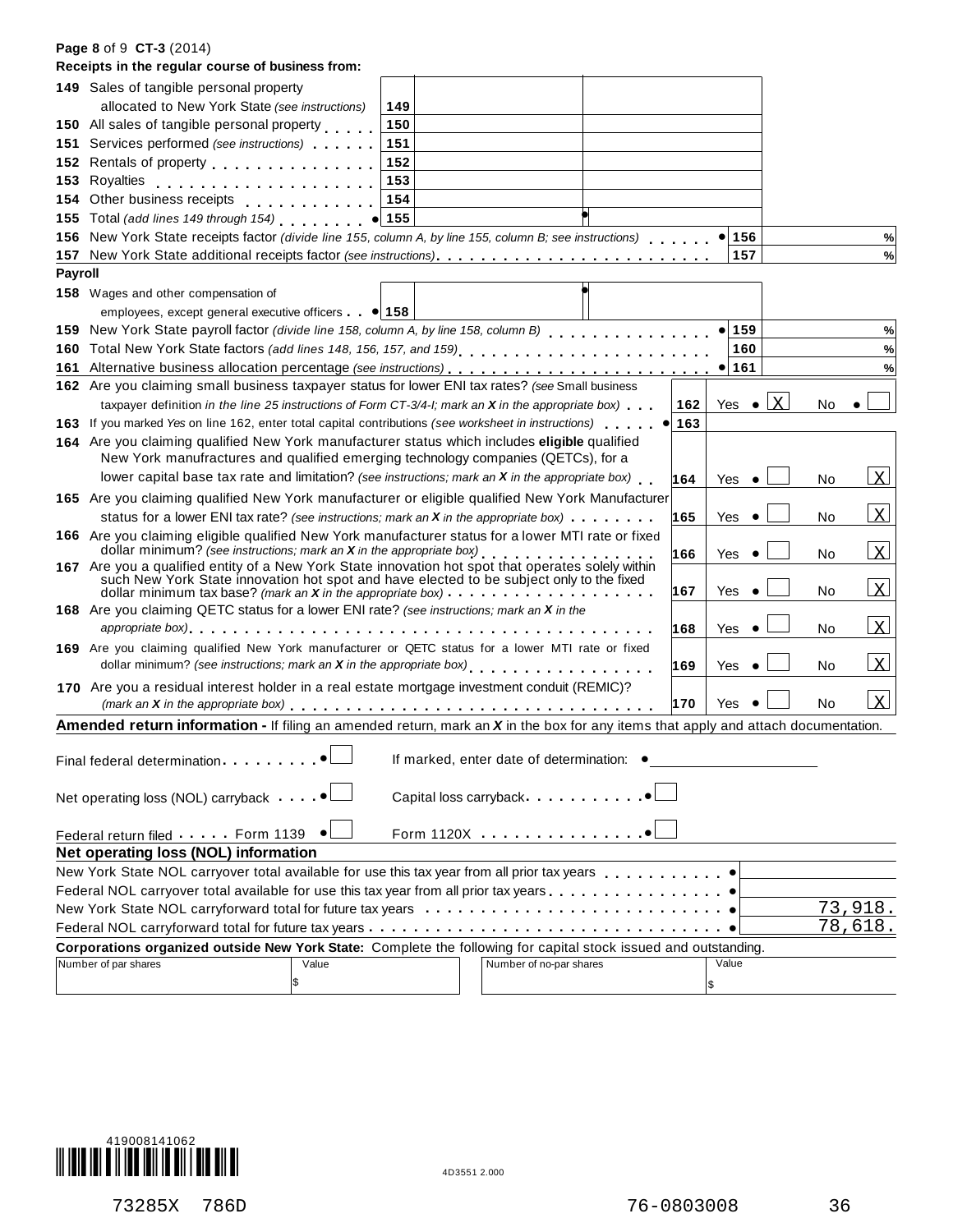#### **CT-3** (2014) **Page 9** of 9

|                           | Designee's name (print)                                                                                                               |         |                                |            |                    |                |      | Designee's phone number |
|---------------------------|---------------------------------------------------------------------------------------------------------------------------------------|---------|--------------------------------|------------|--------------------|----------------|------|-------------------------|
| Third - party<br>designee | Yes $ X $<br>DANIELLE HLATKY<br>No                                                                                                    |         |                                |            |                    |                |      |                         |
| (see instructions)        | Designee's e-mail address                                                                                                             |         |                                |            |                    |                |      | <b>PIN</b>              |
|                           |                                                                                                                                       |         |                                |            |                    |                |      | 3264                    |
|                           | Certification: I certify that this return and any attachments are to the best of my knowledge and belief true, correct, and complete. |         |                                |            |                    |                |      |                         |
| <b>Authorized</b>         | Printed name of authorized person                                                                                                     |         | Signature of authorized person |            |                    | Official title |      |                         |
| Person                    |                                                                                                                                       |         |                                |            |                    |                |      |                         |
|                           | E-mail address of authorized person                                                                                                   |         |                                |            | Telephone number   |                |      | Date                    |
|                           |                                                                                                                                       |         |                                |            |                    |                |      |                         |
| Paid                      | Firm's name (or yours if self-employed)                                                                                               |         |                                | Firm's EIN |                    |                |      | Preparer's PTIN or SSN  |
| preparer                  | PIPIA COHEN HLATKY LLC                                                                                                                |         |                                |            | 26-4268100         |                |      | P01403210               |
| use                       | Signature of individual preparing this return                                                                                         | Address | 195 KOSCIUSZKO ST              |            |                    |                |      |                         |
| only                      |                                                                                                                                       |         | BROOKLYN, NY 11216             |            |                    |                |      |                         |
| (see instr.)              | E-mail address of individual preparing this return                                                                                    |         |                                |            | Preparer's NYTPRIN |                | Date |                         |
|                           |                                                                                                                                       |         |                                |            | 11419808           |                |      |                         |

See instructions for where to file.



73285X 786D 76-0803008 37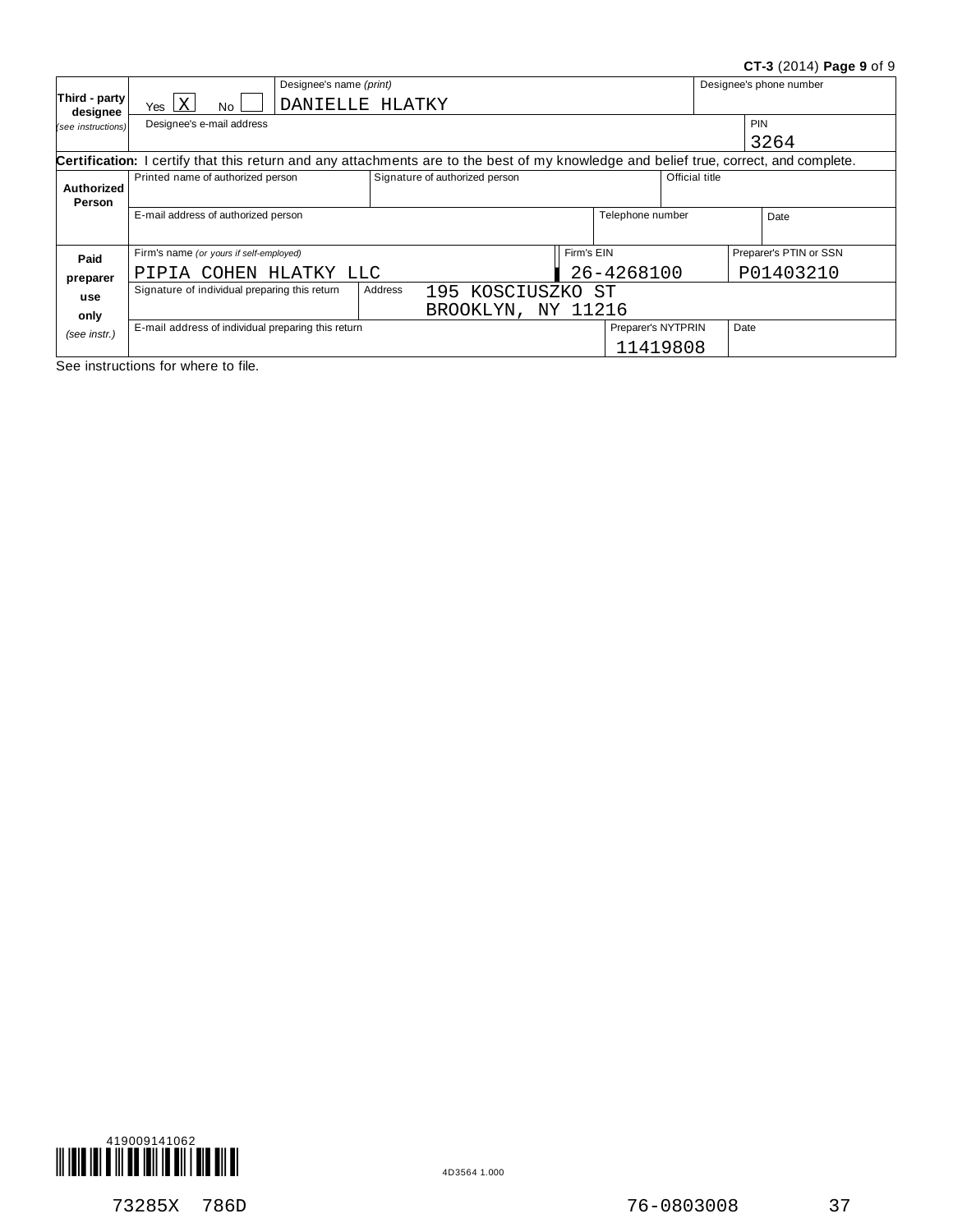# CT-3-ATT New York State Department of Taxation and Finance **CT-3-ATT** Schedules B, C, and D-**<sup>2014</sup> Schedules B, C, and <sup>D</sup> - Attachment to Form CT-3**

**General Business Corporation Franchise Tax Return**

OPEN SOURCE MATTERS, INC 76-0803008

Legal name of corporation **Employer identification number (EIN)** Employer identification number (EIN)

### Attach to Form CT-3, *General Business Corporation Franchise Tax Return.*

**Schedule B, Part 1 - Computation of investment capital and investment allocation percentage** *(See instructions; attach separate sheets if necessary, displaying this information formatted as below.)*

#### **Section 1 - Corporate and governmental debt instruments**

Description of investment (identify each debt instrument and its date of maturity here; for each debt instrument complete columns C through G on *the corresponding lines below)*

| Item         |                                     |                                                                                                              | <b>B</b> - Maturity date                                        |                                                |                                                               |
|--------------|-------------------------------------|--------------------------------------------------------------------------------------------------------------|-----------------------------------------------------------------|------------------------------------------------|---------------------------------------------------------------|
| A            |                                     |                                                                                                              |                                                                 |                                                |                                                               |
| B            |                                     |                                                                                                              |                                                                 |                                                |                                                               |
| <b>I</b> tem | Average value<br>(see instructions) | <b>D</b> - Liabilities directly<br>or indirectly attributable<br>to investment capital<br>(see instructions) | Net average value<br>(column C - column D;<br>see instructions) | Issuer's<br>allocation %<br>(see instructions) | Value allocated to<br>New York State<br>(column E x column F) |
| A            |                                     |                                                                                                              |                                                                 |                                                |                                                               |
| B            |                                     |                                                                                                              |                                                                 |                                                |                                                               |
|              | Amounts from attached list          |                                                                                                              |                                                                 |                                                |                                                               |
|              |                                     |                                                                                                              |                                                                 |                                                |                                                               |
|              | Totals of Section 1                 |                                                                                                              |                                                                 |                                                |                                                               |
|              |                                     |                                                                                                              |                                                                 |                                                |                                                               |

#### **Section 2 - Corporate stock, stock rights, stock warrants, and stock options**

Description of investment (identify each investment and enter number of shares here; for each investment complete columns C through G on the *corresponding lines below)*

| Item         |                                                      | A - Investment (see instructions)                                                                             |                                                                 |                                                | <b>B</b> - Number of shares                                   |
|--------------|------------------------------------------------------|---------------------------------------------------------------------------------------------------------------|-----------------------------------------------------------------|------------------------------------------------|---------------------------------------------------------------|
| A            |                                                      |                                                                                                               |                                                                 |                                                |                                                               |
| B            |                                                      |                                                                                                               |                                                                 |                                                |                                                               |
| ltem         | Average value<br>(see instructions)                  | <b>D</b> - Liabilities directly<br>or indirectly attributable<br>to investment capital<br>(see instructions)  | Net average value<br>(column C - column D;<br>see instructions) | Issuer's<br>allocation %<br>(see instructions) | Value allocated to<br>New York State<br>(column E x column F) |
| A            |                                                      |                                                                                                               |                                                                 |                                                |                                                               |
| B            |                                                      |                                                                                                               |                                                                 |                                                |                                                               |
|              | Amounts from attached list                           |                                                                                                               |                                                                 |                                                |                                                               |
|              |                                                      |                                                                                                               |                                                                 |                                                |                                                               |
|              | Totals of Section 2                                  |                                                                                                               |                                                                 |                                                |                                                               |
| $\mathbf{2}$ |                                                      |                                                                                                               |                                                                 |                                                |                                                               |
|              | Totals of Section 1 (from line 1)                    |                                                                                                               |                                                                 |                                                |                                                               |
| 3            |                                                      |                                                                                                               |                                                                 |                                                |                                                               |
|              | Totals (add lines 2 and 3 in columns C, D, E, and G) |                                                                                                               |                                                                 |                                                |                                                               |
| 4            |                                                      |                                                                                                               |                                                                 |                                                |                                                               |
|              |                                                      | Investment allocation percentage without the addition of cash (divide line 4, column G, by line 4, column E). |                                                                 |                                                |                                                               |
| 5            |                                                      |                                                                                                               |                                                                 | 5                                              | %                                                             |
|              | Cash (see instr.)                                    |                                                                                                               |                                                                 |                                                |                                                               |
| 6            |                                                      |                                                                                                               |                                                                 |                                                |                                                               |
|              |                                                      | Investment capital (add lines 4 and 6 in columns C, D, and E). Enter column E total on Form CT-3, line 35     |                                                                 |                                                |                                                               |
|              |                                                      |                                                                                                               |                                                                 |                                                |                                                               |

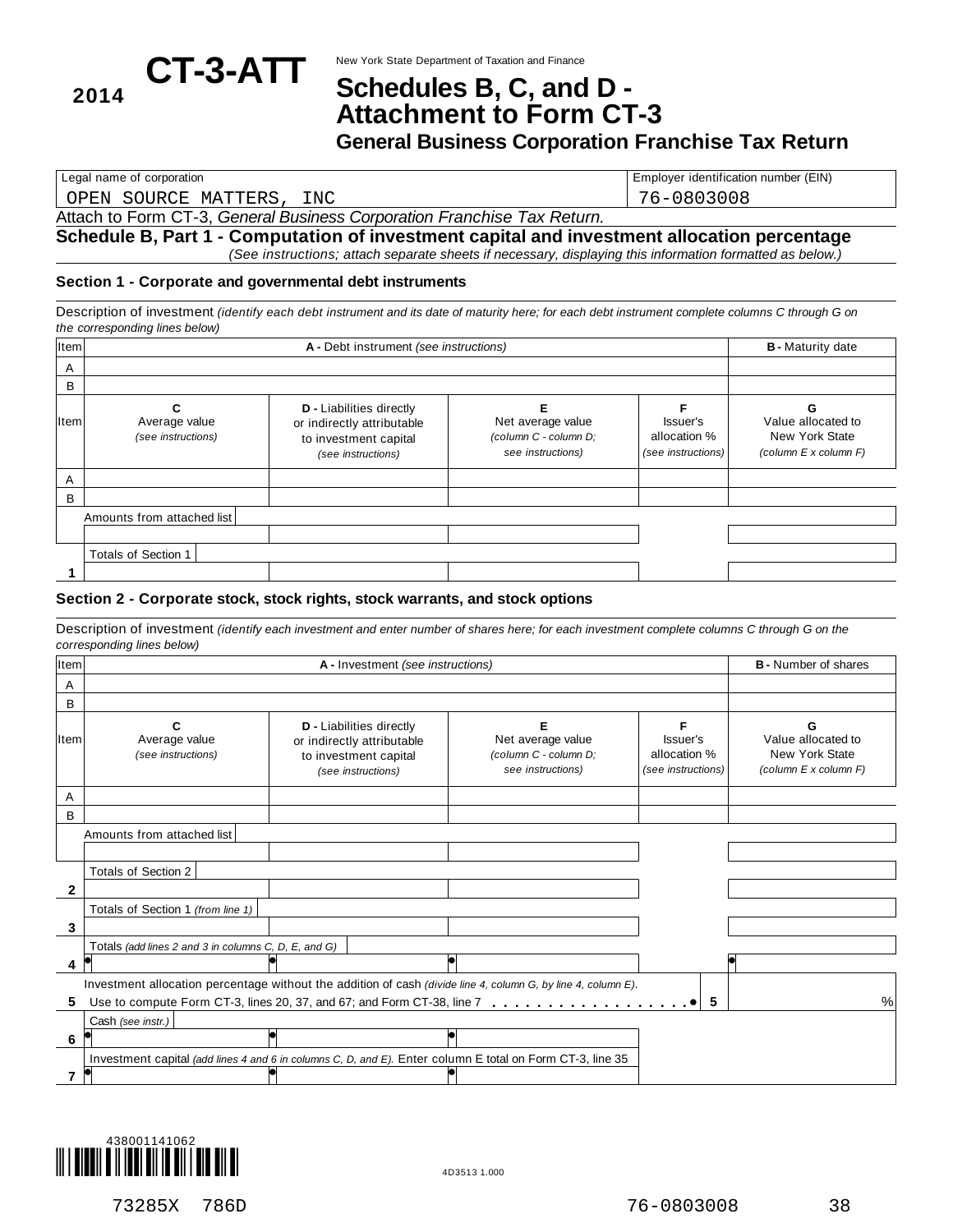|     | <b>Schedule B, Part 2 - Computation of investment income before allocation</b> (see instructions)                         |  |
|-----|---------------------------------------------------------------------------------------------------------------------------|--|
|     |                                                                                                                           |  |
| 9   |                                                                                                                           |  |
| 10  |                                                                                                                           |  |
| 11  |                                                                                                                           |  |
| 12  |                                                                                                                           |  |
| 13  | Investment income other than interest, dividends, capital gains, or capital losses (see instructions) $\bullet$ 13        |  |
| 14  |                                                                                                                           |  |
| 15. | <b>Interest</b> deductions <b>directly</b> attributable to investment capital (see instr.) <sup>•</sup> 15                |  |
| 16. | <b>Noninterest</b> deductions <b>directly</b> attributable to investment capital (see instr.) $\bullet$   16              |  |
| 17  | Interest deductions indirectly attributable to investment capital (see instr.) $\bullet$   17                             |  |
| 18  | Noninterest deductions indirectly attributable to investment capital (see instr.) $\bullet$   18                          |  |
| 19  |                                                                                                                           |  |
| 20  |                                                                                                                           |  |
|     |                                                                                                                           |  |
|     | 22 Investment income before allocation (subtract line 21 from line 20; enter here and on Form CT-3, line 18) $\bullet$ 22 |  |
|     | <b>Schedule C, Part 1 - Income from subsidiary capital (see instructions)</b>                                             |  |
|     |                                                                                                                           |  |
|     |                                                                                                                           |  |
|     |                                                                                                                           |  |
|     |                                                                                                                           |  |

#### $\frac{25}{26}$ **26** Total *(add lines 23 through 25; enter here and on Form CT-3, line 10)* m m m m m m m m m m m m m m m m m m m m m **Schedule C, Part 2 - Computation and allocation of subsidiary capital base and tax** *(see instructions)* Include all corporations, except a DISC, in which you own more than 50% of the voting stock. Attach separate sheets if necessary, displaying this information formatted as below.

A - Description of subsidiary capital (list the name of each corporation and the EIN here; for each corporation complete columns B through G on *the corresponding lines below)*

| . Item |                      |                                                               | Name                                                                                                   |                       |                          | EIN                                  |
|--------|----------------------|---------------------------------------------------------------|--------------------------------------------------------------------------------------------------------|-----------------------|--------------------------|--------------------------------------|
| A      |                      |                                                               |                                                                                                        |                       |                          |                                      |
| B      |                      |                                                               |                                                                                                        |                       |                          |                                      |
| С      |                      |                                                               |                                                                                                        |                       |                          |                                      |
| A      | в                    | C                                                             | D                                                                                                      | Е                     | F                        | G                                    |
| Item   | $%$ of<br>voting     | Average value<br>(see instructions)                           | Liabilities directly or<br>indirectly attributable to                                                  | Net average<br>value  | Issuer's<br>allocation % | Value allocated<br>to New York State |
|        | stock                |                                                               | subsidiary capital                                                                                     | (column C - column D; | (see instr.)             | (column E x column F)                |
|        | owned                |                                                               | (see instructions)                                                                                     | see instructions)     |                          |                                      |
| A      |                      |                                                               |                                                                                                        |                       |                          |                                      |
| B      |                      |                                                               |                                                                                                        |                       |                          |                                      |
| C      |                      |                                                               |                                                                                                        |                       |                          |                                      |
|        | Amounts from         |                                                               |                                                                                                        |                       |                          |                                      |
|        | attached list        |                                                               |                                                                                                        |                       |                          |                                      |
|        |                      | 27 Totals (add amounts in columns C and D)                    |                                                                                                        |                       |                          |                                      |
|        | $\bullet$ 27         |                                                               |                                                                                                        |                       |                          |                                      |
|        |                      | 28 Total net average value of subsidiary capital (add amounts |                                                                                                        |                       |                          |                                      |
|        |                      |                                                               | in column E; enter here and on Form CT-3, line 33) $ 28 $                                              |                       |                          |                                      |
| 29     |                      |                                                               |                                                                                                        |                       | 29                       |                                      |
| 30     |                      |                                                               | Value of subsidiary capital included in column G of subsidiaries taxable under Tax Law                 |                       |                          |                                      |
|        |                      |                                                               |                                                                                                        |                       | 30                       |                                      |
| 31     |                      |                                                               | Subsidiary capital base (subtract line 30 from line 29; enter here and on Form CT-3, line 76) $\ldots$ |                       | 31                       |                                      |
|        |                      |                                                               | 32 Subsidiary capital base tax (multiply line 31 by .0009; enter here, on Form CT-3, line 77, and on   |                       |                          |                                      |
|        | Form CT-38, line 25) |                                                               |                                                                                                        |                       | 32                       |                                      |
|        |                      |                                                               |                                                                                                        |                       |                          |                                      |

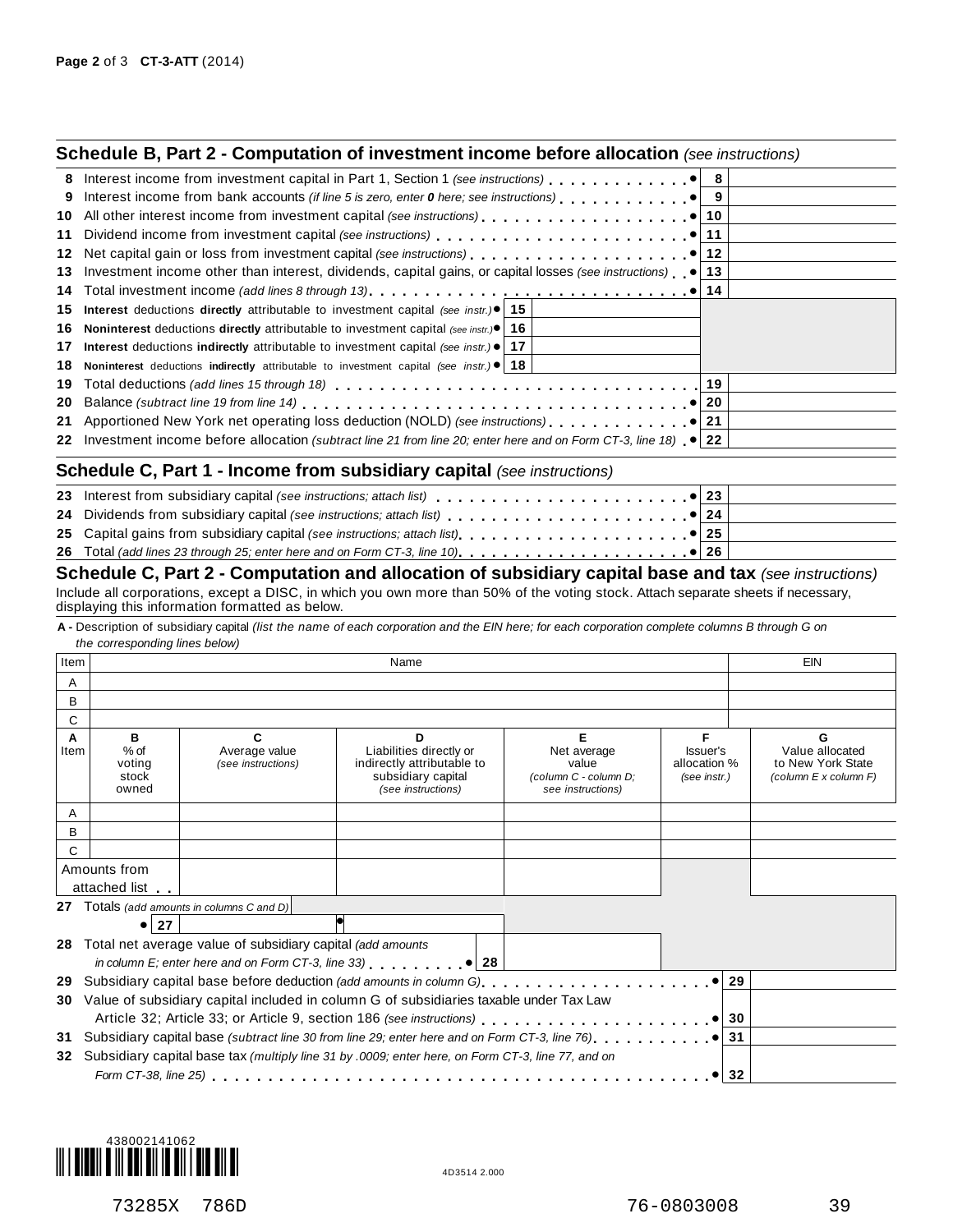**Qualified public utilities:** use Schedule D, Part 1 to compute the adjustment for entire net income (ENI). **Transferees:** use lines 40, 41, and 43 only to compute the adjustment for ENI.

#### **Schedule D, Part 1 - Adjustments for qualified public utilities and transferees** *(see instructions)*

| <b>Other additions</b>                                                             |  |
|------------------------------------------------------------------------------------|--|
|                                                                                    |  |
|                                                                                    |  |
|                                                                                    |  |
|                                                                                    |  |
| <b>Other subtractions</b>                                                          |  |
| 37 New York depreciation deduction for transition property (see instructions) 9 37 |  |
|                                                                                    |  |
|                                                                                    |  |
|                                                                                    |  |
|                                                                                    |  |
|                                                                                    |  |
|                                                                                    |  |
|                                                                                    |  |

**Qualified power producers or qualified pipeline corporations:** use Schedule D, Part 2 if you claim a depreciation deduction on transition property for federal income tax purposes.

#### **Schedule D, Part 2 - Adjustments for qualified power producers and qualified pipeline corporations** *(see instr.)*

| Other additions |
|-----------------|
|-----------------|

| <b>Uther additions</b>                                                                               |  |
|------------------------------------------------------------------------------------------------------|--|
| 44 Federal depreciation deduction for transition property (see instructions; enter here and include  |  |
|                                                                                                      |  |
| Other subtractions                                                                                   |  |
| 45 New York depreciation deduction for transition property (see instructions; enter here and include |  |
|                                                                                                      |  |
|                                                                                                      |  |



ℸ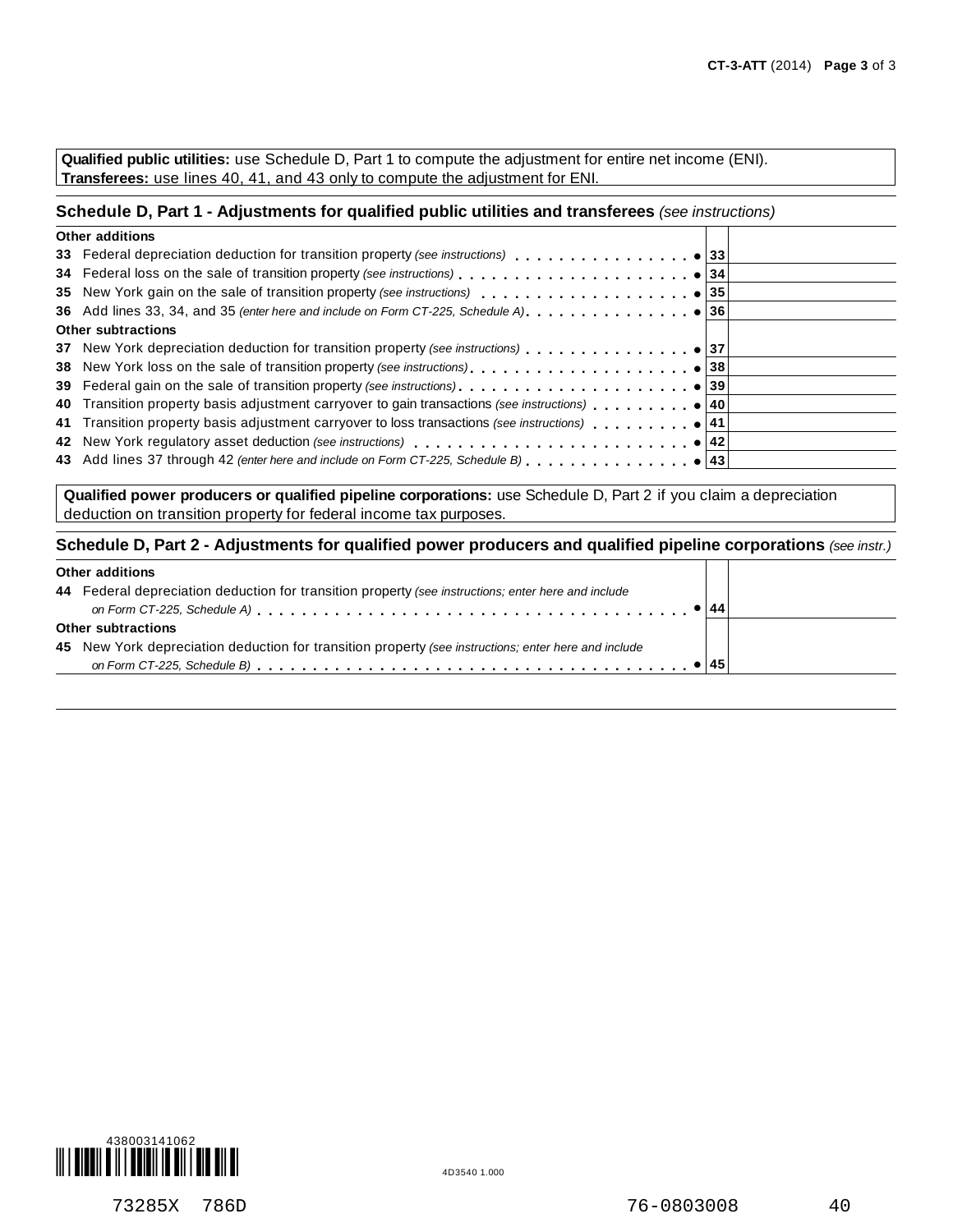<span id="page-30-0"></span>

| New York CT-3, Page 2 Detail         |        |        |                     |
|--------------------------------------|--------|--------|---------------------|
|                                      |        |        |                     |
| Line 13 - NOL Carryover              |        |        |                     |
| Carryover generated in tax year 2009 |        | 8,933. |                     |
| NOL utilized in 2010                 | 8,933. |        |                     |
| Total NOL utilized                   |        | 8,933. |                     |
| NOL carried forward to 2015          |        |        | NONE                |
| Carryover generated in tax year 2014 |        |        | 73,918.             |
| Total NOL carried forward to 2015    |        |        | 73,918.<br>-------- |

#### Statement 1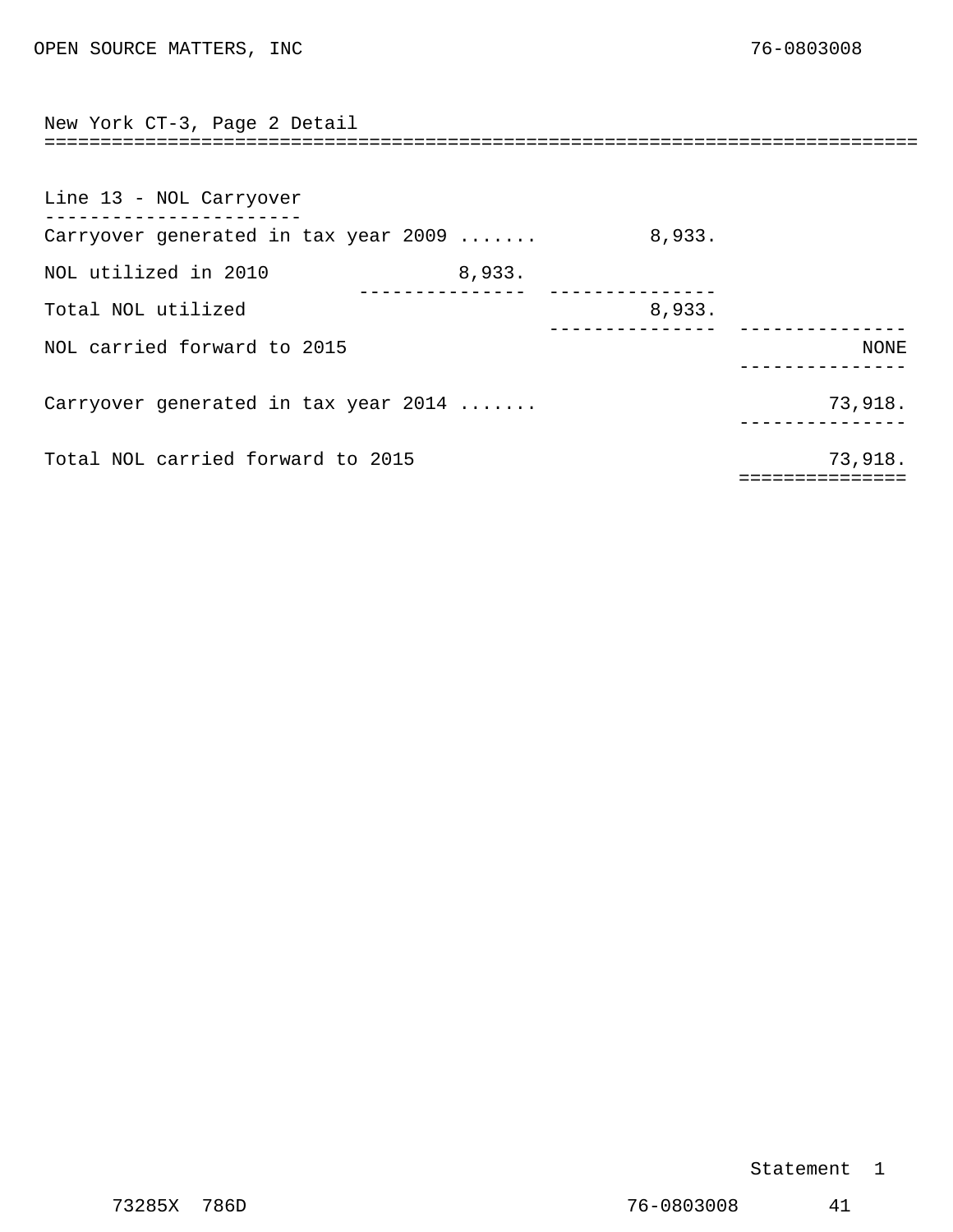## New York State Department of Taxation and Finance **<sup>2014</sup> CT-3M/4M General Business Corporation MTA Surcharge Return**

**Tax Law - Article 9-A, Section 209-B**

|                                                                                                                                     |             |                           |                 | All filers must enter tax period: |                                             |                |   |
|-------------------------------------------------------------------------------------------------------------------------------------|-------------|---------------------------|-----------------|-----------------------------------|---------------------------------------------|----------------|---|
| Amended return                                                                                                                      |             |                           | beginning       | $01 - 01 - 14$                    | endina                                      | $12 - 31 - 14$ |   |
| Employer identification number (EIN)                                                                                                | File number | Business telephone number |                 |                                   | If you claim an                             |                |   |
| 76-0803008                                                                                                                          | AA9         | $347 - 425 - 9397$        |                 |                                   | overpayment, mark<br>an $X$ in the box      |                | X |
| Legal name of corporation                                                                                                           |             |                           |                 | Trade name/DBA                    |                                             |                |   |
| SOURCE<br>MATTERS,<br>OPEN                                                                                                          | INC         |                           |                 |                                   |                                             |                |   |
| Mailing name (if different from legal name above)                                                                                   |             |                           |                 | State or country of incorporation | Date received (for Tax Department use only) |                |   |
| c/o                                                                                                                                 |             |                           | NEW             | YORK                              |                                             |                |   |
| Number and street or PO box                                                                                                         |             |                           |                 | Date of incorporation             |                                             |                |   |
| BOX 4668 #88354<br>PO.                                                                                                              |             |                           |                 | $01 - 01 - 05$                    |                                             |                |   |
| City                                                                                                                                | State       | ZIP code                  | business in NYS | Foreign corporations: date began  |                                             |                |   |
| YORK<br>NEW                                                                                                                         |             | NY 10163-4668             |                 |                                   |                                             |                |   |
| If you need to update your address or phone information for corporation tax, or other tax types, you can do so online. See Business |             |                           |                 |                                   |                                             |                |   |
| <i>information</i> in Form CT-1.                                                                                                    |             |                           |                 |                                   |                                             |                |   |

File this form with your Form CT-3, CT-3-A, or CT-4. Before completing this return, see Form CT-3M/4M-I, *Instructions for Form CT-3M/4M.*

|    | Pay amount shown on line 12. Make payable to: New York State Corporation Tax                                                    |      | Payment enclosed |
|----|---------------------------------------------------------------------------------------------------------------------------------|------|------------------|
|    | Attach your payment here. Detach all check stubs. (See instructions for details.)                                               | А    |                  |
|    | <b>Computation of MTA surcharge</b>                                                                                             |      |                  |
|    |                                                                                                                                 |      | 814              |
| 2  | MCTD allocation percentage from line 35, line 43, or line 45 $\ldots$ , $\ldots$ , $\ldots$ , $\bullet$                         |      | 100.0000 %       |
| 3  | Allocated franchise tax (multiply line 1 by line 2) $\ldots$ , $\ldots$ , $\ldots$ , $\ldots$ , $\ldots$ , $\ldots$ , $\bullet$ |      | 814.             |
| 4  |                                                                                                                                 | 4    | 138.             |
|    | First installment of estimated tax for next period:                                                                             |      |                  |
| 5a | If you filed a request for extension, enter amount from Form CT-5, line 7, or CT-5.3, line 10 $\bullet$ 5a                      |      |                  |
| 5b |                                                                                                                                 |      |                  |
| 6  |                                                                                                                                 |      | 138.             |
|    |                                                                                                                                 |      | 2,410            |
| 8  | Balance (if line 7 is less than line 6, subtract line 7 from line 6) <b>Alance 1.1 Container 1.1 Alance 1.1 Container</b>       |      |                  |
| 9  | Estimated tax penalty (see instructions; mark an X in the box if Form CT-222 is attached) $\bullet$                             |      |                  |
| 10 | Interest on late payment (see instructions for Form CT-3, CT-3-A, or CT-4) $\ldots$ , $\ldots$ , $\bullet$ 10                   |      |                  |
| 11 | Late filing and late payment penalties (see instructions for Form CT-3, CT-3-A, or CT-4) $\bullet$ 11                           |      |                  |
| 12 | Balance due (add lines 8 through 11 and enter here; enter the payment amount on line A above)                                   | 12   |                  |
| 13 | Overpayment (if line 6 is less than line 7, subtract line 6 from line 7; enter here and see instructions)                       | ∣ 13 | 2,272.           |
| 14 |                                                                                                                                 |      |                  |
| 15 | Amount of overpayment to be credited to MTA surcharge for next period (see instructions)                                        | 15   |                  |
| 16 | Amount of overpayment to be refunded (see instructions)                                                                         | 16   | 2,272            |

#### **Schedule A - Computation of MCTD allocation percentage** *(see instructions)*

|    | Schedule A, Part 1 - MCTD allocation (see instructions)                                                        |     | A           |     | в              |             |
|----|----------------------------------------------------------------------------------------------------------------|-----|-------------|-----|----------------|-------------|
|    | Average value of property                                                                                      |     | <b>MCTD</b> |     | New York State |             |
|    | 17 Real estate owned (see instructions)                                                                        | -17 |             |     |                |             |
|    | 18 Real estate rented (see instructions)                                                                       | 18  |             |     |                |             |
| 19 | Inventories owned expansion of the state of the state of the state of the state of the state of the state of t | 19  |             |     |                |             |
|    | 20 Tangible personal property owned (see instructions)                                                         | 20  |             |     |                |             |
| 21 | Tangible personal property rented (see instructions)                                                           | 21  |             |     |                |             |
| 22 | Total (add lines 17 through 21) example 122                                                                    |     |             |     |                |             |
| 23 |                                                                                                                |     |             | -23 |                | $\%$        |
|    |                                                                                                                |     |             |     |                | (continued) |



73285X 786D 76-0803008 42